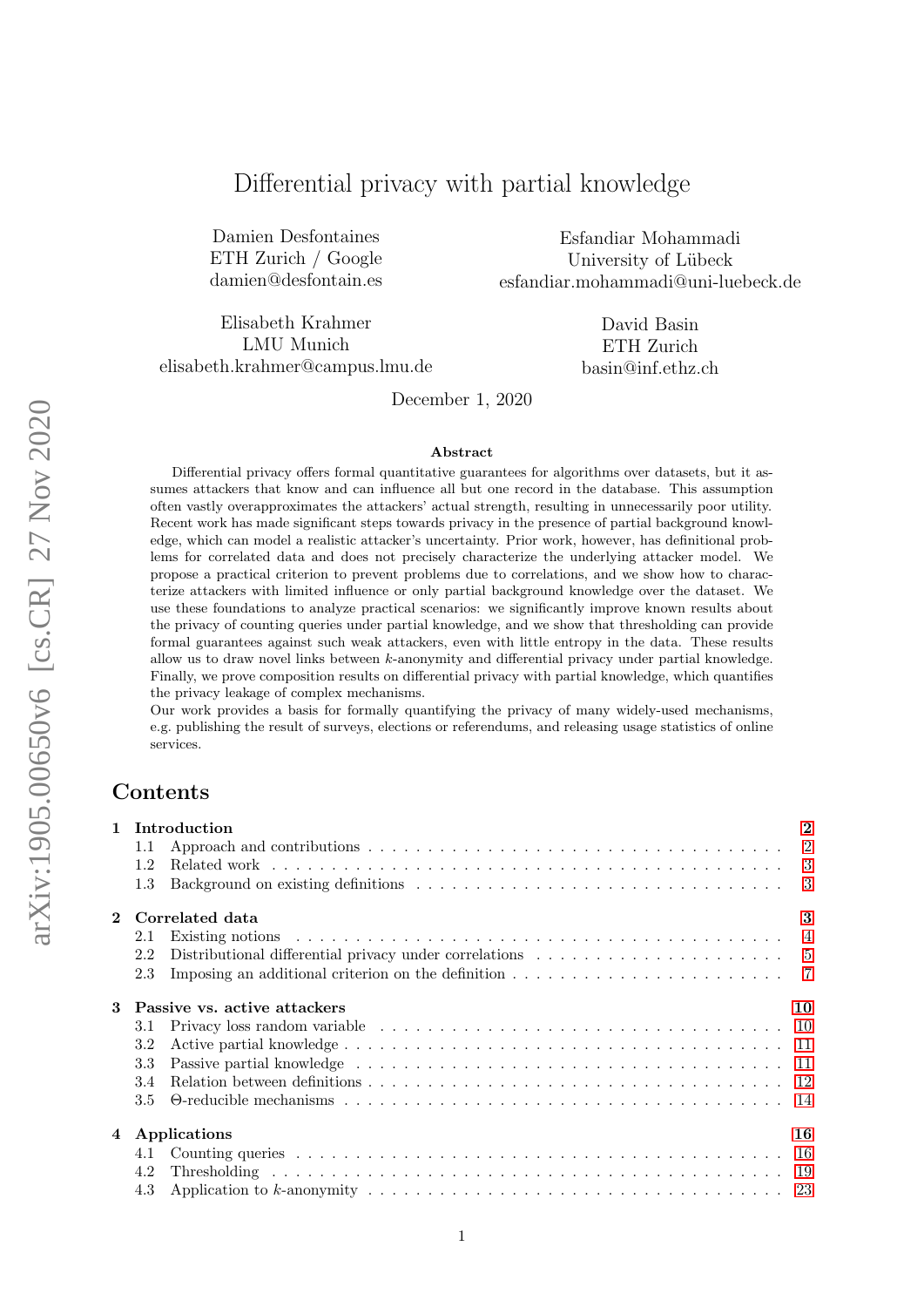|  | 5 Composition<br>26 |  |
|--|---------------------|--|
|  |                     |  |
|  |                     |  |
|  |                     |  |

#### 6 Conclusion [30](#page-29-0)

## <span id="page-1-0"></span>1 Introduction

Differential privacy (DP) is an established privacy notion for algorithms over datasets. DP models strong attackers that can not only learn, but can even influence, all but one element from the input dataset. While this strong attacker model over-approximates realistic attackers, it can also lead to overly cautious choices of noise parameters, unnecessarily deteriorating the algorithms' accuracy. Relaxing the assumptions about attackers' background knowledge and their influence on the data set can lead to smaller noise parameters and, in turn, to more accurate results.

Consider a national referendum where more than 10 million people vote on a Yes/No question. Do the exact results of this referendum reveal information about individuals? It is very reasonable to assume that no realistic attacker has background knowledge of more than 99% of all votes. The remaining uncertainty of 1% of the data (100k data points) leads to a significant uncertainty that can, if properly quantified, show that no attacker can use the results of the referendum to determine how a given individual voted: the referendum results are private, even if no noise was added to them.

In some scenarios [\[VAL](#page-31-0)+18], one cannot exclude that the attacker can influence the entire dataset. But there are many natural scenarios in which the risk of an attacker injecting a large number of data points into the dataset is negligible: censuses, phone polls, or elections are natural examples<sup>[1](#page-1-2)</sup>. In those case, it is appropriate to consider privacy guarantees that model weaker attackers without influence over the dataset, but with some background knowledge. While the precise estimation of an attacker's capabilities may be difficult, a more balanced privacy analysis should characterize the privacy leakage against attackers with varying degrees of background knowledge and influence over the dataset.

As we show in this paper, while there is a rich body of prior work [\[Dua09,](#page-30-0) [RHMS09,](#page-30-1) [BBG](#page-29-1)<sup>+11</sup>, [KM12,](#page-30-2) [BGKS13,](#page-29-2)  $LQS+13$  on this topic, it fails to account for data with correlations, it does not make the attacker model explicit and precise, and it leaves the following questions unanswered. What are appropriate notions of privacy for scenarios where the attacker has partial knowledge about a dataset that contains correlations? How to define notions of privacy under partial knowledge that cleanly delineate between attackers who only have some background knowledge and attackers who can influence the data? And can we use these notions in practical contexts, without making risky assumptions on the data, on how many computations are performed on the data, or on the adversary's capabilities?

## <span id="page-1-1"></span>1.1 Approach and contributions

In this work, we provide a theoretical foundation for answering these questions, which we apply to common use cases. Our formalism solves the problems that previous definitions have when the data contains correlations, and it clearly delineates between attackers that only have some background knowledge and attackers that can influence the data. We build on these foundations to further analyze common noiseless mechanisms and prove strong and intuitive results about their privacy. Our main contributions are as follows.

First, we show that existing notions of privacy under partial knowledge break down when the data contains correlations, allowing very revealing mechanisms to be mistakenly considered private. We propose a practical criterion and approach to fix this class of issues.

Second, we show that there are two distinct ways to model partial knowledge, depending on whether the attacker can only learn some properties of the data or can modify the data. We define two corresponding notions of privacy under partial knowledge: active partial knowledge, where the attacker can influence the dataset, and passive, where the attacker is unable to influence the dataset. We show that these notions have natural properties, and prove that they are equivalent for a large class of common mechanisms and assumptions over the data. Moreover, we show that the active partial knowledge assumption can be used to alleviate the challenge of precisely estimating the dataset distribution.

Third, putting these results to work, our results provide a formal account of the privacy of common kinds of queries. We show that counting queries under partial knowledge can provide privacy, with

<span id="page-1-2"></span> $<sup>1</sup>$  Here, we assume the absence of malicious insiders who could break privacy anyway by leaking the entire dataset.</sup>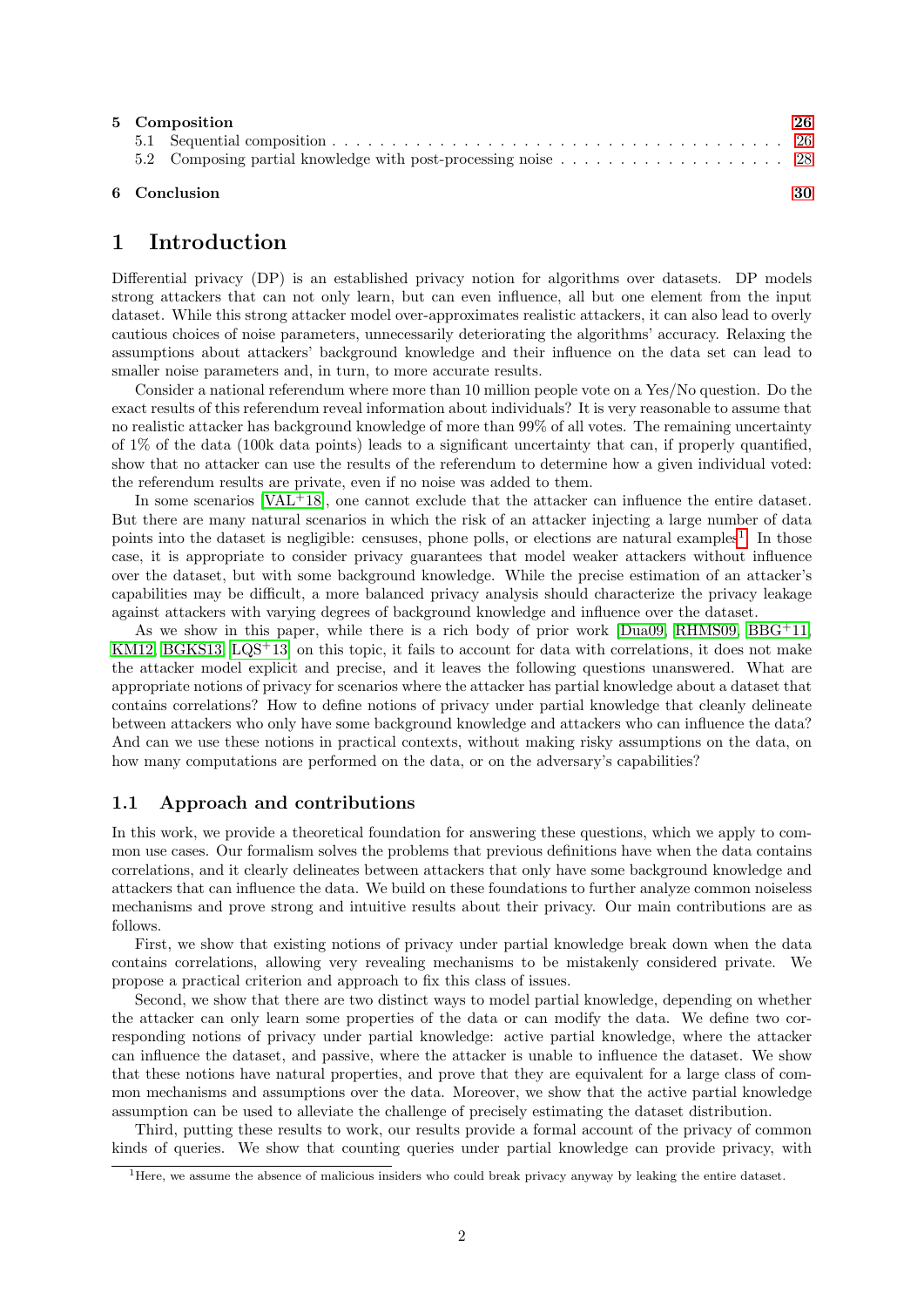significantly lower bounds than those previously given. We also show that thresholding—solely returning the output if it is larger than a given threshold—can render counting queries private against passive attackers, even if the input distribution does not have enough enough entropy for the previous result to apply.

Fourth, we prove bounds for the sequential composition of noiseless mechanisms. This allows us to quantify the privacy leakage of multiple mechanisms with the same input, or of a mechanism repeated over time.

### <span id="page-2-0"></span>1.2 Related work

Among the numerous variants of differential privacy (DP) [\[DP20\]](#page-30-4), two main variants model adversaries with partial background knowledge, using indistinguishability: *noiseless privacy* [\[Dua09,](#page-30-0) [BBG](#page-29-1)<sup>+11]</sup>, and distributional DP (DDP) [\[BGKS13\]](#page-29-2). This work discusses the shortcomings of DDP in Section [2,](#page-2-2) and in Section [3,](#page-9-0) we use the formalism of noiseless privacy to define active and passive partial knowledge DP.

Other variants, which also model adversaries with partial background knowledge, are not based on indistinguishability, but directly constrain the posterior knowledge of an attacker as a function of their prior knowledge. Among those are *adversarial privacy* [\[RHMS09\]](#page-30-1), membership privacy [\[LQS](#page-30-3)<sup>+</sup>13], and *aposteriori noiseless privacy* [\[BBG](#page-29-1)<sup>+</sup>11]. It is straightforward to adapt the examples given in this paper to show that these definitions suffer from the same flaws as noiseless privacy when data has correlations. These definitions also also do not delineate between passive and active attackers. Because of space constraints, we do not study them in detail.

Several other definitions have been proposed. Pufferfish privacy [\[KM12\]](#page-30-2) can be seen as a generalization of noiseless privacy, and similarly, coupled-worlds privacy [\[BGKS13\]](#page-29-2) (and its inference-based variant) generalizes distributional differential privacy: instead of protecting individual tuples, they protect arbitrary sensitive properties of the data. It is straightforward to generalize our results to the more generic frameworks.

### <span id="page-2-1"></span>1.3 Background on existing definitions

We first recall the original definitions of  $(\varepsilon, \delta)$ -indistinguishability and  $(\varepsilon, \delta)$ -differential privacy.

**Definition 1** (( $\varepsilon, \delta$ )-indistinguishability [\[DMNS06\]](#page-29-3)). Two random variables A and B are  $(\varepsilon, \delta)$ -indistinguishable if for all measurable sets  $X$  of possible events:

$$
\mathbb{P}[A \in X] \le e^{\varepsilon} \cdot \mathbb{P}[B \in X] + \delta
$$
  

$$
\mathbb{P}[B \in X] \le e^{\varepsilon} \cdot \mathbb{P}[A \in X] + \delta.
$$

We denote this as  $A \approx_{\varepsilon,\delta} B$ . If  $\delta = 0$ , we call this  $\varepsilon$ -indistinguishability, and denote it by  $\approx_{\varepsilon} (c.f.$ Table [1\)](#page-3-1).

In all the following,  $\mathcal D$  designates the set of possible databases. A database  $D$  is a family of records:  $D = (D(i))_{i \leq n}$ , where each  $D(i)$  is in a fixed set  $\mathcal T$  of possible records, and n is the size of the set D. We only consider databases of fixed size  $n$ , and usually omit the range of database indices i. Mechanisms, typically denoted  $M$ , take databases as input, and output some value in an output space  $O$ .

**Definition 2** ((ε, δ)-differential privacy [\[DMNS06\]](#page-29-3)). A privacy mechanism M satisfies (ε, δ)-differential privacy (DP) if for any databases  $D_1$  and  $D_2$  that differ only on the data of one record,  $\mathcal{M}(D_1) \approx_{\varepsilon,\delta}$  $\mathcal{M}(D_2)$ . If  $\delta = 0$ , we call this  $\varepsilon$ -differential privacy.

## <span id="page-2-2"></span>2 Correlated data

When data is correlated, dependencies create problems for privacy definitions that assume an attacker with partial knowledge. To illustrate this, we recall two previously introduced definitions that model this situation differently: noiseless privacy (NP) and distributional differential privacy (DDP). We show that both definitions have undesirable consequences when data is correlated, and use DDP as a starting point to solve this problem in two steps. First, we modify DDP and introduce a new definition, *causal* differential privacy (CDP), to prevent its most direct problems. Second, we propose a criterion that encompasses many use-cases but avoids known issues with correlated data, and makes CDP equivalent to NP. This allows us to cleanly define a rigorous notion of DP with partial knowledge, which allows for many practical use cases, but avoids the known issues with correlated data.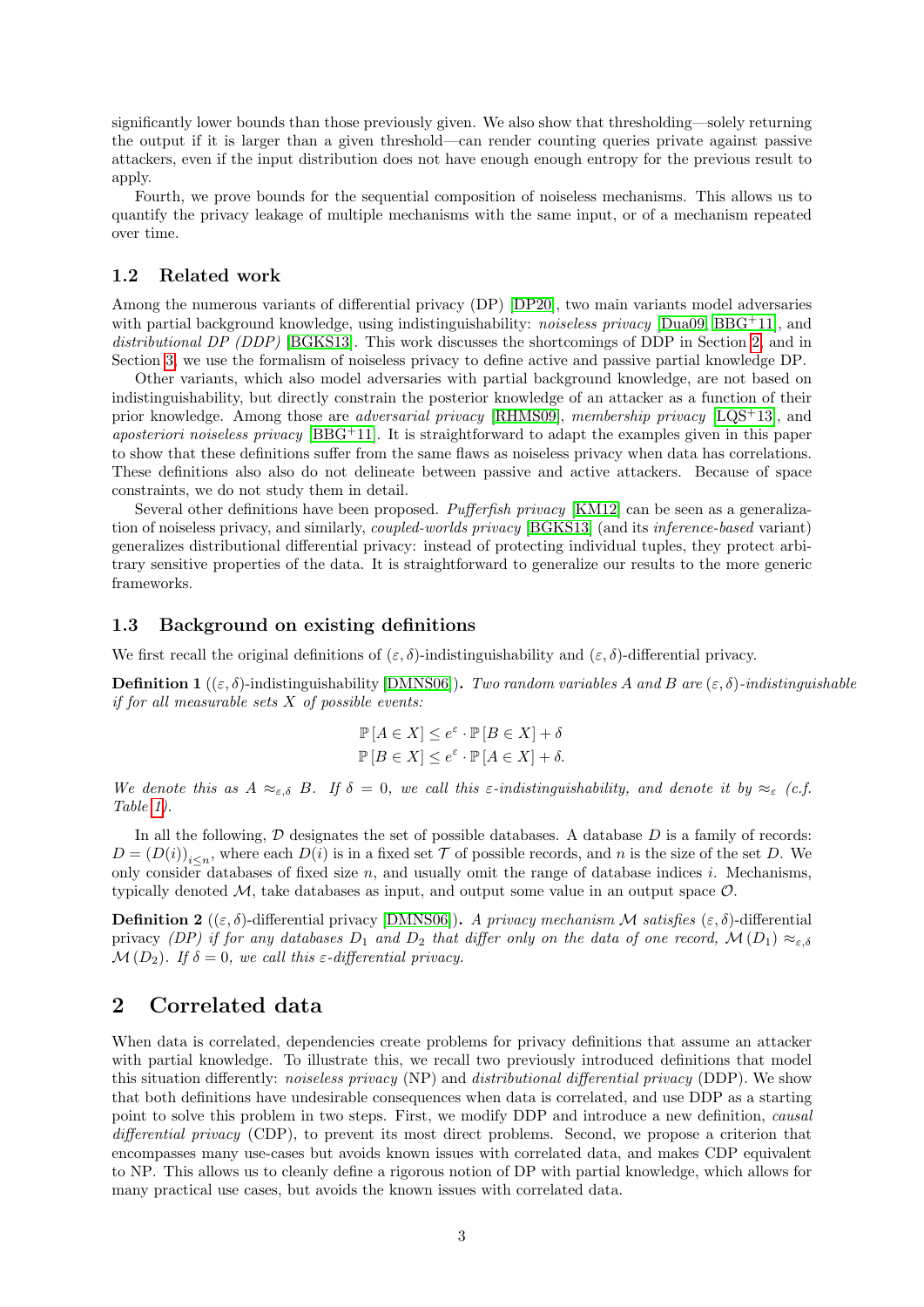<span id="page-3-1"></span>

| $\approx_{\varepsilon,\delta}$                            | $(\varepsilon, \delta)$ -indistinguishable                                    |
|-----------------------------------------------------------|-------------------------------------------------------------------------------|
| $\tau$                                                    | Set of possible records                                                       |
| $\mathcal{D}% _{M_{1},M_{2}}^{\alpha,\beta}(\varepsilon)$ | Set of possible databases                                                     |
| D                                                         | Database (typically, a random variable)                                       |
| D(i)                                                      | Single record in D                                                            |
| $D_{-i}$                                                  | Database $D$ with $D(i)$ removed                                              |
| $D_{i\rightarrow b}$                                      | Database $D$ with $D(i)$ replaced by value $b$                                |
| $\eta$                                                    | Size of the database                                                          |
| ß                                                         | Set of auxiliary information/partial knowledge                                |
| B                                                         | Partial (or "background") knowledge                                           |
| $\theta$                                                  | Probability distribution on $\mathcal{D}$ or $\mathcal{D} \times \mathcal{B}$ |
| Θ                                                         | Set of probability distributions                                              |
| $\mathbb{P}_{\theta}$                                     | Abbreviation of $\mathbb{P}_{(D,B)\sim\theta}$                                |
| Ê                                                         | Observation of B; abbreviation of $B = \overline{B}$                          |
| $\hat{D}$                                                 | Observation of D; abbreviation of $D = \hat{D}$                               |
| $\cal{O}$                                                 | Output space of mechanisms                                                    |
| М                                                         | Mechanism                                                                     |
| $X_{ E}$                                                  | Random variable $X$ conditioned on event $E$                                  |

Table 1: Notations used in this paper.

Note that there has been substantial debates about the impact of correlations on the guarantees that DP provides. The debates are summarized in [\[TSD17\]](#page-31-1), where the authors suggest a possible resolution: interpreting DP as a causal property. In this section, we continue this line of work in the context of partial knowledge. In particular, we show that modifying the definition in the same way as the "causal variants" of [\[TSD17\]](#page-31-1) is not sufficient to solve all issues created by the presence of correlations in the data, when the attacker only has partial knowledge.

For simplicity, in this section, we only consider the case with  $\delta = 0$ . We re-introduce  $\delta > 0$  in Section [3.](#page-9-0)

### <span id="page-3-0"></span>2.1 Existing notions

The assumption that the attacker lacks background knowledge can be represented by considering the input data to be *noisy*. This idea was first proposed in  $[Dua09]$ , and was formalized in  $[BBG+11]$  $[BBG+11]$  as noiseless privacy. Instead of comparing two databases that differ in only one record, it uses a probability distribution  $\theta$ , conditioned on the value of one record  $D(i)$ : the randomness in  $\theta$  captures the attacker's uncertainty. This probability distribution generates not only a dataset  $D$  but also the attacker's partial knowledge B (with values in some space B). For brevity, we abbreviate  $\mathbb{P}_{(D,B)\sim\theta}$  as  $\mathbb{P}_{\theta}$ , abbreviate the observation  $D = \hat{D}$  by  $\hat{D}$ , and the observation  $B = \hat{B}$  by  $\hat{B}$ ; these notations as well as others used in this paper are summarized in Table [1.](#page-3-1)

**Definition 3** ( $(\Theta, \varepsilon)$ -noiseless privacy [\[BBG](#page-29-1)<sup>+</sup>11]). Given a family  $\Theta$  of probability distribution on  $\mathcal{D} \times \mathcal{B}$ , a mechanism  $\tilde{M}$  is  $(\Theta, \varepsilon)$ -noiseless private  $(NP)$  if for all  $\theta \in \Theta$ , all  $\tilde{B} \in \mathcal{B}$ , all indices i and all  $a, b \in \mathcal{T}$ such that  $\mathbb{P}_{\theta} \left[ \hat{B}, D(i) = a \right] \neq 0$  and  $\mathbb{P}_{\theta} \left[ \hat{B}, D(i) = b \right] \neq 0$  (we call this condition " $\hat{B}$  is compatible with  $D(i) = a$  and  $D(i) = b$ "):

$$
\mathcal{M}(D)_{|\theta,\hat{B},D(i)=a} \approx_{\varepsilon} \mathcal{M}(D)_{|\theta,\hat{B},D(i)=b}.
$$
 (1)

Here, the notation  $\mathcal{M}(D)_{|\theta,\hat{B},D(i)=a}$  refers to the random variable defined by  $\mathcal{M}(D)$ , where  $D \sim \theta$ , conditioned on the event " $B = \hat{B}$  and  $D(i) = a$ ".

The original intuition behind DP states that changing one record must not change the output too much. NP attempts to capture this intuition for an attacker with partial knowledge, but Bassily et al. [\[BGKS13\]](#page-29-2) argue that this definition is too strong. The following example illustrates their argument.

<span id="page-3-2"></span>Example 1. Assume  $\theta$  has a global parameter  $\mu$  that is either +1 or -1 with equal probabilities, and outputs n normally distributed records with mean  $\mu$  and a small standard deviation. Releasing the average of the record values is not NP: for all indices i,  $\mathcal{M}(D)_{|\theta,D(i)=1}$  will be close to 1 and  $\mathcal{M}(D)_{|\theta,D(i)=-1}$ will be close to  $-1$ , so the two distributions are very distinguishable. This happens even though the impact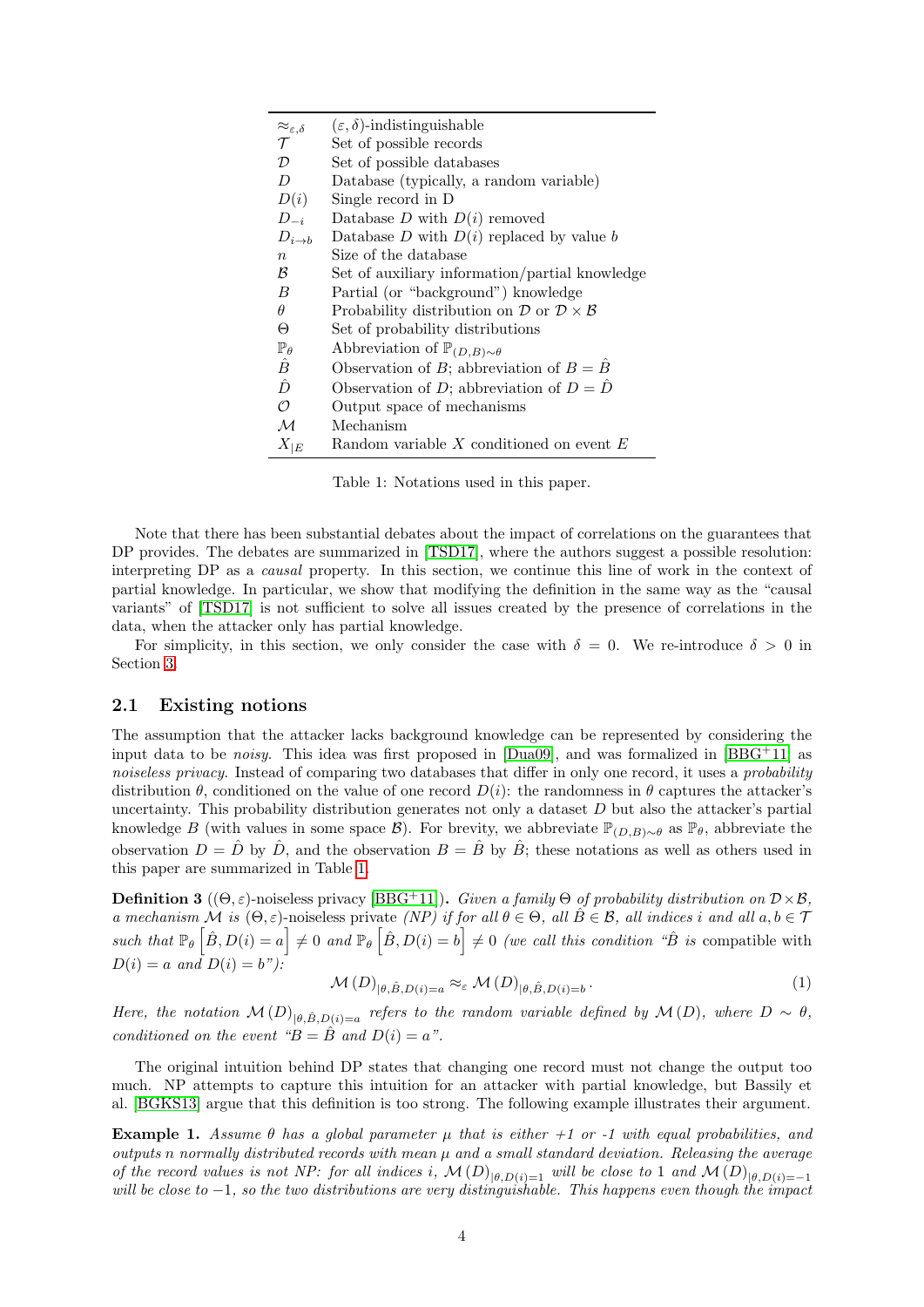of a single record in the database is low: once  $\mu$  is fixed, the random choice of i is unlikely to have a large effect on the global average.

This example shows a definitional problem. If the attacker previously knows  $\mu$ , revealing  $\mathcal{M}(D)$ does not give much additional information on the target  $D(i)$ : an attacker with less initial knowledge is considered more powerful. We study this in detail in Section [2.3.](#page-6-0)

The authors propose an alternative definition to fix this problem:  $(\Theta, \varepsilon)$ -distributional differential privacy. It requires that  $M$  can be *simulated* by another mechanism Sim, that does not have access to the sensitive property. The intuition is as follows: if  $\mathcal{M}(D)$  is close to  $\text{Sim}(D_{-i})$  for some simulator Sim, then M cannot leak "too much" about the value of  $D(i)$ .

**Definition 4** (( $\Theta$ ,  $\varepsilon$ )-distributional differential privacy [\[BGKS13\]](#page-29-2)). Given a family  $\Theta$  of probability distributions on  $\mathcal{D} \times \mathcal{B}$ , a mechanism M satisfies  $(\Theta, \varepsilon)$ -distributional differential privacy  $((\Theta, \varepsilon)$ -DDP) if there is a simulator Sim such as for all probability distributions  $\theta \in \Theta$ , all  $\hat{B} \in \mathcal{B}$ , all i, and all  $a \in \mathcal{T}$ such that B is compatible with  $D(i) = a$ :

$$
\mathcal{M}(D)_{|\theta,\hat{B},D(i)=a} \approx_{\varepsilon} Sim(D_{-i})_{|\theta,\hat{B},D(i)=a},
$$

where  $D_{-i}$  is the database D from which the record i has been removed.

The distribution  $\theta$  and the mechanism  $\mathcal{M} = \text{avg}$  from Example [1](#page-3-2) satisfy this definition: the simulator can be defined as simply running M on  $D_{-i}$ , possibly after adding +1 or -1 depending on the other records.

### <span id="page-4-0"></span>2.2 Distributional differential privacy under correlations

This critique of NP is similar to the critique of the associative view of DP in [\[TSD17\]](#page-31-1). But the proposed fix has a flaw: Sim can use strong dependencies in the data to artificially satisfy the definition. In the following example, the values of different records are strongly correlated, and the simulator cheats by using these correlations: consequently, the identity function is considered private!

<span id="page-4-2"></span>**Example 2.** Let  $\theta$  output n duplicate records: for all  $i < n$ ,  $D(2i)$  is picked from some probability distribution R, and  $D(2i + 1) = D(2i)$ . Then the identity function Id, which simply outputs its input without any noise, is  $({\theta}, 0)$ -DDP! Indeed, the simulator can simply replace the missing record by its duplicate and output the entire database:  $Id(D)$  is exactly the same as  $Sim(D_{-i})$ .

Here, the dependency relationships are "extreme", as each record is duplicated. But even when records are less strongly correlated, the problem is still present. In fact, the more dependencies are in the data, the more accurately the simulator can simulate the missing record, and the more "private" the mechanism is (since  $\varepsilon$  gets lower): a more powerful adversary, who can exploit dependencies in the data, is considered weaker by the definition. This is clearly undesirable.

How can we formalize an adversary that cannot "cheat" using dependencies in the data? We propose one possible option: using the same technique as the causal variants of DP described in [\[TSD17\]](#page-31-1), we simply change the target record *after* the distribution is generated.

<span id="page-4-1"></span>**Definition 5** ( $(\Theta, \varepsilon)$ -causal differential privacy). Given a family  $\Theta$  of probability distributions on  $\mathcal{D} \times \mathcal{B}$ , a mechanism M satisfies  $(\Theta, \varepsilon)$ -causal differential privacy  $((\Theta, \varepsilon)$ -CDP) if for all probability distributions  $\theta \in \Theta$ , all i, all  $a, b \in \mathcal{T}$ , and all  $B \in \mathcal{B}$  compatible with  $D(i) = a$  and  $D(i) = b$ :

$$
\mathcal{M}(D)_{|\theta,\hat{B},D(i)=a} \approx_{\varepsilon} \mathcal{M}(D_{i\to b})_{|\theta,\hat{B},D(i)=a},
$$

where  $D_{i\rightarrow b}$  is the database D, where the *i*-th record has been replaced by b.

CDP still captures DP's intuition: the change in one data point should not influence the output of the mechanism too much. However, the change happens after the influence of the dependencies in the data. This version is strictly stronger than the original version: if a mechanism M is  $(\Theta, \varepsilon)$ -CDP, then it is also  $(\Theta, \varepsilon)$ -DDP. Indeed, the simulator Sim can always replace the missing record with an arbitrary value b and return  $\mathcal{M}(D_{i\rightarrow b})$ .

In [\[BGKS13\]](#page-29-2), the authors also introduce an *inference-based* version of DDP. We can as easily adapt CDP to this different formalization.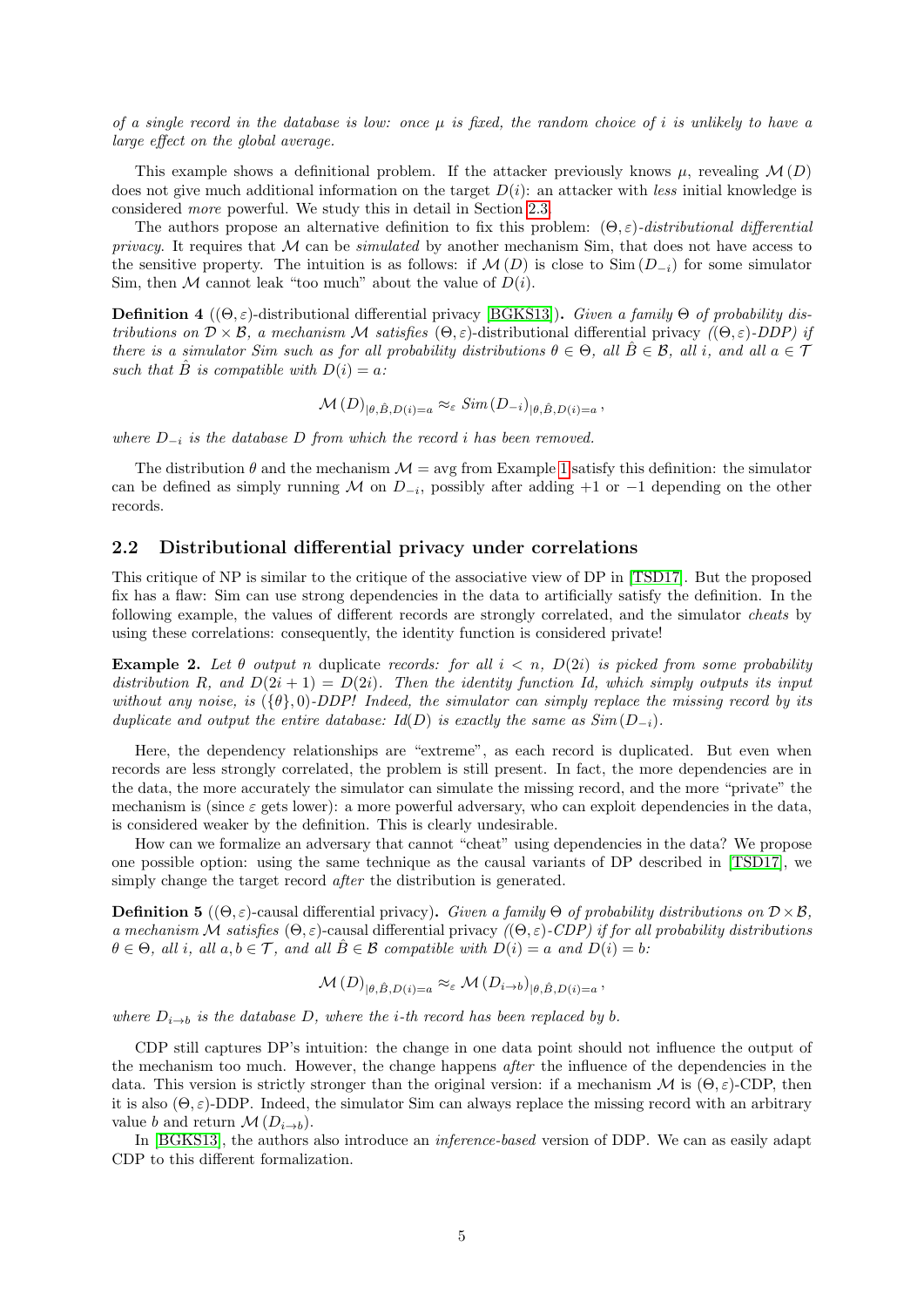**Definition 6** (( $\Theta$ ,  $\varepsilon$ )-inference-based causal differential privacy). Given a family  $\Theta$  of probability distributions on  $\mathcal{D} \times \mathcal{B}$ , a mechanism M satisfies  $(\Theta, \varepsilon)$ -inference-based causal differential privacy  $((\Theta, \varepsilon)$ -IBCDP) if for all probability distributions  $\theta \in \Theta$ , for all indices i, all  $b \in \mathcal{T}$ , all  $t \in \mathcal{O}$ , and all  $\hat{B} \in \mathcal{B}$ compatible with  $\mathcal{M}(D) = t$  and  $\mathcal{M}(D_{i\rightarrow b}) = t$ :

$$
D(i)_{|\theta,\hat{B},\mathcal{M}(D)=t} \approx_{\varepsilon} D(i)_{|\theta,\hat{B},\mathcal{M}(D_{i\to b})=t}
$$

where  $D_{i\rightarrow b}$  is the database D, where the record i has been replaced by b.

Note that this definition is equivalent to the indistinguishability-based version (Definition [5\)](#page-4-1) up to a change in parameters.

**Proposition 1.** .  $(\Theta, \varepsilon)$ -CDP implies  $(\Theta, 2\varepsilon)$ -IBCDP, and  $(\Theta, \varepsilon)$ -IBCDP implies  $(\Theta, 2\varepsilon)$ -CDP.

Proof. The first implication can be proven in the same way as Theorem 1 in [\[BGKS13\]](#page-29-2), replacing  $\text{Sim}(D_{-i})$  by  $\mathcal{M}(D_{i\to b})$ . For the second implication, suppose that a mechanism  $\mathcal{M}$  is  $(\Theta, \varepsilon)$ -IBCDP, and assume that the attacker has no background knowledge. Consider an index i, two possible record values  $a, b \in \mathcal{T}$ , and one possible output value  $t \in \mathcal{O}$ . Bayes' rule gives us:

$$
\frac{\mathbb{P}\left[\mathcal{M}\left(D_{i\rightarrow b}\right)=t|D(i)=a\right]}{\mathbb{P}\left[\mathcal{M}\left(D\right)=t|D(i)=a\right]}=\frac{\mathbb{P}\left[D(i)=a|\mathcal{M}\left(D_{i\rightarrow b}\right)=t\right]}{\mathbb{P}\left[D(i)=a|\mathcal{M}\left(D\right)=t\right]}\cdot\frac{\mathbb{P}\left[\mathcal{M}\left(D\right)=t\right]}{\mathbb{P}\left[\mathcal{M}\left(D_{i\rightarrow b}\right)=t\right]}
$$

.

The first term is between  $e^{-\varepsilon}$  and  $e^{\varepsilon}$  since M is  $(\Theta, \varepsilon)$ -IBCDP. We only need to show that the second term is also between  $e^{-\varepsilon}$  and  $e^{\varepsilon}$  to conclude the proof. Notice that when  $D(i) = b$ , we have  $D_{i \to b} = D$ . Thus:

$$
1 = \frac{\mathbb{P}\left[\mathcal{M}\left(D_{i\rightarrow b}\right) = t | D(i) = b\right]}{\mathbb{P}\left[\mathcal{M}\left(D\right) = t | D(i) = b\right]} = \frac{\mathbb{P}\left[D(i) = b | \mathcal{M}\left(D_{i\rightarrow b}\right) = t\right]}{\mathbb{P}\left[D(i) = b | \mathcal{M}\left(D\right) = t\right]} \cdot \frac{\mathbb{P}\left[\mathcal{M}\left(D_{i\rightarrow b}\right) = t\right]}{\mathbb{P}\left[\mathcal{M}\left(D\right) = t\right]}.
$$

Again, the first term is between  $e^{-\varepsilon}$  and  $e^{\varepsilon}$  since M is  $(\Theta, \varepsilon)$ -IBCDP. Since multiplying it with the second term gives 1, the second term is also between  $e^{-\epsilon}$  and  $e^{\epsilon}$ . If the attacker has background knowledge, all the probabilities above are conditioned by  $\tilde{B}$ , and the same reasoning holds.

In the more general case where the attacker does have some partial knowledge, all probabilities above are conditioned by the value of this partial knowledge, and the same reasoning holds.  $\Box$ 

This equivalence is only true in the context of this section, where  $\delta = 0$ ; we explain later why it fails when  $\delta > 0$ .

Does Example [1](#page-3-2) satisfy CDP? It depends: if b can take arbitrarily large values,  $\text{avg}(D_{i\rightarrow b})$  can be arbitrarily distinguishable from  $\arg(D)$ . Otherwise, b can only have a bounded influence on the average and  $(\{\theta\}, \varepsilon)$ -CDP can hold for some  $\varepsilon$ . In other words, when using the fixed version of the definition, whether a given mechanism is CDP depends on the *sensitivity* of the mechanism. This is a good thing: it suggests that it captures the same intuition as DP.

Example [1](#page-3-2) shows that CDP is not stronger than NP. Is the reverse true? In Example [3,](#page-5-0) we show that this is not the case.

<span id="page-5-0"></span>Example 3. Consider the same  $\theta$  as for Example [1:](#page-3-2) it depends on a global parameter,  $\mu$ , which is either  $+1$  or  $-1$  with equal probabilities, and each of the n records is normally distributed with mean  $\mu$  and a small standard deviation  $\sigma$ . Let M be the algorithm that counts outliers: it computes the average  $\tilde{\mu}$  of all data points, and returns the number of records outside  $[\tilde{\mu} - 5\sigma, \tilde{\mu} + 5\sigma]$ . As we saw before, conditioning θ on a value of D(i) is approximately equivalent to fixing µ: the number of outliers is going to be the same no matter what (0 with high probability). However, if we first condition  $\theta$  on  $D(i) = a$ , and then change this record into b, we can choose b so that this record becomes an outlier; and make it 1 with high probability. Thus, this mechanism is NP but not CDP.

Even though Example [3](#page-5-0) shows that NP does not imply CDP, it is natural to think that in many cases, if you change one data point i as well as all data points correlated with it, it will have a bigger influence on the algorithm that if you only change  $i$  without modifying the rest of the data. In Example [4,](#page-5-1) we show that even for a simple data dependencies and mechanisms, we can find counterexamples to this intuition.

<span id="page-5-1"></span>**Example 4.** Consider a probability distribution  $\theta$  that outputs 2n records, such as for all  $i < n$ ,  $D(2i)$ is picked from some probability distribution R with values in N, and  $D(2i + 1) = D(2i)$ . Then the mechanism that sums all records might be in NP, but cannot be in CDP. Indeed, if  $D \sim \theta$ , then  $\sum_i D(i)$ will always be even, but changing one record without modifying its duplicate can make the sum odd.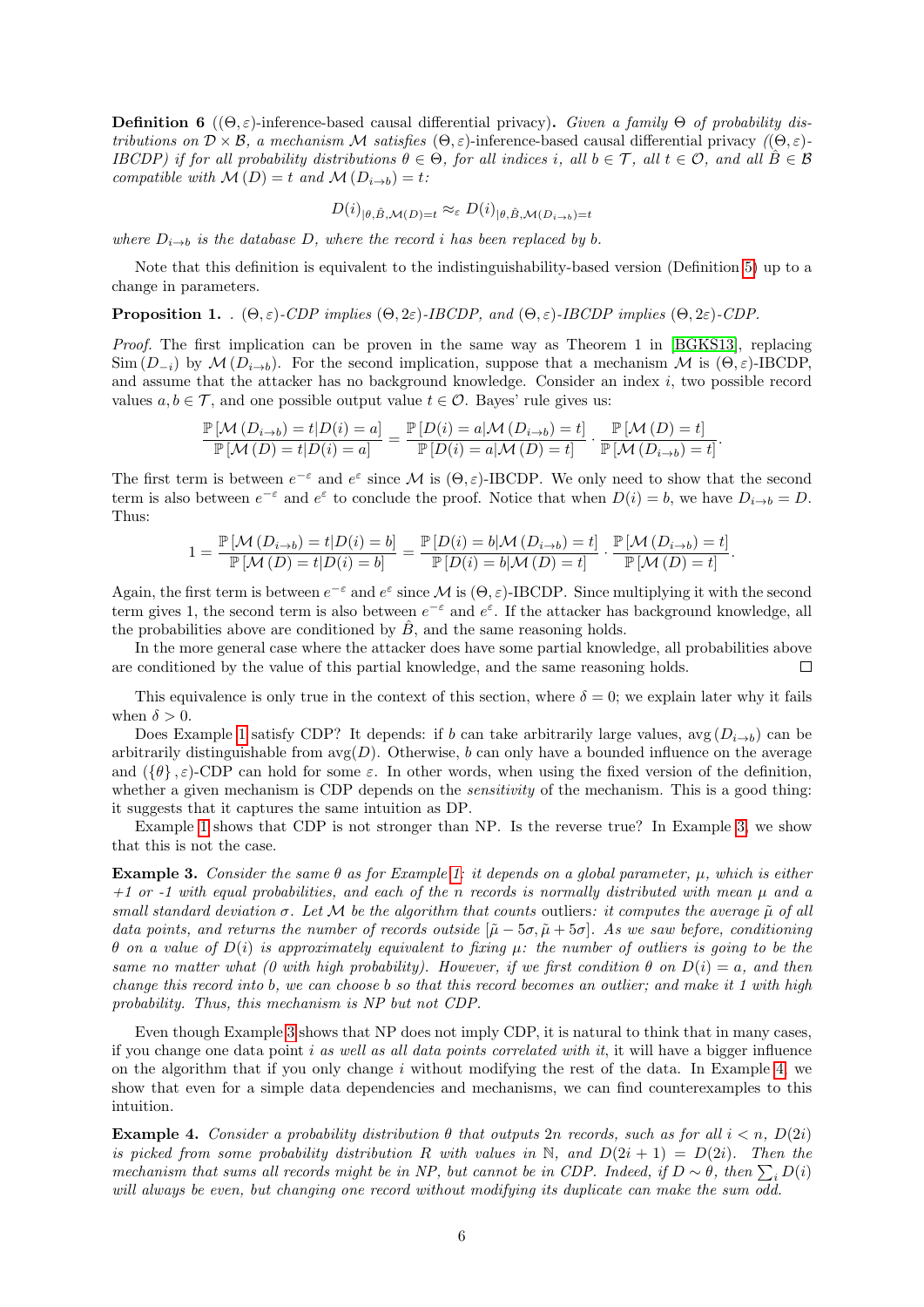This last example that finding a special case where NP implies CDP is likely difficult. There is, however, a special case where both are equivalent: the absence of dependencies in the data. If changing one record does not influence other records, then NP and CDP are equivalent. This result is similar to Corollary 2 in [\[BGKS13\]](#page-29-2), but is simpler and without the change in parameters.

<span id="page-6-2"></span>**Proposition 2.** Let  $\Theta$  be a family of probability distributions such that for all  $\theta \in \Theta$  and all  $\overline{B} \in \mathcal{B}$ , the random variables  $D(i)_{|\theta,\hat{B}}$  are mutually independent. Then a mechanism M is  $(\Theta,\varepsilon)$ -NP iff it is  $(\Theta, \varepsilon)$ -CDP.

*Proof.* Under these conditions,  $D_{-i}{}_{|\theta,\hat{B},D(i)=a}$  is exactly  $D_{-i}{}_{|\theta,\hat{B},D(i)=b}$ , so  $\mathcal{M}(D)_{|\theta,\hat{B},D(i)=b}$  is the same as  $\mathcal{M}(D_{i\rightarrow b})_{|\theta,\hat{B},D(i)=a}$ . The statement follows.

This natural property, combined with the better behavior of CDP in scenarios like Example [2,](#page-4-2) might seem like CDP is a better alternative to CDP, when one wants to capture an attacker with partial knowledge, under the causal interpretation of differential privacy. However, even with this fix, when records are not independent, CDP is not always safe to use. We present an example from Adam Smith (personal correspondence, 2018-09-28) showing that a slightly modified version of the identity function can still be CDP if records are strongly correlated.

<span id="page-6-1"></span>**Example 5.** Let  $\theta$  output 3n triplicated records: for all  $i < n$ ,  $D_{3i}$  is picked from some probability distribution R, and  $D(3i + 1) = D(3i + 2) = D(3i)$ . Let M be a mechanism that "corrects" a modified record: if there is a record value x appearing only once, and a value y appearing only twice, then M changes the record x to y; then M always outputs the entire database. It is easy to check that M is  $(\{\theta\},0)$ -CDP.

This example is more artificial than Example [2,](#page-4-2) as the mechanism itself "cheats" to use dependencies in the data. Nonetheless, it shows that some mechanisms that leak the full database can be CDP. Thus, using CDP as a privacy measure of a given mechanism is dangerous if no information about the mechanism is known. We do not know whether more natural mechanisms could lead to similar counterexamples, for certain classes of probability distributions; but it is clear that simply applying the same technique as the causal variants of [\[TSD17\]](#page-31-1) is insufficient to solve entirely the problems with correlations under partial knowledge.

#### <span id="page-6-0"></span>2.3 Imposing an additional criterion on the definition

In this section, we propose a criterion that the distribution  $\theta$  must satisfy before NP can be used. We argue that when this criterion is not satisfied, NP is not a good measure of the privacy of a mechanism. But when it is satisfied, we obtain natural properties that are false in general: NP and CDP are equivalent, and attackers with more partial knowledge are stronger.

We mentioned previously that NP was not *monotonous*: an attacker with more knowledge can be considered to be less powerful. In Example [1,](#page-3-2) an attacker A who did not know  $\mu$  can learn  $\mu$  by observing  $\mathcal{M}(D)$ . This increases her knowledge about  $D(i)$ : she now knows that  $D(i)$  is probably around  $\mu$ , a fact previously unknown. However, an attacker  $B$ , who *already knew*  $\mu$ , does not increase her knowledge as much when observing  $\mathcal{M}(D)$ . Examples [2](#page-4-2) and [5](#page-6-1) show that DDP and CDP also suffer from this issue. How can we fix this problem? The informal goal is that an attacker with more background knowledge should gain more information. We must make sure that the privacy quantification  $\varepsilon$  cannot be artificially inflated by non-sensitive information learned by the attacker.

In all previous examples, the attacker's partial knowledge is strongly correlated with the sensitive information. Thus,  $\varepsilon$  does not measure the privacy loss due to the mechanism, but also takes into account the prior knowledge from the attacker about the sensitive attribute. Modeling the attacker's uncertainty is necessary to formalize her partial knowledge, but the only thing that should be captured by  $\varepsilon$  is the mechanism's privacy leakage. To ensure this is the case, we argue that the partial knowledge must be independent from the sensitive information, and we propose a formalization that enforces this distinction between sensitive information and partial knowledge.

To this end, we propose an alternative way to model the attacker's uncertainty, and suggest to normalize the distribution  $\theta$  to cleanly separate sensitive information and partial knowledge. We show that if such a normalization exists, then an attacker with more partial knowledge is more powerful. Thus, the existence of such a normalization is a desirable property for privacy definitions that model an attacker with partial knowledge, and we argue that it should serve as a criterion that must be satisfied before using such definitions, in order to get meaningful results.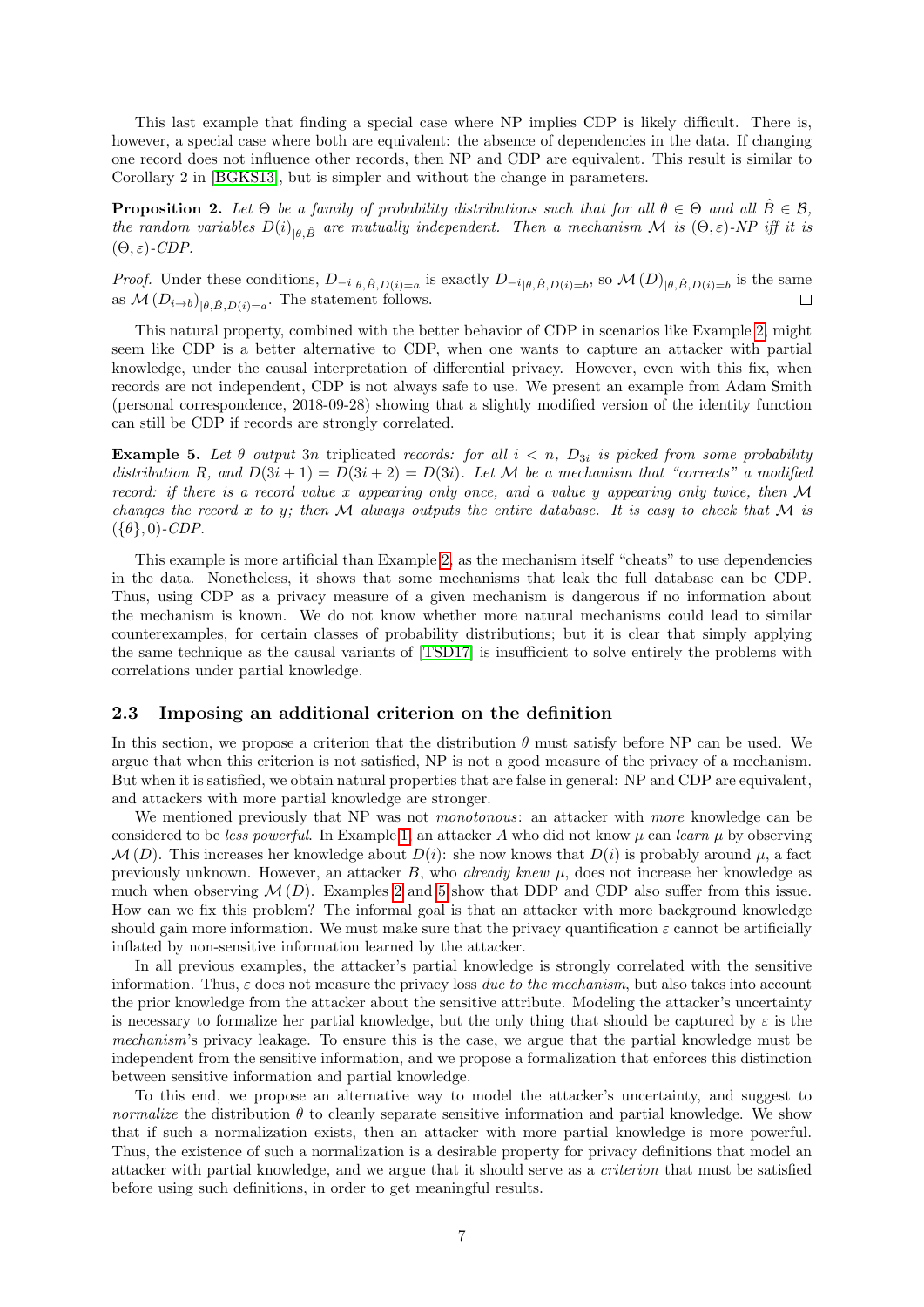How to formalize the intuition that the sensitive information should be separated from the partial knowledge? The core idea is to express  $\theta$  as the output of a *generative function*, with independent random parameters. Each possible value of these parameters corresponds to a possible database.

Definition 7 (Normalization of data-generating distributions). A normalization of a probability distribution  $\theta$  is a family of mutually independent random variables  $(\phi_0, \ldots, \phi_k)$ , and an injective, deterministic function  $\hat{\theta}$ , such that  $\theta = \hat{\theta}$  ( $\phi_0, \ldots, \phi_k$ ).

A normalization *de-correlates* the distribution: it splits its randomness into independent parts  $\phi_i$ . The  $\phi_i$  can then play distinct roles: one parameter can capture the sensitive property, while the others can model the attacker's partial knowledge. We capture this additional requirement in the following definition.

<span id="page-7-0"></span>**Definition 8** (Acceptable parameters). Given a distribution  $\theta$  with values in  $\mathcal{D} \times \mathcal{B}$ , an acceptable normalization of  $\theta$  at index i is a normalization  $\hat{\theta}(\phi_0, \ldots, \phi_k)$  where:

- 1.  $\phi_0$  entirely determines the sensitive attribute  $D(i)$ : there exists a function f such that for all possible values of  $D(i)$ ,  $\mathbb{P}_{\theta} [f(\phi_0) = D(i)] = 1$ .
- 2. Some of the  $\phi_1,\ldots,\phi_k$  entirely determine the partial knowledge: there exists  $I \subseteq \{1,\ldots,k\}$  and an injective function g such that  $\mathbb{P}_{\theta}\left[g\left(\left(\phi_j\right)_{j\in I}\right)=B\right]=1$ .
- A family of distributions  $\Theta$  is acceptable if each  $\theta \in \Theta$  has an acceptable normalization at all indices i.

In practice, we can simply consider a family  $(\phi_j)_{j\in I}$  for some I to be the attacker's partial knowledge, rather than using a bijection. When partial knowledge is defined using a subset of parameters, an attacker has more partial knowledge when she knows more parameters.

Informally,  $\phi_0$  must contain enough information to retrieve the sensitive attribute, and the partial knowledge must be independent from it. How can we normalize the  $\theta$  in Example [1?](#page-3-2) We cannot have one parameter for  $\mu$ , and n parameters for the noise added to each record: the sensitive attribute  $D(i)$ would require two parameters to express. Rather,  $\phi_0$  could be a pair containing both  $\mu$  and the noise added at i,  $D(i) - \mu$ . The attacker's partial knowledge can be  $D(j) - \mu$ , for  $j \neq i$ , without  $\mu$ . In other words,  $\mu$  itself is also sensitive. What if we do not want to consider  $\mu$  as sensitive? Then,  $\phi_0$  can be the value of the noise added to the record i,  $D(i) - \mu$ , and  $\mu$  is another parameter that can (or not) be part of the attacker's partial knowledge.

As this example shows, this separation between the partial knowledge and the sensitive value forces us to carefully choose the sensitive value, and it prevents us from comparing scenarios where the sensitive value varies. This formalism can now be used to precisely define the relative strength of two attackers, based on their partial knowledge, and show that an attacker with more knowledge is more powerful.

**Definition 9** (Relative strength of partial knowledge). Given probability distributions  $\theta_1$  and  $\theta_2$  with values in  $D \times B$ , we say that  $\theta_1$  has more background knowledge than  $\theta_2$  if the three following conditions are satisfied.

- 1.  $D_{\vert \theta_1} = D_{\vert \theta_2}$ : the only difference between the probability distributions is the partial knowledge.
- 2. For all i, there exists an acceptable normalization  $\hat{\theta}(\phi_0,\ldots,\phi_k)$  given i that is common to  $\theta_1$  and  $\theta_2$ .
- 3. For all i, if we denote  $I_1$  and  $I_2$  the set of parameters that correspond to  $\theta_1$  and  $\theta_2$  respectively in this acceptable normalization, then  $I_1 \supseteq I_2$ .

Given two families of probability distributions  $\Theta_1$  and  $\Theta_2$ , we say that  $\Theta_1$  has more background knowledge than  $\Theta_2$  if for all  $\theta_2 \in \Theta_2$ , there exists  $\theta_1 \in \Theta_1$  such that  $\theta_1$  has more background knowledge than  $\theta_2$ .

**Proposition 3.** Let  $\Theta_1$  and  $\Theta_2$  be two families of distributions such that  $\Theta_1$  has more background knowledge than  $\Theta_2$ . If a mechanism M satisfies  $(\Theta_1, \varepsilon)$ -NP, it also satisfies  $(\Theta_2, \varepsilon)$ -NP.

*Proof.* Suppose that M is  $(\Theta_1, \varepsilon)$ -NP. For a distribution  $\theta_2 \in \Theta_2$  and an index i, let  $\theta_1 \in \Theta_1$  be such that  $\theta_1$  is stronger than  $\theta_2$ . By definition, there exists an acceptable normalization  $\hat{\theta}(\phi_0,\ldots,\phi_k)$  common to  $\theta_1$  and  $\theta_2$ . Let f be the function extracting the sensitive value from  $\phi_0$  in this normalization. Denoting  $I_1$  and  $I_2$  the set of parameters corresponding respectively to  $\theta_1$  and  $\theta_2$ , as a simplification, we assume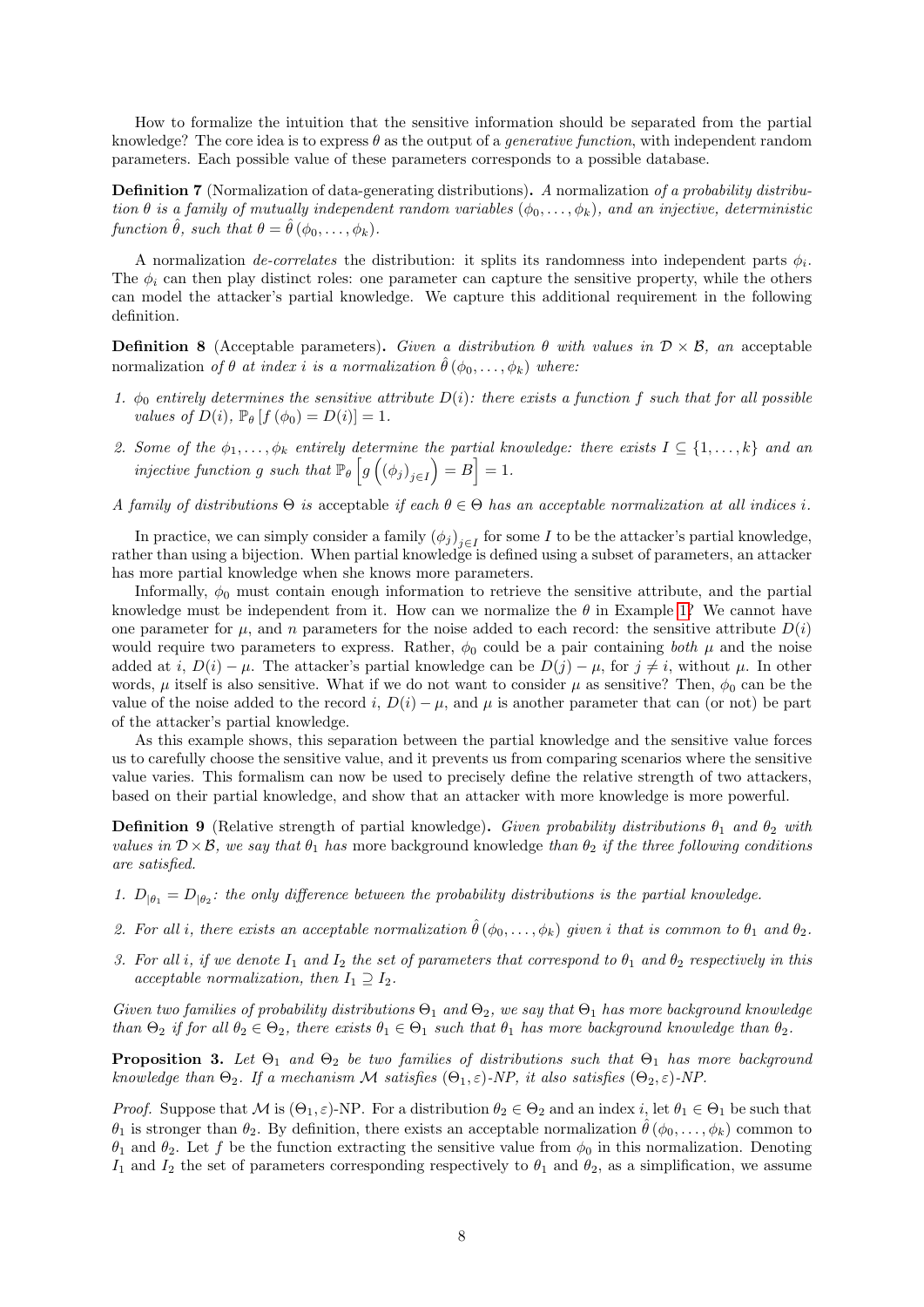that  $I_2 = \emptyset$  and  $I_1 = \{1\}$ ; it is straightforward to adapt the proof to the more generic case. For any output *O*, and all values  $a, b \in \mathcal{T}$ , we can decompose:

$$
\mathbb{P}\left[\mathcal{M}\left(D\right)=O|f(\phi_0)=a\right]=\sum_{\hat{B}}\mathbb{P}\left[\phi_1=\hat{B}\Big|f(\phi_0)=a\right]\cdot\mathbb{P}\left[\mathcal{M}\left(D\right)=O\Big|f(\phi_0)=a,\phi_1=\hat{B}\right].
$$

The  $\phi_i$  are independent:  $\mathbb{P}\left[\phi_1 = \hat{B}\Big| f(\phi_0) = a\right]$  is the same as  $\mathbb{P}\left[\phi_1 = \hat{B}\Big| f(\phi_0) = b\right]$ . Since M satisfies  $(\Theta_1, \varepsilon)$ -NP, we also have for all  $\hat{B}$ :

$$
\mathbb{P}\left[\mathcal{M}\left(D\right)=O\Big|f(\phi_0)=a,\phi_1=\hat{B}\right]\leq e^{\varepsilon}\mathbb{P}\left[\mathcal{M}\left(D\right)=O\Big|f(\phi_0)=b,\phi_1=\hat{B}\right].
$$

Thus:

$$
\mathbb{P}[\mathcal{M}(D) = O | f(\phi_0) = a] \le e^{\varepsilon} \sum_{\hat{B}} \mathbb{P} \left[ \phi_1 = \hat{B} \middle| f(\phi_0) = b \right] \cdot \mathbb{P} \left[ \mathcal{M}(D) = O \middle| f(\phi_0) = b \land \phi_1 = \hat{B} \right]
$$

$$
\le e^{\varepsilon} \mathbb{P}[\mathcal{M}(D) = O | f(\phi_0) = b]
$$

and thus, M satisfies  $(\Theta_2, \varepsilon)$ -NP. Adapting the proof to cases where  $I_1 \subseteq I_2$  is straightforward.  $\Box$ 

This proposition states that, for acceptable distributions, partial background knowledge can be formalized in a reasonable and intuitive way, guaranteeing that attackers with more background knowledge are stronger. Another advantage is that when this criterion holds, NP and CDP are equivalent.

<span id="page-8-2"></span>**Proposition 4.** If  $\Theta$  is an acceptable distribution, then for any  $\varepsilon$  and  $\delta$ ,  $(\Theta, \varepsilon, \delta)$ -NP is equivalent to  $(\Theta, \varepsilon, \delta)$ -CDP.

<span id="page-8-0"></span>The proof is the same as for Proposition [2.](#page-6-2) Figure [1](#page-8-0) summarizes the relations between the definitions introduced in this section.



Figure 1: Relations between definitions introduced in Section [2,](#page-2-2) assuming  $\delta = 0$ .

Acceptable normalizations force practitioners to define which information is considered private. If, like in DP, the sensitive information is the value of a given record, with an acceptable normalization, the attacker's partial knowledge cannot contain records correlated with the target record. This might seem overly restrictive: what if the attacker does know some information correlated with the target record? In this case, one must change the sensitive information to only consider the decorrelated part as sensitive.

To illustrate this process, consider a medical database where the diagnostic records of different patients might be correlated. To find an acceptable normalization, we must choose between two options. The first is to consider attackers that do not have information correlated with the diagnosis of a given patient: in that case, we must protect the information of multiple patients at once, similarly to DP under correlations (a variant of DP defined in [\[CFYD14\]](#page-29-4)). Another option is for the sensitive property to be the diagnosis of someone given the diagnosis of those they are correlated with. We formally present a simpler example below, in Exemple [6.](#page-8-1)

<span id="page-8-1"></span>Example 6. Consider a referendum, where people vote in pairs, with some amount of correlation between pairs. More precisely,  $\theta$  is a distribution that generates a database of 2n records according to the following process: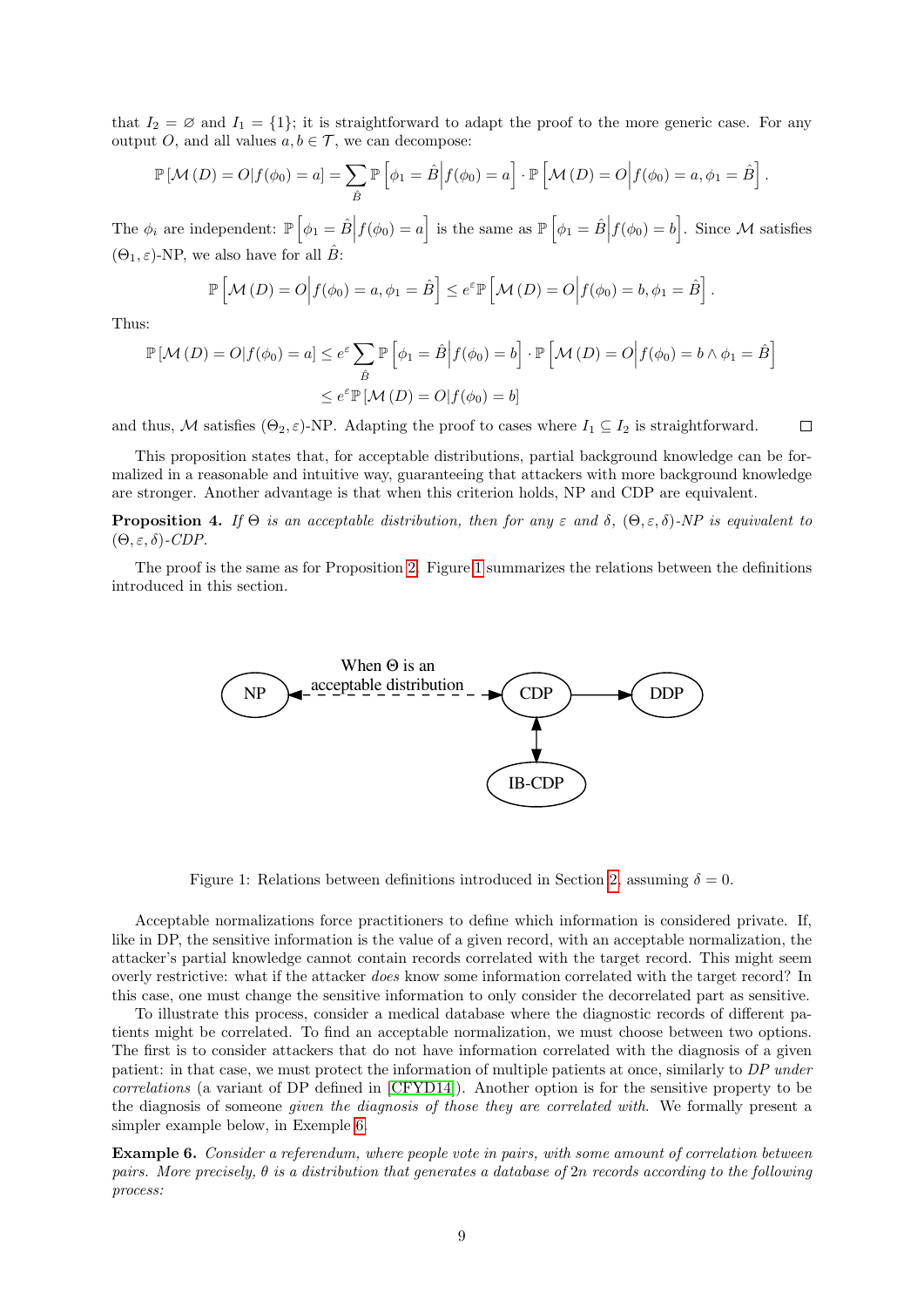- $D(2i) = 1$  with probability  $p_i$ , and 0 with probability  $1 p_i$ ;
- $D(2i + 1) = D(2i)$  with probability  $p_c$ , and  $1 D(2i)$  with probability  $1 p_c$ .

Suppose the attacker is interested in  $D(1)$ . There are two ways of modeling this with an acceptable normalization, depending on whether we want to allow the attacker to know  $D(0)$ .

- We can pick  $\phi_i$  to determine the value of both  $D(2i)$  and  $D(2i+1)$ . This way,  $\phi_0$  is sufficient to know the value of the sensitive information  $D(i)$ , and is independent from all  $\phi_i$  for  $i > 0$ .
- We can also pick  $\phi_{2i}$  to be the event " $D(2i) = D(2i+1)$ ", and  $\phi_{2i+1}$  to be the value of  $D(2i)$ . In that case, the attacker is allowed to know  $D(0)$ , but the sensitive value has changed: the sensitive value is whether  $D(0) = D(1)$ ; which is independent from the actual value of  $D(0)$ .

## <span id="page-9-0"></span>3 Passive vs. active attackers

In this section and the rest of this paper, we assume that the criterion introduced in Definition [8](#page-7-0) is satisfied: the data-generating distributions considered are always acceptable. For simplicity, we also assume that the sensitive property is the value of one record. Under these conditions, any value of the partial knowledge B is compatible with any value of the sensitive record  $D(i) = a$ , since these two events are independent. This also allows us to only consider the formalism of NP; since it is equivalent with CDP under this criterion (Proposition [4\)](#page-8-2).

Correlations in the data are not the only issue to account for when limiting the attacker's background knowledge in DP. Another important question is whether the attacker simply receives partial knowledge passively, or whether the attacker can actively influence the data. In this section, we show how to model these two situations by adapting the notion of a privacy loss random variable to model an attacker with partial knowledge, and we explore the relationship between the two corresponding definitions. To help understand this distinction, in this section, we consider the following example.

<span id="page-9-3"></span>Example 7 (Thresholding). 1000 people take part in a Yes/No-referendum. Each person votes "Yes" with some probability, independently from the others. The mechanism  $M$  counts the number of "Yes" votes, but only returns this if it is above 100; otherwise it returns  $\perp$ . The partial knowledge B contains the votes of 100 participants, and the attacker wants to know the vote of another individual  $D(i)$ . We will see that in case the probability that each person votes "Yes" is very small (say,  $10^{-7}$ ), the privacy of this scheme will depend on whether the attacker is passive or active.

## <span id="page-9-1"></span>3.1 Privacy loss random variable

Let us recall the *privacy loss random variable* [\[DN03\]](#page-30-5) (PLRV). For simplicity, we only consider the case where the set of possible outputs of the mechanism,  $\mathcal{O} = \bigcup_D \text{support}(M(D))$ , is countable.

**Definition 10** (Privacy Loss Random Variable [\[DN03\]](#page-30-5)). Given a mechanism  $M$ , and two datasets  $D_1$ and  $D_2$ , the privacy loss random variable (PLRV) of an output  $O \in \mathcal{O}$  is defined as

$$
\mathcal{L}_{D_1/D_2}^{\mathcal{M}}(O) = \ln \frac{\mathbb{P}\left[\mathcal{M}\left(D_1\right) = O\right]}{\mathbb{P}\left[\mathcal{M}\left(D_2\right) = O\right]}.
$$

Using the convention  $x/0 = \infty$  for all x, the PLRV can be  $\pm \infty$ .

 $(\varepsilon, \delta)$ -DP can be reformulated using the PLRV.

<span id="page-9-2"></span>**Lemma 1** ([\[MM18,](#page-30-6) Lemma 1]). A mechanism M is  $(\varepsilon, \delta)$ -DP iff for all neighboring databases  $D_1, D_2 \in$ D (differing in 1 record):

$$
\mathbb{E}_{O \sim \mathcal{M}(D_1)} \left[ \max(0, 1 - e^{\varepsilon - \mathcal{L}_{D_1/D_2}(O)}) \right] \le \delta.
$$

Suppose the attacker only has partial knowledge about the data: the data comes from a distribution  $θ$ , and the attacker tries to distinguish between  $D(i) = a$  and  $D(i) = b$  by observing  $M(D)$ , given partial knowledge  $\hat{B}$ . Since  $\hat{B}$  is given to the attacker prior to  $\mathcal{M}(D)$ , we must condition the probabilities by  $\ddot{B}$ .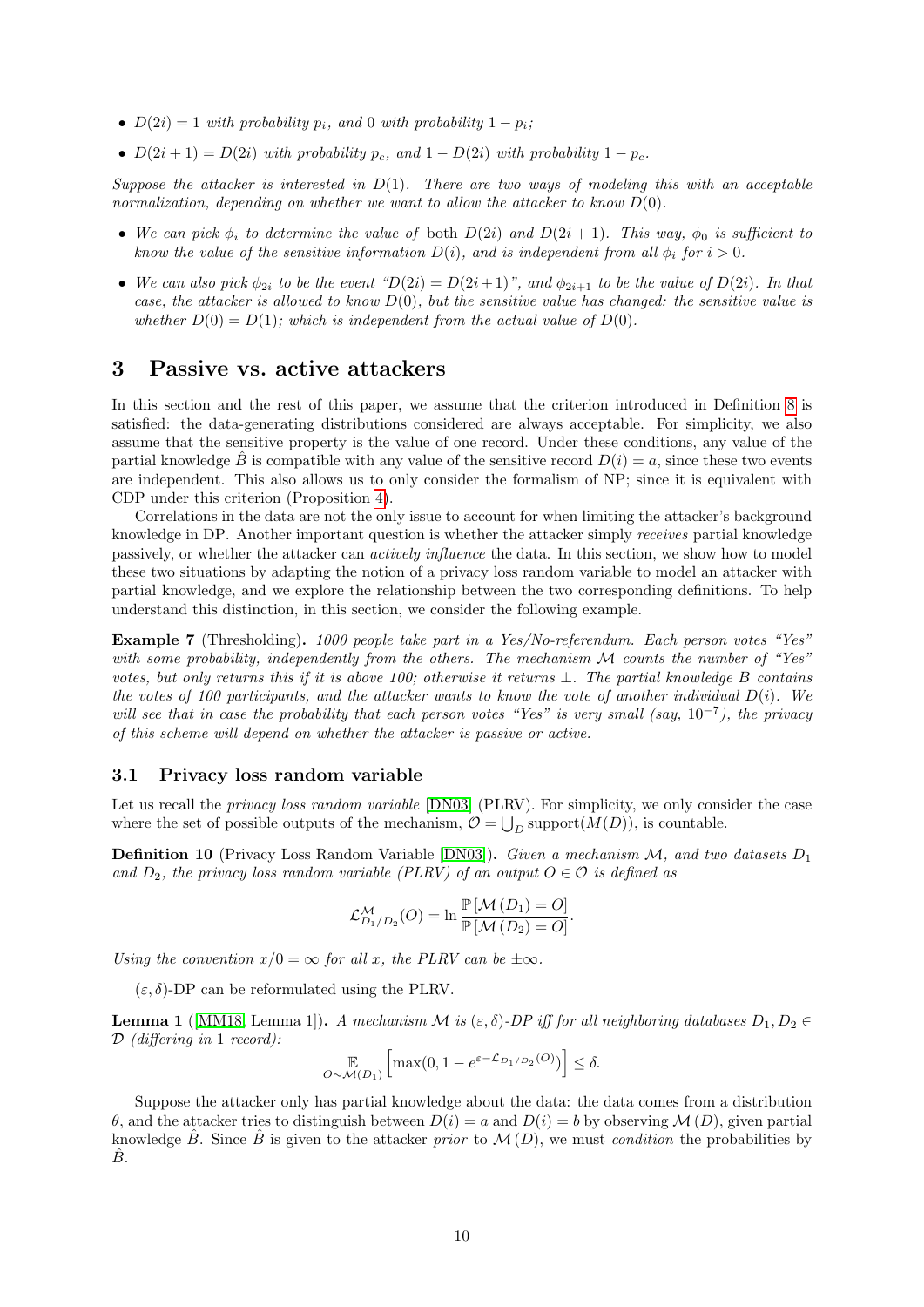<span id="page-10-2"></span>**Definition 11** (PLRV for partial knowledge). Given a mechanism M, a distribution  $\theta$  with values in  $\mathcal{D} \times \mathcal{B}$ , an index i, and values  $a, b \in \mathcal{T}$ , the PLRV of an output  $O \in \mathcal{O}$  given partial knowledge  $\hat{B}$  is:

$$
\mathcal{L}_{i,a,b}^{\mathcal{M},\theta}(O,\hat{B}) = \ln \frac{\mathbb{P}_{\theta}\left[\mathcal{M}\left(D\right) = O\big|D(i) = a, \hat{B}\right]}{\mathbb{P}_{\theta}\left[\mathcal{M}\left(D\right) = O\big|D(i) = b, \hat{B}\right]},
$$

using the convention  $x/0 = \infty$  for all x.

This PLRV captures the same idea as for classical DP: it quantifies the attacker's information gain. If  $B = D_{-i}$ , this definition is the same as the classical PLRV.

Now that we translated the concept of PLRV to account for partial knowledge, we can use it to adapt the privacy definition. The formula in Lemma [1](#page-9-2) averages the PLRV over all possible outputs O, but the PLRV with partial knowledge has a second parameter,  $\hat{B}$ . How should this new parameter be handled? There are at least two reasonable possibilities.

#### <span id="page-10-0"></span>3.2 Active partial knowledge

The first option is to quantify over all possibilities for the attacker's partial knowledge. We assume the worst: we consider the case where the attacker's partial knowledge causes the privacy to be the greatest. This models a scenario where the attacker can not only see, but also *influence* the data. If the attacker can, for example, add fake users to the database, then she can choose the values associated to these new records to maximize the chances of information gain. We therefore call this option active partial knowledge, short for "partial knowledge under active attacks".

**Definition 12** (APKDP). Given a family of distributions  $\Theta$ , a mechanism M is  $(\Theta, \varepsilon, \delta)$ -APKDP (Active Partial Knowledge Differential Privacy) if for all distributions  $\theta \in \Theta$ , all indices i, all  $a, b \in \mathcal{T}$ , and all  $\hat{B} \in \mathcal{B}$ :

$$
\mathop{\mathbb{E}}_{\theta_{|D(i)=a,\hat{B}},O\sim\mathcal{M}(D)}\left[\max\left(0,1-e^{\varepsilon-\mathcal{L}_{i,a,b}^{\mathcal{M},\theta}(O,\hat{B})}\right)\right]\leq\delta,
$$

or, equivalently:

$$
\mathcal{M}(D)_{|\theta, D(i) = a, \hat{B}} \approx_{(\varepsilon, \delta)} \mathcal{M}(D)_{|\theta, D(i) = b, \hat{B}}.
$$

The proof of this equivalence is the same as in [\[MM18,](#page-30-6) Lemma 1], which makes it explicit that APKDP is the same as NP in its reformulation in [\[BGKS13\]](#page-29-2). As shown in [\[TSD17\]](#page-31-1), APKDP and DP coincide whenever the attacker has full knowledge (when  $B = D_{-i}$ ).

With APKDP, a fixed part of the distribution can be arbitrarily determined. In Example [7,](#page-9-3) this corresponds to the attacker controlling some percentage of voters. Such an active attacker can simply add many fake "Yes" votes to the database to reach the threshold of 100, rendering the thresholding pointless.  $M$  then becomes a simple counting query without providing privacy. With high probability, everybody votes "No", and the only uncertainty left is over the attacker's target.

In addition to modeling an active attacker, APKDP can also be used in scenarios where  $\theta$  is unknown, but can be approximated. The "partial knowledge" can represent the error between the true distribution and the approximation and if APKDP is satisfied, then the privacy property also holds for the true database.

Note that in this context, explicitly modeling the background knowledge  $\hat{B}$  is technically not necessary. Instead, we could simply create a new family of probability distributions  $\Theta'$  by conditioning each  $\theta \in \Theta$  by the value of each possible B. We make this background knowledge explicit instead, so APKDP is easier to compare with PPKDP, defined in the next section.

#### <span id="page-10-1"></span>3.3 Passive partial knowledge

APKDP represents situations where the attacker can modify the data. An example is an online service that publishes statistics about its use, where the attacker can interact with the service before the usage statistics are published. Now, what if the attacker cannot interact with the data? Consider e.g. researchers publishing the results of a clinical study about patients having a medical condition. A typical attacker cannot influence the clinical data, but might have some partial knowledge about other participants to the survey.

How can we model such a *passive* attacker, which has access to some information about the data, but cannot influence it? It no longer makes sense to quantify over arbitrary partial knowledge. In the same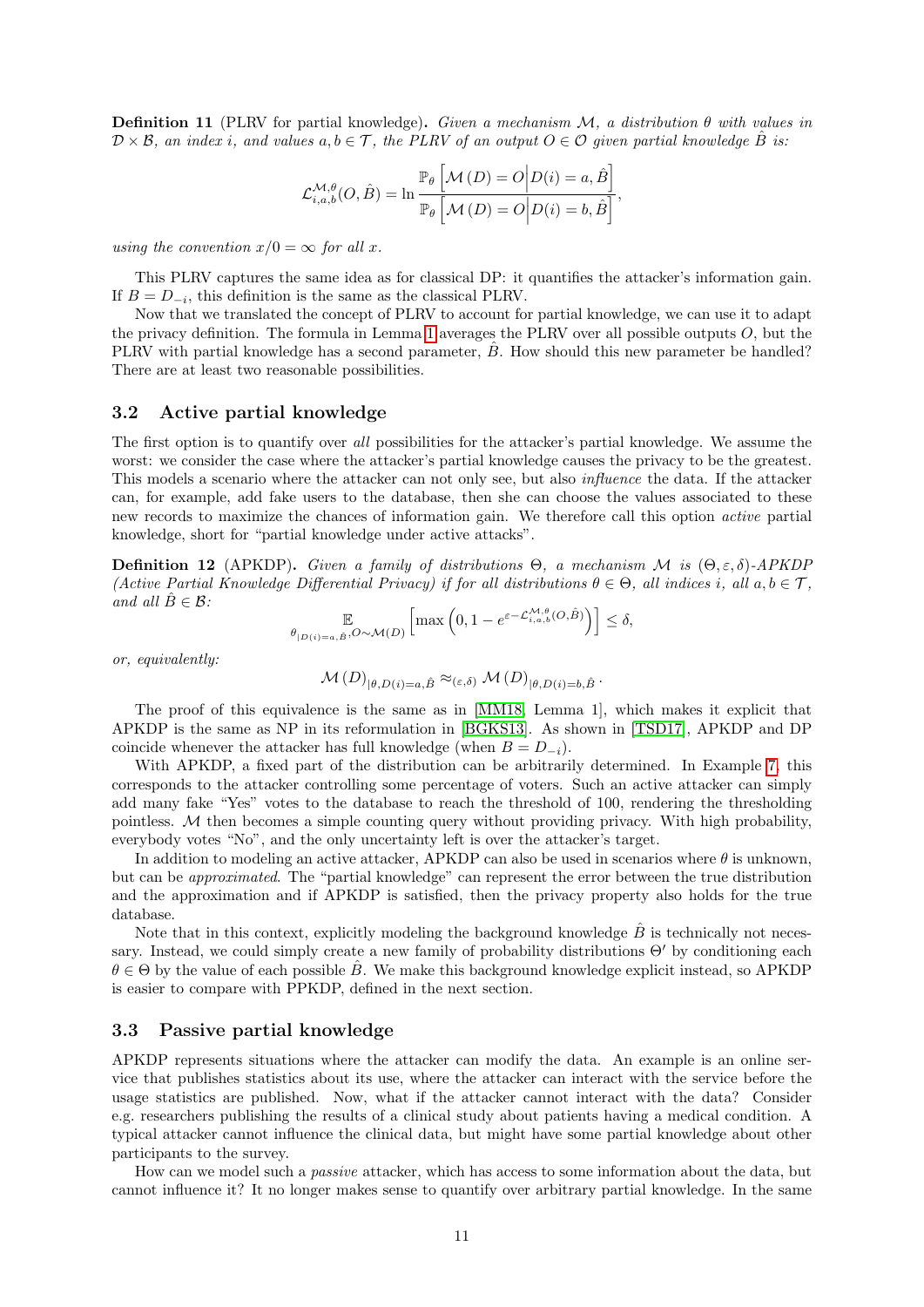way that the reformulation of  $(\varepsilon, \delta)$ -DP using the PLRV averages the PLRV over all possible outputs, we must average the PLRV over all possible values of the partial knowledge.

**Definition 13** (PPKDP). Given a family of distributions  $\Theta$ , a mechanism  $\mathcal{M}$  is  $(\Theta, \varepsilon, \delta)$ -PPKDP (Passive Partial Knowledge Differential Privacy) if for all distributions  $\theta \in \Theta$ , all indices i, and all  $a, b \in \mathcal{T}$ :

$$
\mathop{\mathbb{E}}_{\theta_{|D(i)=a},O\sim\mathcal{M}(D)}\left[\max\left(0,1-e^{\varepsilon-\mathcal{L}_{i,a,b}^{\mathcal{M},\theta}(O,B)}\right)\right]\leq\delta.
$$

In this context,  $\delta$  has a similar meaning as in ( $\varepsilon$ ,  $\delta$ )-DP: it captures the probability that the attacker is lucky. In  $(\varepsilon, \delta)$ -DP, it means that O allows the attacker to distinguish between  $D_1$  and  $D_2$  with high probability, or, equivalently, that the PLRV associated to output O is large. In  $(\varepsilon, \delta)$ -PPKDP however,  $\delta$  captures the probability of the attacker getting either a favorable output O, or a favorable partial knowledge B.

With PPKDP, the thresholding mechanism of Example [7](#page-9-3) is private. Indeed, with high probability, the partial knowledge will have only "No" votes; and almost certainly, the mechanism will output ⊥ and gives no information. We formalize this intuition in Section [4.2.](#page-18-0)

Note that as opposed to APKDP, PPKDP cannot be easily reformulated using  $(\varepsilon, \delta)$ -indistinguishability. Since the statement  $B = \hat{B}$  conditions both probabilities, the  $\delta$  in  $(\varepsilon, \delta)$ -indistinguishability only applies to the randomness of M. To use an indistinguishability-based formulation, we would need to use  $\delta$  twice, and (for example) explicitly require that  $(\varepsilon, \delta)$ -indistinguishability holds with probability  $1 - \delta$  over the choice of  $\hat{B}$ .

Remark. PPKDP shares some characteristics with inference-based distributional differential privacy (IBDDP), introduced in [\[BGKS13\]](#page-29-2). A mechanism M satisfies IBDDP if there is a simulator Sim such that for all probability distributions  $\theta \in \Theta$ , and indices i, the statement:

$$
D(i)_{|\theta, \mathcal{M}(D) = \hat{O}, \hat{B}} \approx_{(\varepsilon, \delta)} D(i)_{|\theta, \text{Sim}(D_{-i}) = \hat{O}, \hat{B}}
$$

holds with probability  $1 - \delta$  over the choice of  $\hat{O}$  and  $\hat{B}$ .

Leaving aside the simulator, note that  $\delta$  is used in two separate parts of the definition: both over the choice of  $\hat{O}$  and  $\hat{B}$ , and in the indistinguishability. As such, it is difficult see intuitively what  $\delta$ corresponds to, and the interpretation based on the "probability that the attacker gets more information than  $e^{\varepsilon n}$  is not correct. This is one of the reasons why a PLRV-based formulation is more convenient:  $\delta$ can simply be interpreted in the same way as in  $(\varepsilon, \delta)$ -differential privacy.

Further, the strict implication between DDP and IBDDP proven in [\[BGKS13\]](#page-29-2) can be explained by a similar distinction between an active and a passive attacker, even if it is not made explicit in the original paper. Indeed, when  $\delta > 0$ , this  $\delta$  applies only to the indistinguishability property of DDP, and DDP quantifies over all possible values of the background knowledge: the attacker is assumed to be able to choose the most favorable value of the background knowledge. In contrast, with IBDDP,  $\delta$  is applied both to the indistinguishability property and to the choice of the background knowledge; hence the attacker is implicitly assumed to get the background knowledge randomly.

#### <span id="page-11-0"></span>3.4 Relation between definitions

In this section, we formalize the relation between PPKDP and APKDP and show basic results on those definitions. First, APKDP and PPKDP satisfy both privacy axioms proposed in [\[KL10\]](#page-30-7). These axioms express natural properties that we expect to be true for any reasonable definition of privacy.

**Proposition 5.** PPKDP satisfies the post-processing axiom: if a mechanism M is  $(\Theta, \varepsilon, \delta)$ -PPKDP, then for any function f, the mechanism M' defined by  $\mathcal{M}'(D) = f(\mathcal{M}(D))$  is also  $(\Theta, \varepsilon, \delta)$ -PPKDP. It also satisfies the convexity axiom: if two mechanisms  $\mathcal{M}_1$  and  $\mathcal{M}_2$  are both  $(\Theta, \varepsilon, \delta)$ -PPKDP, then the mechanism M that applies  $\mathcal{M}_1$  with some probability p and  $\mathcal{M}_2$  with probability  $1-p$  is also  $(\Theta, \varepsilon, \delta)$ -PPKDP.

APKDP also satisfies these axioms.

*Proof.* For APKDP, the reformulation of the definition using classical  $(\varepsilon, \delta)$ -indistinguishability makes the result straightforward: the proof is the same as for  $(\varepsilon, \delta)$ -DP. For PPKDP, we first reformulate the definition using f-divergence. Let  $f(x) = \max(0, 1 - e^{\varepsilon}x)$ . Then a mechanism M is  $(\Theta, \varepsilon, \delta)$ -PPKDP iff:

$$
\sum_{\hat{B}} \mathbb{P}\left[\hat{B} \middle| D(i) = a\right] D_f\left(O_{a,\hat{B}} \| O_{b,\hat{B}}\right) \le \delta
$$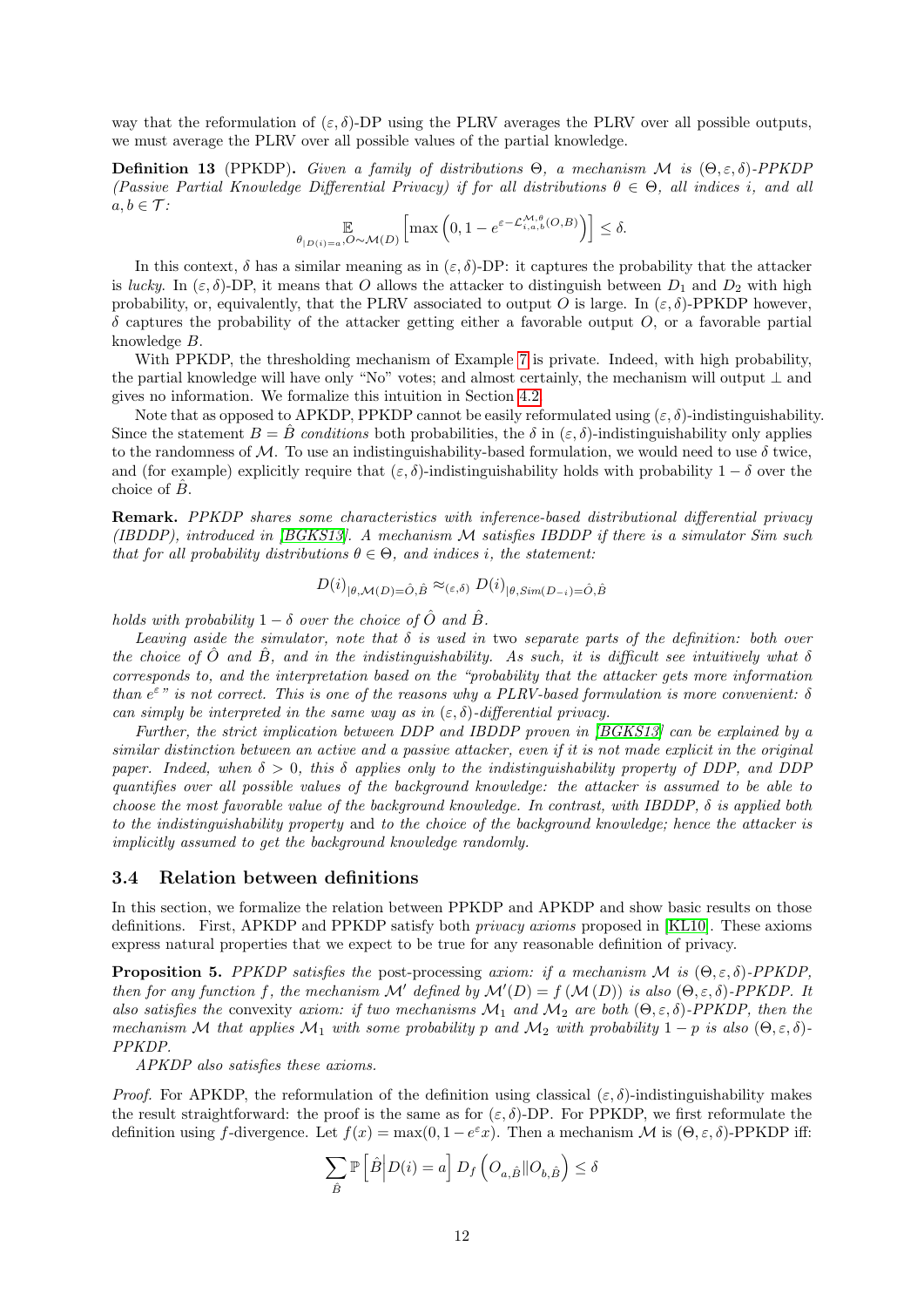where  $O_{x,\hat{B}} = \mathcal{M}(D)_{(\theta,D(i)=x,\hat{B})}$ . This view allows us to use the monotonicity and joint convexity properties of the f-divergence to immediately prove the result for PPKDP.

We saw that  $(\varepsilon, \delta)$ -APKDP bounds the probability mass of the PLRV above  $\varepsilon$  by  $\delta$ , for all possible partial knowledge  $\ddot{B}$ . By contrast, PPKDP bounds the same probability mass, *averaged* over all possible values of  $\tilde{B}$ , weighted by their likelihood. We formalize this interpretation and use it to show that APKDP is, as expected, stronger than PPKDP. More surprisingly, we also use it to show that when  $\delta = 0$ , both definitions are equivalent.

<span id="page-12-0"></span>**Theorem 1.** Given a distribution  $\theta$ , a mechanism M, an index i, two values  $a, b \in \mathcal{T}$ , an output O, a possible value of the partial knowledge  $\hat{B}$ , and a fixed  $\varepsilon > 0$ , let us denote  $m\left(O, \hat{B}\right) =$  $\max\left(0,1-e^{\varepsilon-\mathcal{L}_{i,a,b}^{M,\theta}(O,\hat{B})}\right)$ . The respective quantities bounded by the requirements of APKDP and PP- $KDP$ <sup> $\alpha$ re:</sup>

$$
APK_{i,a,b,\hat{B}} = \mathop{\mathbb{E}}_{\theta_{|D(i)=a,\hat{B}},O \sim \mathcal{M}(D)} \left[ m\left(O,\hat{B}\right) \right]
$$

and:

$$
PPK_{i,a,b} = \mathop{\mathbb{E}}_{\theta_{|D(i)=a},O \sim \mathcal{M}(D)} [m (O, B)]
$$

$$
= \mathop{\mathbb{E}}_{\theta_{|D(i)=a}} [APK_{i,a,b,B}].
$$

As an immediate consequence, if M is  $(\Theta, \varepsilon, \delta)$ -APKDP, then it is also  $(\Theta, \varepsilon, \delta)$ -PPKDP. Further,  $(\Theta, \varepsilon)$ -PPKDP and  $(\Theta, \varepsilon)$ -APKDP are equivalent.

*Proof.* We decompose  $PPK_{i,a,b}$  depending on B.

$$
\begin{split} \text{PPK}_{i,a,b} &= \sum_{\hat{D},\hat{B}} \mathbb{P}\left[D = \hat{D}, \hat{B} \middle| D(i) = a\right] \underset{O \sim \mathcal{M}(\hat{D})}{\mathbb{E}} \left[m\left(O, \hat{B}\right)\right] \\ &= \sum_{\hat{B}} \mathbb{P}\left[\hat{B} \middle| D(i) = a\right] \sum_{\hat{D}} \mathbb{P}\left[D = \hat{D} \middle| D(i) = a, \hat{B}\right] \cdot \underset{O \sim \mathcal{M}(\hat{D})}{\mathbb{E}} \left[m\left(O, \hat{B}\right)\right] \\ &= \sum_{\hat{B}} \mathbb{P}\left[\hat{B} \middle| D(i) = a\right] \underset{\theta_{|D(i) = a, \hat{B}}, O \sim \mathcal{M}(D)}{\mathbb{E}} \left[m\left(O, \hat{B}\right)\right] \\ &= \sum_{\hat{B}} \mathbb{P}\left[\hat{B} \middle| D(i) = a\right] \text{APK}_{i,a,b,\hat{B}} \\ &= \underset{\theta_{|D(i) = a}}{\mathbb{E}} \left[APK_{i,a,b,B}\right]. \end{split}
$$

For the second part of the statement, if the mechanism is  $(\varepsilon, \delta)$ -APKDP, then for all i, a, b, and  $\hat{B}$ ,  $\text{APK}_{i,a,b,\hat{B}}\leq \delta,$  so:

$$
\text{PPK}_{i,a,b} = \underset{\theta|_{D(i)=a}}{\mathbb{E}} \left[ \text{APK}_{i,a,b,B} \right] \leq \underset{\theta|_{D(i)=a}}{\mathbb{E}} \left[ \delta \right] \leq \delta.
$$

For the last part of the statement, assume that  $\mathcal M$  is  $(\Theta, \varepsilon)$ -PPKDP. Then:

$$
0 = \text{PPK}_{i,a,b} = \mathop{\mathbb{E}}_{\theta_{|D(i)=a}} [\text{APK}_{i,a,b,B}].
$$

All summands are non-negative, so the sum can only be 0 if all summands are 0: for all  $\hat{B}$ , APK<sub>i,a,b,</sub> $\hat{B} = 0$ , and M is  $(\Theta, \varepsilon)$ -APKDP.

When  $\delta > 0$ , the implication is strict: the PLRV can be arbitrarily higher for certain values  $\hat{B}$  of the background knowledge. Thus, quantifying over all possible values  $\hat{B}$  can lead to much larger values of  $\varepsilon$ and  $\delta$  than averaging over all possible values of the background knowledge: Example [7](#page-9-3) illustrates this phenomenon. When  $\delta = 0$  however,  $\varepsilon$ -APKDP and  $\varepsilon$ -PPKDP are both worst-case properties, like  $\varepsilon$ -DP: an attacker's ability to choose the background knowledge does not matter, since even for the passive attacker, we need to consider the worst possible output  $O$  and background knowledge  $B$ .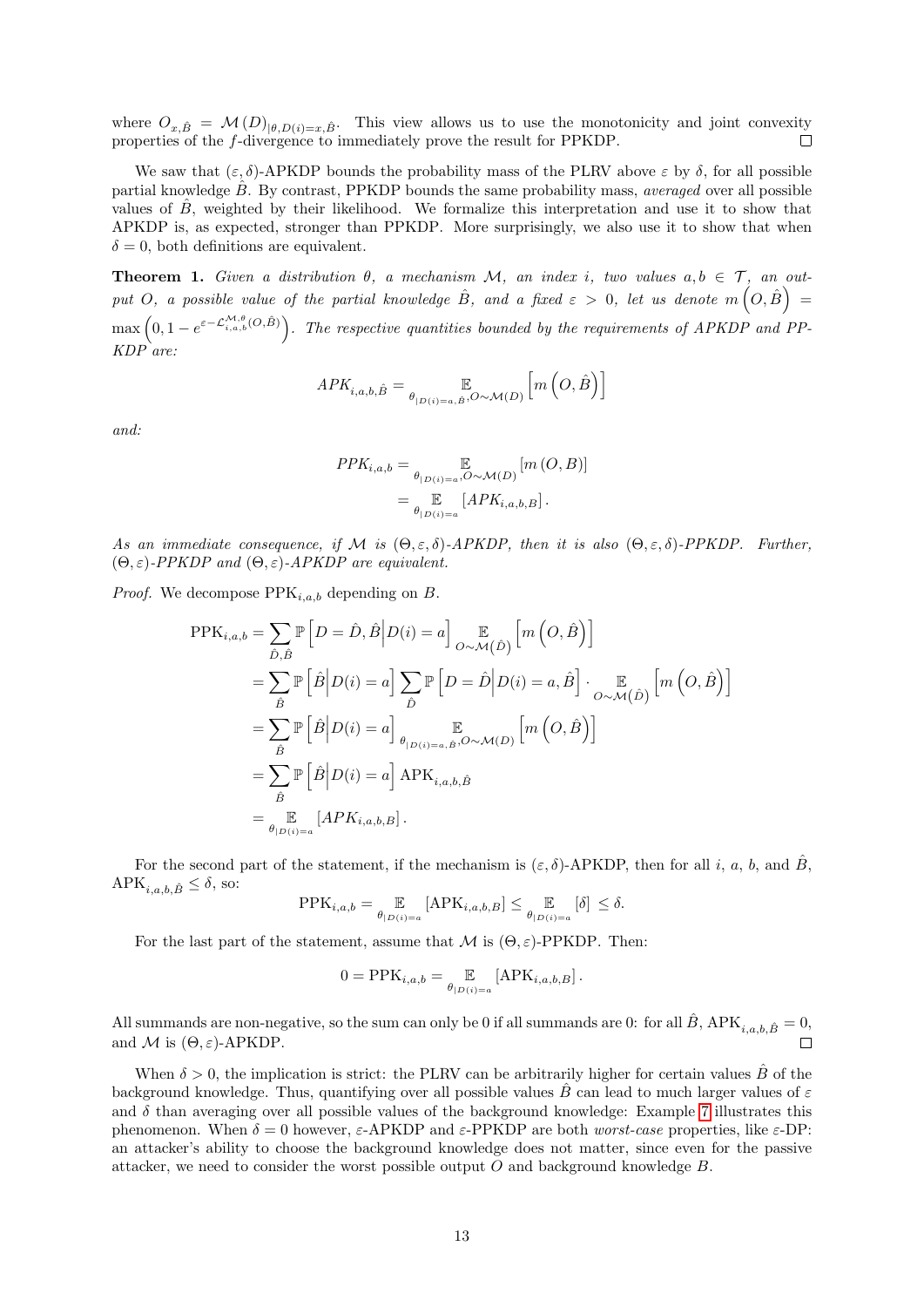### <span id="page-13-0"></span>3.5 Θ-reducible mechanisms

For some mechanisms and probability distributions, active attackers are, perhaps surprisingly, not more powerful than passive attackers, even when  $\delta > 0$ . We introduce here a necessary condition for APKDP and PPKDP to be equivalent and we show that this condition appears in natural contexts.

Consider the example of a referendum where 2000 users take part in a vote with two options. Each user *i* votes "yes" with probability  $p_i$ , and "no" with probability  $1 - p_i$ . The mechanism M returns the exact tally of the vote. We assume that the attacker knows half of the votes: their partial knowledge is the vote of 1000 users. They might know that e.g. 500 of these users voted "yes", 500 voted "no", and the remaining 1000 votes are unknown. The attacker aims to get information on the vote of her target.

Does it matter in this situation whether the attacker is passive or active? If the attacker can choose the votes of 1000 users, she can decide that each known user will vote "yes". Yet, changing these votes will only modify the tally in a predictable way: the attacker can remove these votes from the total tally. So, it does not matter whether these known users all vote "yes", "no", or have any other behavior known to the attacker. Without dependency relationships between users, the attacker's uncertainty solely resides in the unknown votes; so, a passive attacker is not weaker than an active attacker.

We generalize this intuition via the concept of  $\Theta$ -reducibility, which characterizes that all possible values of background knowledge are equivalent from a privacy perspective. We show that under this condition APKDP is equivalent to PPKDP and formalize the above example to show that it satisfies this condition.

<span id="page-13-1"></span>**Definition 14** (Θ-reducibility). A mechanism M is  $\Theta$ -reducible if for all indices i, and all  $B_1, B_2 \in \mathcal{B}$ , there is a bijective mapping  $\phi_{B_1,B_2}^i: \mathcal{O} \to \mathcal{O}$  such that for all  $a \in \mathcal{T}$  and for all  $O \in \mathcal{O}$ .

$$
\mathbb{P}_{\theta} [M (D) = O | D(i) = a, B = B_1] = \mathbb{P}_{\theta} [M (D) = \phi_{B_1, B_2}^{i}(O) | D(i) = a, B = B_2].
$$

This equivalence between possible outputs under  $B_1$  and  $B_2$  can be translated to an equivalence between the corresponding the PLRVs: if M is  $\Theta$ -reducible, then  $\mathcal{L}_{i,a,b}^{\mathcal{M},\theta}(O,B_1)_{\vert O\sim\mathcal{M}(D),D(i)=a}$  has the same global behavior as  $\mathcal{L}_{i,a,b}^{\mathcal{M},\theta}(O,B_2)_{\big[O\sim\mathcal{M}(D),D(i)=a}$ . This equivalence between PLRVs enables us to show that  $\Theta$ -reducibility implies APKDP and PPKDP are the same, even when  $\delta > 0$ . So there are mechanisms and background knowledge functions for which an active attacker is not stronger than a passive one.

<span id="page-13-2"></span>**Theorem 2.** Let  $\Theta$  be a family of probability distributions, and let  $\mathcal M$  be a  $\Theta$ -reducible mechanism. Then M is  $(\Theta, \varepsilon, \delta)$ -APKDP iff it is  $(\Theta, \varepsilon, \delta)$ -PPKDP.

*Proof.* First, we show that for all  $O \in \mathcal{O}$  and all  $B_1, B_2 \in \mathcal{B}$ :

$$
\mathcal{L}_{i,a,b}^{\mathcal{M},\theta}(O,B_1) = \mathcal{L}_{i,a,b}^{\mathcal{M},\theta}(\phi_{B_1,B_2}(O),B_2).
$$

This statement directly follows by unfolding the definition of  $\mathcal{L}_{i,a,b}^{\mathcal{M},\theta}(O, B_1)$  (Definition [11\)](#page-10-2) and  $\Theta$ reducibility (Definition [14\)](#page-13-1):

$$
\mathcal{L}_{i,a,b}^{\mathcal{M},\theta}(O,B_1) = \ln \frac{\mathbb{P}_{\theta}\left[\mathcal{M}\left(D\right) = O|D(i) = a, B = B_1\right]}{\mathbb{P}_{\theta}\left[\mathcal{M}\left(D\right) = O|D(i) = b, B = B_1\right]}
$$

$$
= \ln \frac{\mathbb{P}_{\theta}\left[\mathcal{M}\left(D\right) = \phi_{B_1,B_2}(O)|D(i) = a, B = B_2\right]}{\mathbb{P}_{\theta}\left[\mathcal{M}\left(D\right) = \phi_{B_1,B_2}(O)|D(i) = b, B = B_2\right]}
$$

$$
= \mathcal{L}_{i,a,b}^{\mathcal{M},\theta}(\phi_{B_1,B_2}(O),B_2).
$$

We can now prove Theorem [2.](#page-13-2) Since  $APK_{i,a,b}$  is the expected value of  $PPK_{i,a,b,B}$  (Theorem [1\)](#page-12-0), it is enough to prove that for any  $B_1$  and  $B_2$ ,  $APK_{i,a,b,B_1} = APK_{i,a,b,B_2}$ . Recall that  $m(O, B) =$  $\max\left(0,1-e^{\varepsilon-\mathcal{L}_{i,a,b}^{M,\theta}(O,B)}\right)$ , and fix  $B_1$  and  $B_2$  in  $\mathcal{B}$ . Abusing notations, we denote  $B_1$  (resp.  $B_2$ ) the event " $B = B_1$ " (resp.  $B = B_2$ ),  $\hat{D}$  the event " $D = \hat{D}$ ", and a the event " $D(i) = a$ ". We have:

$$
APK_{i,a,b,B_1} = \sum_{\hat{O}} \mathbb{P}\left[\mathcal{M}\left(D\right) = \hat{O}\middle|a, B_1\right] m\left(\hat{O}, B_1\right)
$$

$$
= \sum_{\hat{O}} \mathbb{P}\left[\mathcal{M}\left(D\right) = \phi_{B_1,B_2}(\hat{O})\middle|a, B_2\right] m\left(\phi_{B_1,B_2}(\hat{O}), B_2\right)
$$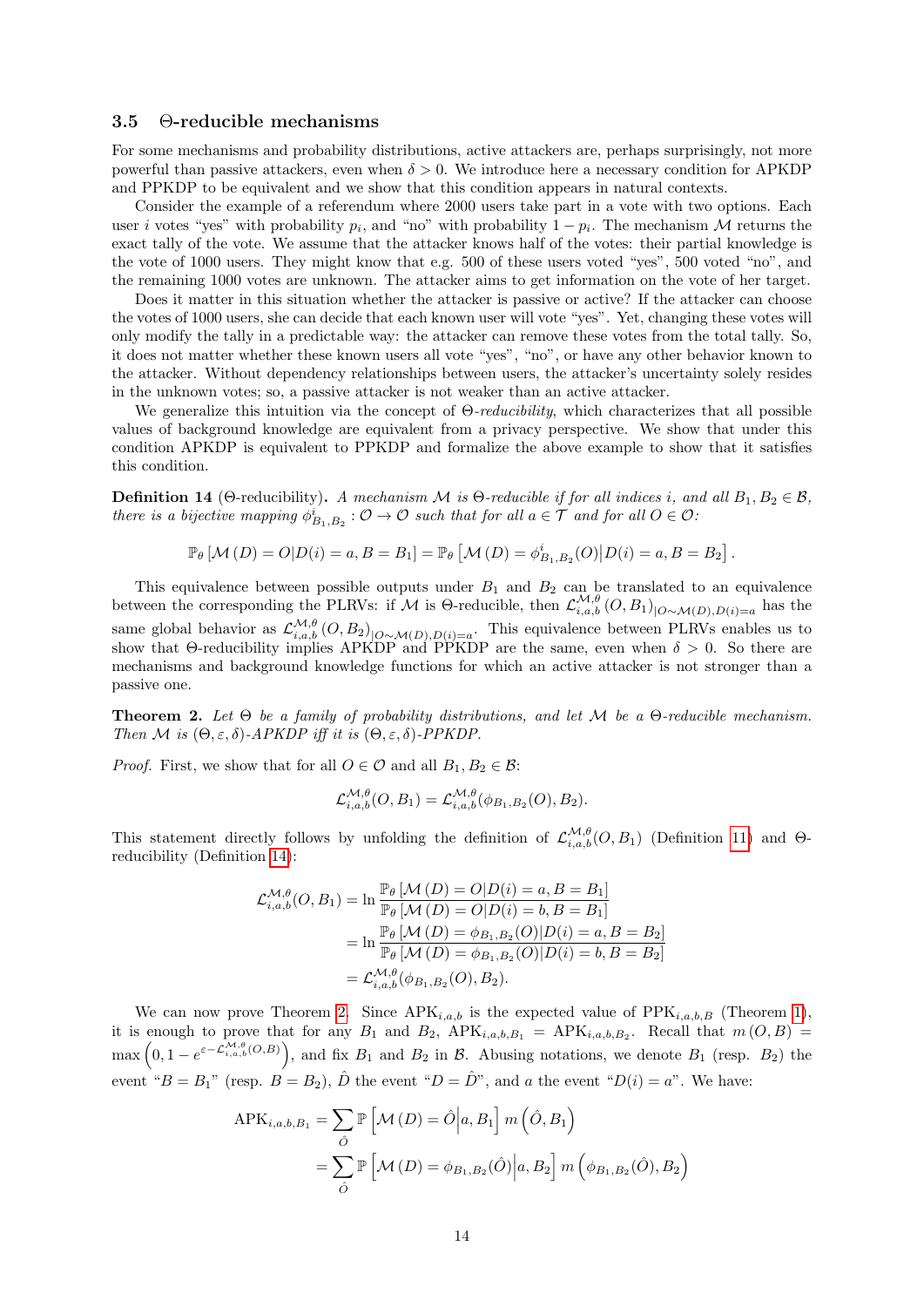using Definition [14](#page-13-1) and the technical result above. We can then reindex the sum using the bijection  $\hat{O} \rightarrow \phi_{B_1,B_2}(\hat{O}),$  and conclude:

$$
APK_{i,a,b,B_1} = \sum_{\hat{O}} \mathbb{P}\left[\mathcal{M}\left(D\right) = \hat{O}\middle|a, B_2\right] m\left(\hat{O}, B_2\right)
$$

$$
= APK_{i,a,b,B_2}.
$$

Θ-reducible mechanisms are fairly common, especially under the natural assumption that the attacker knows a fixed part of the dataset. We give a few examples.

<span id="page-14-0"></span>**Proposition 6.** Let  $\Theta$  be a family of distributions in which each  $\theta$  generates the record of each user independently, and assume that the background knowledge of the attacker is k fixed records of the database, for a given k. Then the following mechanisms are Θ-reducible.

- 1. Counting queries: given a predicate P, the algorithm's output is the number of records for which  $P(D(i))$  is true. This a generalizes binary voting.
- 2. Linear queries: given a fixed family of weights  $(\alpha_i)$ , the mechanism returns  $\sum_i \alpha_i D(i)$ .
- 3. Different types of means: the arithmetic mean, the geometric mean, the harmonic mean, and the quadratic mean (assuming all  $D(i)$  are positive).

Proof. Fix  $\theta \in \Theta$ . For counting queries, given  $B_1, B_2 \in \mathcal{B}$ , define  $\phi_{B_1, B_2, i}^{count}(\mathcal{M}(D)) = \mathcal{M}(D) - \mathcal{M}(B_1) +$  $\mathcal{M}(B_2)$ . This function is linear, so injective. Call  $\theta'$  the random distribution of the  $n-k$  records not present in B. Then for all  $a \in \mathcal{T}$  and all  $O \in \mathcal{O}$ :

$$
\mathbb{P}_{\theta} \left[ \mathcal{M} \left( D \right) = O \middle| D(i) = a, B = B_1 \right]
$$
\n
$$
= \mathbb{P}_{D' \sim \theta'} \left[ \mathcal{M} \left( D' \cup B_1 \right) = O \middle| \left( D' \cup B_1 \right)_i = a \right]
$$
\n
$$
= \mathbb{P}_{D' \sim \theta'} \left[ \mathcal{M} \left( D' \cup B_2 \right) = \phi_{B_1, B_2, i}^{count}(O) \middle| \left( D' \cup B_2 \right)_i = a \right]
$$
\n
$$
= \mathbb{P}_{\theta} \left[ \mathcal{M} \left( D \right) = \phi_{B_1, B_2, i}^{count}(O) \middle| D(i) = a, B = B_2 \right].
$$

For linear queries, we use a similar mapping to  $\phi$ , which also depends on the mapping. Let I be the indices of records present in  $B$ ; then a linear query is  $\Theta$ -reducible with:

$$
\phi_{B_1,B_2,i}^{linear}(\mathcal{M}(D)) = \mathcal{M}(D) + \sum_{j \in I} \alpha_j \left( \left( B_2 \right)_j - \left( B_1 \right)_j \right).
$$

This also proves the result for the arithmetic mean.

Similarly, it is easy to verify that the following  $\phi$  functions show Θ-reducibility for the geometric, harmonic and quadratic mean.

$$
\phi_{B_1, B_2, i}^{geometric}(\mathcal{M}(D)) = \left(\mathcal{M}(D)^n \cdot \frac{\prod_{j \in I} (B_2)_j}{\prod_{j \in I} (B_1)_j}\right)^{1/n}
$$
  
\n
$$
\phi_{B_1, B_2, i}^{harmonic}(\mathcal{M}(D))
$$
  
\n
$$
= n \left( \left(\frac{\mathcal{M}(D)}{n}\right)^{-1} + \sum_j \left(\frac{1}{(B_2)_j} - \frac{1}{(B_1)_j}\right) \right)^{-1}
$$
  
\n
$$
\phi_{B_1, B_2, i}^{quadratic}(\mathcal{M}(D))
$$
  
\n
$$
= \sqrt{n \cdot \mathcal{M}(D)^2 + \sum_j \frac{(B_2)_j^2 - (B_1)_j^2}{n}}
$$

The injectivity of each of these functions is clear.

Note that in Proposition [6,](#page-14-0) it is crucial that the records in the attacker's partial knowledge are fixed. In general, knowing the records of k users is not equivalent to knowing the records of k other users. Indeed, if these records are generated with different probabilities, the randomness from the unknown records differs between both scenarios, and it is in general impossible to convert one into the other.

 $\Box$ 

 $\Box$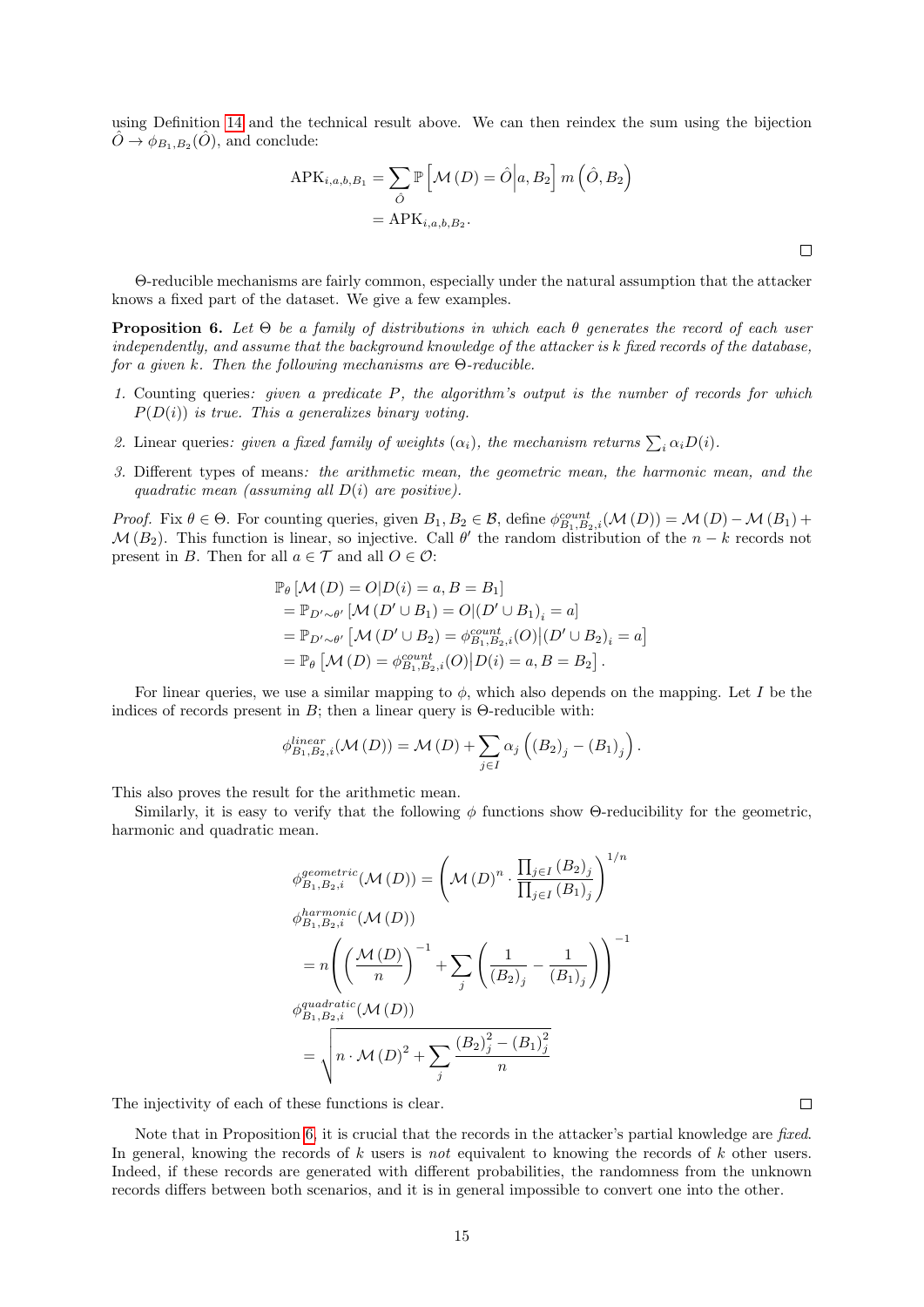**Remark.** Observation 1 in  $|GK17|$  claims that the partial knowledge of k records in a database of size n is the same as no partial knowledge in a database of size  $n - k$ . For counting queries, this holds for the same reason that counting queries are  $\Theta$ -reducible: one can "remove" the k known records from the mechanism output and obtain a bijection between the cases with and without partial knowledge. Thus, the partial knowledge is irrelevant to the mechanism's privacy and can be ignored.

This observation, however, does not hold in general: we later show in Example [7](#page-9-3) that counting queries with thresholding are not  $\Theta$ -reducible, and in this case, the knowledge of k records in a database of size n has a very different effect than no partial knowledge in a database of size  $n - k$ .

## <span id="page-15-0"></span>4 Applications

In this section, we show that the foundations layed in the previous sections can be applied to practical problems. First, we propose improved bounds on the privacy of noiseless counting queries under partial background knowledge. Second, we investigate counting queries with thresholding and show that thresholding can be used to improve privacy for these queries.

These two results formalize intuitions that privacy practitioners frequently use when trying to assess the risk of releasing aggregated data. Theorem [3](#page-15-2) provides a rigorous explanation of why, under reasonable assumptions on the background knowledge of a realistic attacker, counting queries over a large user population do not necessarily leak individual information. Theorem [4](#page-19-0) shows that thresholding provides protection in those cases where a counting query only captures a small number of users; this provides a new interpretation of this technique as giving formal privacy guarantees when the attacker has partial background knowledge.

#### <span id="page-15-1"></span>4.1 Counting queries

The initial motivation for limiting the attacker's background knowledge was to show that, under this assumption, some noiseless mechanisms preserve the individuals' privacy [\[BBG](#page-29-1)+11]. A typical example is a *counting query*, which answers the question "How many users satisfy  $P$ ?" for some property P. We can model this by a data-generating distribution  $\theta$  where each record  $D(i)$  is either 0 or 1 with some probability  $p_i$ , and we want to measure the privacy of the mechanism  $\mathcal{M}(D) = \sum_i D(i)$ . Records are assumed to be independent, and the adversary is assumed to know some portion of the records. As an immediate consequence of Theorem [2](#page-13-2) and Proposition [6,](#page-14-0) it does not matter whether the attacker can modify, or only see, this portion of records: the values of  $\varepsilon$  and  $\delta$  are identical for APKDP and PPKDP.

Furthermore, the closer  $p_i$  are to 0 or 1, the less randomness is present in the data. For extremely small or large values of  $p_i$ , the situation is very similar to one where the attacker exactly knows  $D(i)$ . As such, it is natural to assume that among the records that are unknown by the attacker, all  $p_i$  are between  $\lambda$  and  $1 - \lambda$ , for some  $\lambda$  not too close to 0. This assumption can easily be communicated to non-specialists: "we assume that there are at least 1000 records that the attacker does not know, and that her level of uncertainty is at least 10% for these records."

Initial asymptotic results in this context appeared in [\[BBG](#page-29-1)+11] and more precise bounds were derived in [\[GK17\]](#page-30-8). In the special case where all  $p_i$  are equal to a fixed value p, Theorem 5 in [\[BBG](#page-29-1)+11] and Theorem 1 in [\[GK17\]](#page-30-8) show that counting queries are APKDP with  $\varepsilon = O\left(\sqrt{\frac{\ln(1/\delta)}{n}}\right)$ n  $\int$  (for small  $\delta$ ,

and increasing n) and  $\delta = e^{-\Omega(\varepsilon^2 n)}$  (for small  $\varepsilon$ , and increasing n). This provides tiny values of  $\varepsilon$  and  $\delta$  for moderate values of n and p. However, the assumption that all  $p_i$  are identical is unrealistic: in practice, there is no reason to assume that all users have an equal chance of satisfying P. Theorem 7 in [\[BBG](#page-29-1)<sup>+</sup>11] and Theorem 2 in [\[GK17\]](#page-30-8) show that without this assumption, the  $\varepsilon$  obtained is still small:  $\varepsilon = O\left(\sqrt{\frac{\ln(n)}{n}}\right)$ n L. , but the upper bound obtained on  $\delta$  is significantly larger:  $\delta = O\left(\frac{1}{\sqrt{n}}\right)$ . This is more than what is typically acceptable; a common recommendation is to choose  $\delta = o\left(\frac{1}{n}\right)$ .

In the following theorem, we show that the exponential decrease of  $\delta$  with n still holds in the general case where all  $p_i$  are different. For simplicity, we assume that the attacker has no background knowledge: because all records are independent, adding some partial knowledge has a fixed, reversible effect on the output space, similarly to Θ-reducibility. In this case, having the attacker know m records out of n is the same as having the attacker know no records among  $n - m$ .

<span id="page-15-2"></span>**Theorem 3.** Let  $\theta$  be a distribution that generates n records, where  $D(i)$  is the result of an independent Bernoulli trial of probability p<sub>i</sub>. Let  $\lambda$  be such that for all i,  $\lambda < p_i < 1 - \lambda$ . Let M be defined by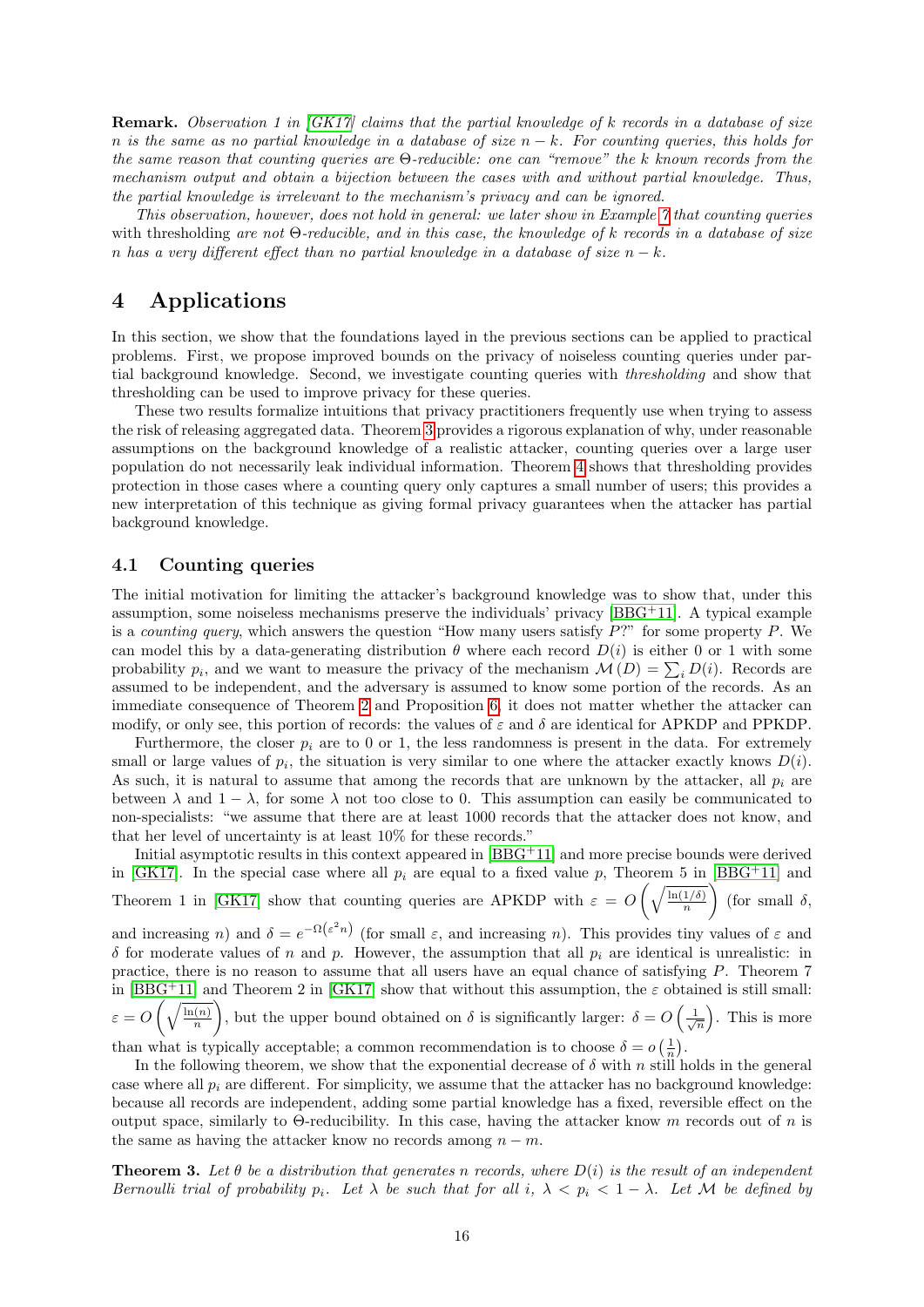$\mathcal{M}(D) = \sum_i D(i)$ . Then  $\mathcal M$  is  $(\Theta, \varepsilon, \delta)$ -APKDP, for any  $\varepsilon$  and  $\delta$  such that:

$$
\delta \ge \mathbb{P}\left[\frac{X}{Y} \ge \varepsilon\right]
$$

where X and Y are independent random variables sampled from a binomial distribution with  $n-1$  trials and success probability  $2\lambda$ . For a fixed  $\varepsilon \leq 1$ , this condition is satisfied if:

$$
\varepsilon \ge \max\left(\sqrt{\frac{14\ln(1/\delta)}{\lambda(n-1)}}, \frac{27}{\lambda(n-1)}\right)
$$

which gives  $\delta = e^{-\Omega(\varepsilon^2 \lambda n)}$ .

*Proof.* The proof uses existing results on privacy amplification by shuffling: in  $[EFM+19, BBGN19]$  $[EFM+19, BBGN19]$  $[EFM+19, BBGN19]$ , the authors show that adding noise independently to each data point, and then shuffling the results (hiding from the attacker which record comes from which user), provide strong DP guarantees. Even though our problem looks different, the same reasoning can be applied. First, we show that  $\theta$  can be seen as applying randomized response on each record. Then, since a counting query is a symmetric boolean function, it can be composed with a shuffle of its input, which allows us to use amplification by shuffling.

Let us formalize this intuition. A Bernoulli trial of probability  $p_i$  (denoted Bernoulli  $(p_i)$ ), with  $\lambda < p_i < 1 - \lambda$ , can be decomposed into the following process:

- Generate  $b \sim \text{Bernoulli}(2\lambda)$ .
- If  $b = 0$ , return  $b_{\nu_i} \sim \text{Bernoulli}\left(\frac{p_i \lambda}{1 2\lambda}\right)$ .
- If  $b = 1$ , return  $b_{rr} \sim \text{Bernoulli}(0.5)$ .

This can be seen as a *randomized response* process applied on some input  $b_{\nu_i}$ , itself random:  $\theta =$  $\mathcal{R}_{2\lambda}(\nu)$ , where  $\nu$  is a distribution generating n records, where the *i*-th record is generated by  $b_{\nu_i} \sim$ Bernoulli  $\left(\frac{p_i-\lambda}{1-2\lambda}\right)$ , and  $\mathcal{R}_{2\lambda}$  is a binary randomized response process with parameter  $2\lambda$ .

Note that  $\mathcal M$  can be seen as the composition between itself and a pre-shuffling phase:  $\mathcal M = \mathcal M \circ$ S, where  $S : \mathcal{D} \to \mathcal{D}$  is a function that applies a random permutation to the input records. Thus,  $\mathcal{M}(D)_{|D\sim\theta} = \mathcal{M}(\mathcal{S}(\mathcal{R}_{2\lambda}(D)))_{|D\sim\nu}$ . We can now apply Theorem 3.1 in [\[BBGN19\]](#page-29-5) and its proof to show that  $S \circ \mathcal{R}_{2\lambda}$  is  $(\varepsilon, \delta)$ -DP for  $\varepsilon$  within the constraints above (with  $k = 2$  and  $\gamma = 2\lambda$ ). By post-processing,  $M \circ S \circ \mathcal{R}_{2\lambda}$  is also  $(\varepsilon, \delta)$ -DP, which directly yields that M is  $(\varepsilon, \delta)$ -APKDP.

Note that we omitted a small technical detail: conditioning  $\theta$  on  $D(i) = a$  is not identical to conditioning  $\nu$  on  $D(i) = a$ , since no noise is added to the record i in the former case. To fix this, we need to define  $\mathcal{R}_{2\lambda}$  as randomizing all records except a fixed one *i*. The proof of Theorem 3.1 in [\[BBGN19\]](#page-29-5) assumes that no noise is added to the target record, so the result still holds.  $\Box$ 

We compare this result with the previous state-of-the-art. First, we reformulate a previously known result from [\[GK17\]](#page-30-8) that applies to our setting.

<span id="page-16-0"></span>**Proposition 7** (Theorem 3 in [\[GK17\]](#page-30-8)). Let  $\theta$  be a distribution that generates n records, where  $D(i)$  is the result of an independent Bernoulli trial of probability  $p_i$ , and let M be defined by  $\mathcal{M}(D) = \sum_i D(i)$ . Let  $\mu_2 = \frac{1}{n} \sum_i p_i (1-p_i)$  and  $\mu_3 = \frac{1}{n} \sum_i p_i (1-p_i) |1-2p_i|$  be respectively the average second moment and average absolute third moment of the  $D(i)$ . Then for any  $\delta_2 \geq 1.25e^{-n\mu_2/2}$ , M is  $(\theta, \varepsilon, \delta)$ -APKDP, with

$$
\varepsilon = \sqrt{\frac{2\ln(1.25/\delta_2)}{n\mu_2}} \quad \text{and} \quad \delta = \frac{1.12\mu_3}{\sqrt{n}\mu_2^3} \left(1 + e^{\varepsilon}\right) + \delta_2.
$$

*Proof.* For  $\delta_2 = \frac{4}{5\sqrt{n}}$ , this is a direct application of Theorem 3 in [\[GK17\]](#page-30-8). Changing the value  $\delta_2$  in its proof (Appendix A.2) allows us to obtain the more general formula above. This requires Fact 1 to be true, which is the case when  $\varepsilon \leq 1$  (the authors omit this detail), or equivalently, when  $\delta_2 \geq 1.25e^{-n\mu_2/2}$ .

The comparison between this result and Theorem [3](#page-15-2) is not completely straightforward. Aside from n, Theorem [3](#page-15-2) only depends on a global bound on the "amount of randomness"  $(p_i)$  of each user, while Proposition [7](#page-16-0) depends on the average behavior of all users. As such, the global bound  $\lambda$  can be small because of one single user having a low  $p_i$ , even if all other users have a lot of variance because their  $p_i$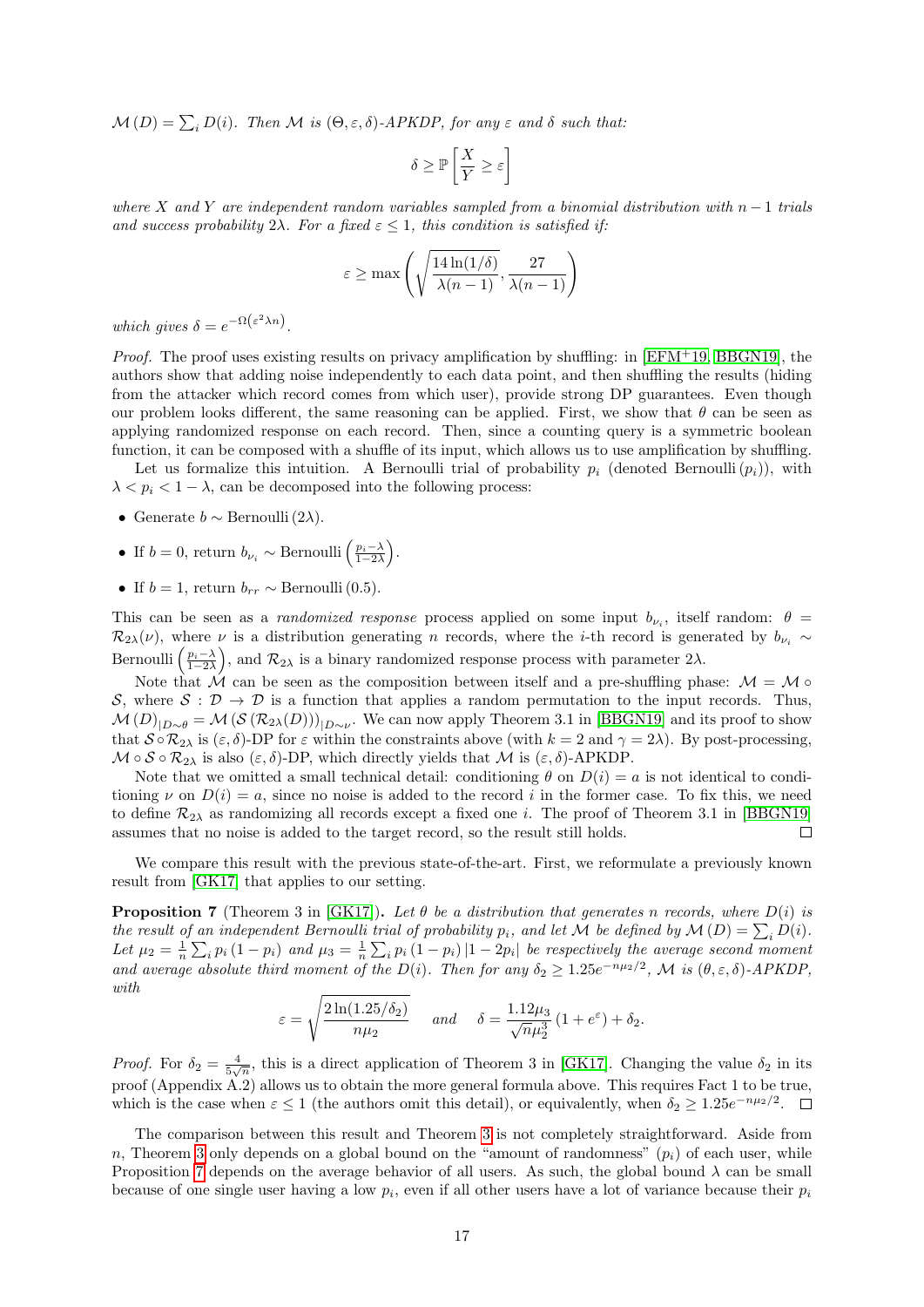<span id="page-17-0"></span>

Figure 2: Comparison of  $(\varepsilon, \delta)$  bounds given by Theorem [3](#page-15-2) and Proposition [7,](#page-16-0) for  $\lambda = 0.05$ ,  $n = 100$ (left) and  $n = 10,000$  (right).

<span id="page-17-1"></span>Case 1: all but one  $p_i$  are 0.5. Case 2: the  $p_i$  are distributed uniformly over [0.05, 0.95].



Figure 3: Comparison of  $\varepsilon$  bounds given by the numerical computation of [Theorem 3,](#page-15-2) with varying  $\lambda$ , for various values of n and  $\delta = 0.01/n$ .

is close to 0.5. We therefore provide two experimental comparisons. In the first one,  $p_1 = \lambda = 0.05$  and  $p_i = 0.5$  for all  $i > 1$ . This case is designed to have the parameters of Theorem [3](#page-15-2) underperform (as we underestimate the total amount of randomness) and those of Proposition [7](#page-16-0) perform well. In the second one, the  $p_i$  are uniformly distributed in  $[\lambda, 1 - \lambda] = [0.05, 1 - 0.05]$ . In both cases, we compare the  $(\varepsilon, \delta)$ graphs obtained for  $n = 10^3$  and  $n = 10^5$ , and present the results in Figure [2.](#page-17-0)

The graphs show that if we consider the smallest possible  $\varepsilon$  given by the definitions, our theorem leads to a large  $\delta$ : with  $\varepsilon = \Theta(1/\sqrt{n})$ , we obtain  $\delta = \Theta(1)$ ; in contrast, Proposition [7](#page-16-0) leads to  $\delta = \Theta(1/\sqrt{n})$ . However, increasing  $\varepsilon$  to slightly larger values quickly leads to tiny values of  $\delta$ , which was impossible with the previous state-of-the-art results. They also show that the closed-form bound from [\[BBGN19\]](#page-29-5) is far from tight, as numerically computating these bounds improves them by several orders of magnitude. This leads to a natural open question: is there a better asymptotic formulation of the bounds given by amplification by shuffling for randomized response?

What is the impact of  $\lambda$  on the privacy guarantees? In [Figure 3,](#page-17-1) we plot the  $\varepsilon$  obtained for  $\delta = 0.01/n$ as a function of  $\lambda$ , for various values of *n*.

One natural application for this result is voting: in typical elections, the total tally is released without any noise. Adding noise to the election results, or not releasing them, would both be unacceptable. Thus, the results are not  $(\varepsilon, \delta)$ -DP for any  $(\varepsilon, \delta)$  parameters, even though publishing the tally is not perceived as a breach of privacy. The intuitive explanation for this is that attackers are assumed not to have complete background knowledge of the secret votes. Our results confirm this intuition and quantify it.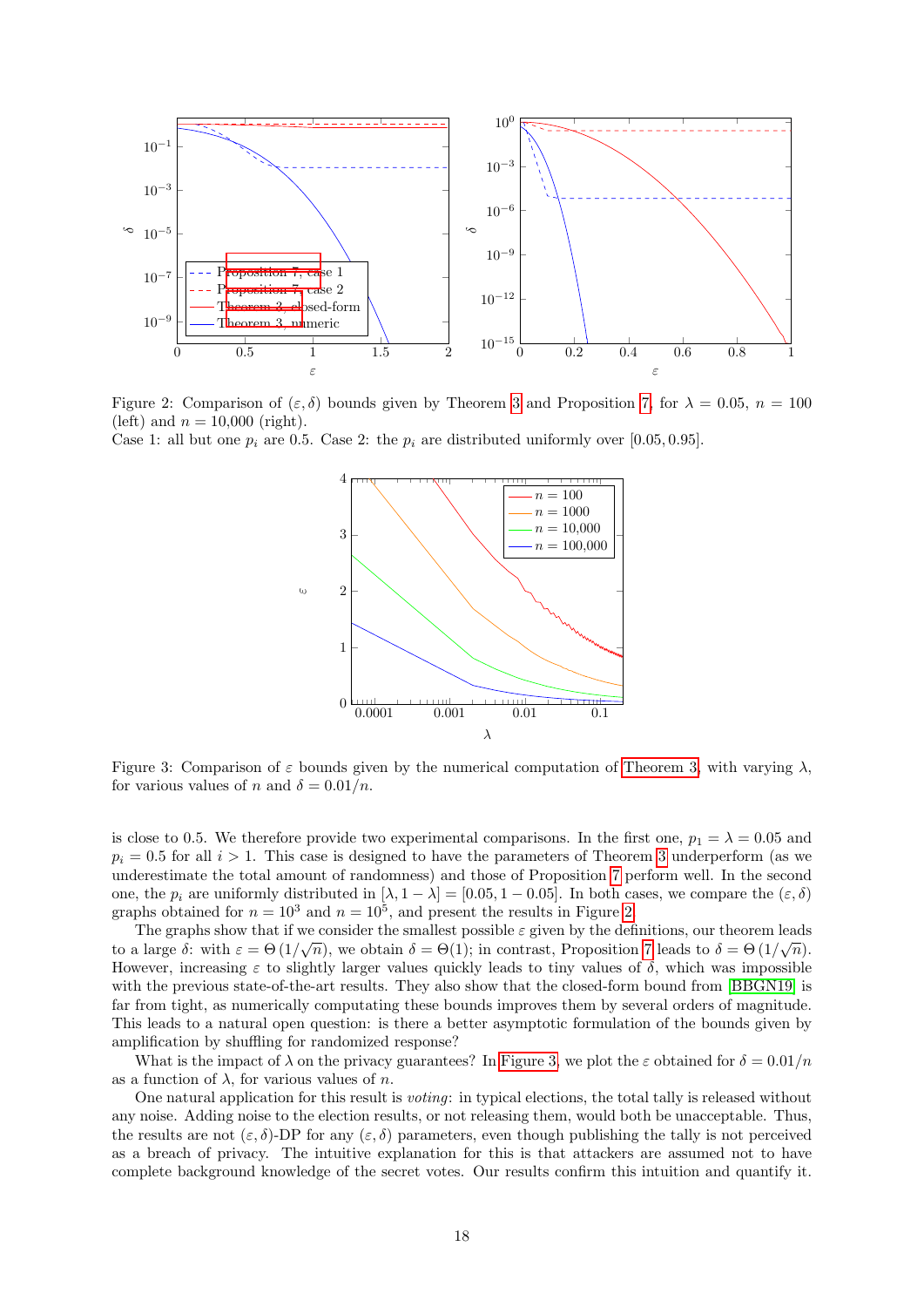These results can easily be extended to votes between multiple candidates.

<span id="page-18-1"></span>**Corollary 1.** Let  $\theta$  be a distribution that generates n records, where  $D(i) \in \{1, ..., K\}$  for  $K > 1$ , and where  $\mathbb{P}[D_i = k] = p_{i,k}$ , and every record is independent from all others. Let  $\lambda$  be such that for all i and all k,  $\lambda < p_{i,k}$ . Let M return the histogram of all values:  $\mathcal{M}(D) = (N_1, \ldots, N_K)$ , where  $N_k$  is the number of records i such that  $D(i) = k$ . Then M is  $(\Theta, \varepsilon, \delta)$ -APKDP, for any  $\varepsilon \leq 1$  and  $\delta > 0$  such that:

$$
\varepsilon \ge \max\left(\sqrt{\frac{14\ln(1/\delta)}{\lambda(n-1)}}, \frac{27}{\lambda(n-1)}\right).
$$

*Proof.* The proof is the same as for Theorem [3.](#page-15-2) With multiple options, the parameter  $\gamma$  of the multicategory randomized response is  $\gamma = K\lambda$ , which leads to the same  $(\varepsilon, \delta)$  parameters.  $\Box$ 

The results in this section apply to *individual* counting queries. This applies to scenarios like votes, but in many practical use cases, multiple queries are released. Can the results of this section be generalized to these cases? In general, noiseless mechanism do not compose. For example, fixing an individual  $t$ , queries like "How many people voted 1?" and "How many people who are not  $t$  voted 1?" can both be private on their own. However, publishing both results will reveat t's vote: the composition of both queries cannot be private. Are there special cases where noiseless counting queries can be composed?

One such case happens when each counting query contains the data of a number of new users, independent from users in previous counting queries. This can happen in situations where statistics are collected on actions that each user can only do once, for example, registering with an online service. In this case, we can restrict the privacy analysis of each new query to the set of independent users in its input, and use the previous results from this section: this approach is formalized and proven in Theorem 1 in [\[BBG](#page-29-1)+11].

What if this approach is impossible, for example if there are dependencies between each input record of each query? For example, a referendum could ask voters multiple questions, with correlations between the different possible answers. Another example could be app usage statistics published every day, where the data for day  $d+1$  for each user is correlated to the user's data on the previous day d. In this case, to compute the privacy loss of the first d binary queries, we can consider them as a single query with  $2<sup>d</sup>$  options. Afterwards, we can take into account the temporal correlations to compute the probabilities associated with each option, and use Corollary [1.](#page-18-1)

### <span id="page-18-0"></span>4.2 Thresholding

Theorem [3](#page-15-2) gives good  $\varepsilon$  and  $\delta$  parameters when there are many people who vote with "enough randomness": there is a  $\lambda$  such that  $\lambda < p_i < 1 - \lambda$ . The parameters have a dependency on  $\lambda n$ , which in practice translates to scenarios where both options have large counts with high probability. In many practical applications, however, it is hard to know in advance whether this will be the case. Consider, for example, a mobile app gathering usage metrics on possible sequences of actions carried by users within the app. Some sequences will be very probable, and have high counts. But if there are arbitrarily many such sequences, some will be very rare: like many practical distributions, there will be a *long tail.* 

To protect the data from these outlier users, a typical protection employed is thresholding: only return the user count associated with a sequence if it is larger than a given threshold T. What level of protection does such a technique provide? In this section, we formalize the intuition given in Example [7,](#page-9-3) and show that, assuming a passive attacker, thresholding provides protection when all voters vote with a very small or a very large probability. First, we formalize the notion of a thresholding mechanism in a simple context.

**Definition 15** (Simple thresholding). Given a database  $D = (D(1), \ldots, D(n))$  with values in  $\{0, 1\}$  and a threshold T, the T-thresholding mechanism  $\mathcal{M}_T$  evaluates  $\hat{k} = \sum_i D(i)$  and returns  $\perp$  if  $\tilde{k} \leq T$ , and k otherwise.

Note that  $\mathcal{M}_T$  only thresholds low counts. In many practical situations, however, thresholding is applied in both directions: it must also catch the case where, with high probability, almost all records are 1. This situation is symmetrical to thresholding low counts: without loss of generality, we can assume  $T < n/2$ , and the symmetric version of all results in this section hold.

Let us now show the main result of this section: if participants vote 1 with low probability, then thresholding protects against passive attackers, and in some cases also against certain active attackers. This privacy property only holds if the expected value of the count is lower than the threshold; and the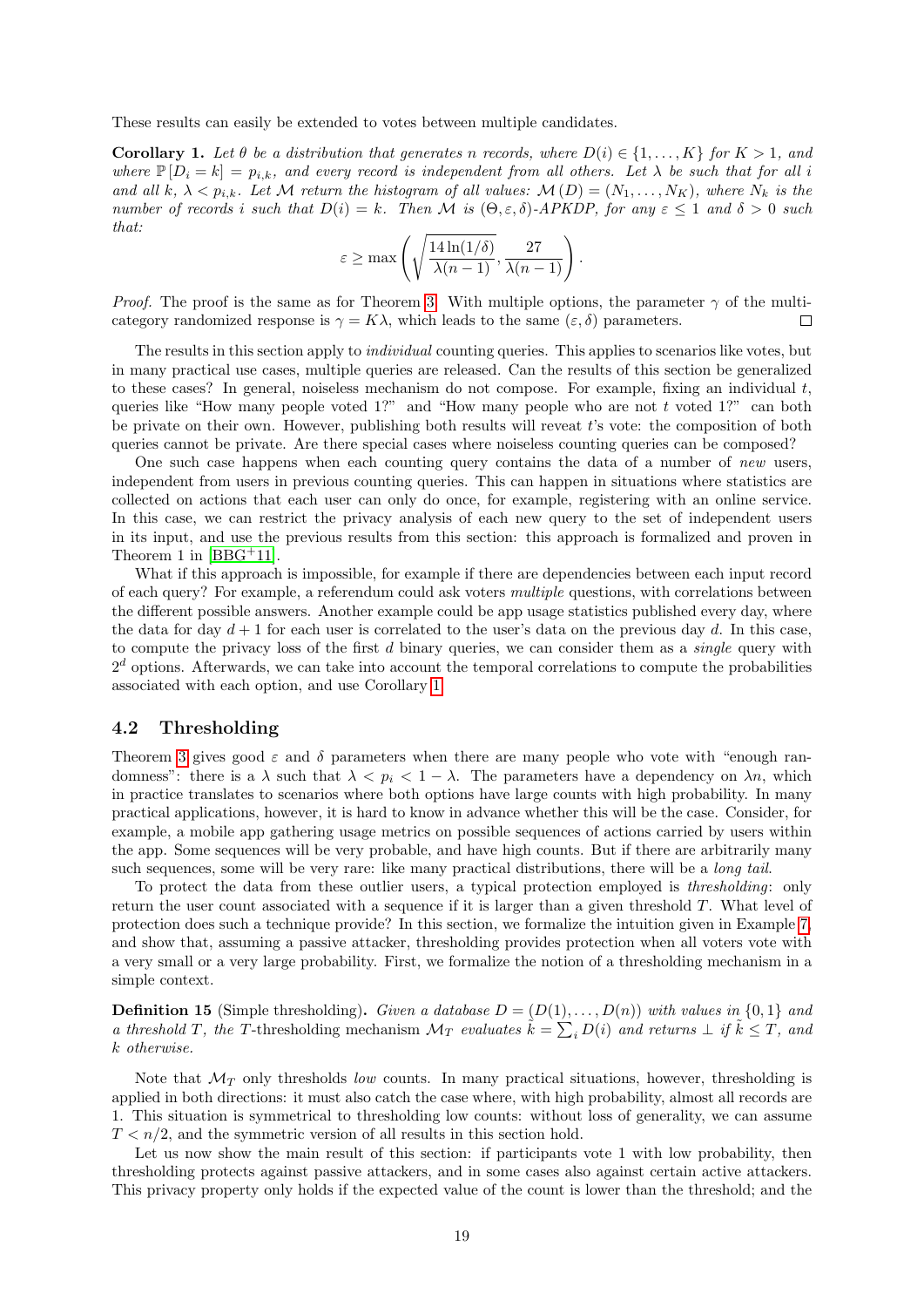level of protection depends on the ratio between the threshold and the expected value (denoted by r below).

<span id="page-19-0"></span>**Theorem 4.** Let  $\theta$  be a distribution that returns n independent records, each of which is 1 with low probability:  $D(i) \sim Ber(p_i)$ , and  $p_i < p$  for all i; moreover, let  $\Theta = \{\theta\}$ . Suppose that there is no partial knowledge, i.e.,  $|B| = 0$ , and let us denote by  $f(s, n, p)$  the probability that a random variable following a binomial distribution with parameters n and p has value s:  $f(s,n,p) = p^{s}(1-p)^{n-s}\binom{n}{s}$ .

Then, if  $r = \frac{p(n-1)}{(1-p)T} < 1$ ,  $\mathcal{M}_T$  is  $(\Theta, \varepsilon, \delta)$ -APKDP (and thus,  $(\Theta, \varepsilon, \delta)$ -PPKDP), with.

$$
\varepsilon = -\ln\left(1 - \frac{f(T, n-1, p)}{1-r}\right) \qquad \delta = \frac{f(T, n-1, p)}{1-r}
$$

For a large n, assuming pn is fixed, we can use the Poisson approximation and get  $\delta \approx \frac{(pn)^T e^{-pn}}{(1-r)^T}$  $\frac{(n-1)(n-1)}{(1-r)(1-r)}$ . If this quantity is small enough,  $\varepsilon \approx \delta$ .

If the background knowledge  $B$  is not empty, assume that the attacker knows a subset  $|B|$  of records. Let  $b_{\text{max}}$  be such that  $r_b = \frac{p|B|}{(1-p)b}$  $\frac{p|B|}{(1-p)b_{\max}}$  < 1 and  $r' = \frac{p(n-|B|-1)}{(1-p)(T-b_{\max})}$  < 1. Then  $\mathcal{M}_T$  is  $(\Theta, \varepsilon, \delta)$ -PPKDP, with:

$$
\varepsilon = -\ln\left(1 - \frac{f(T - b_{\max}, n - |B| - 1, p)}{1 - r'}\right)
$$

$$
\delta = \frac{f(b_{\max}, |B|, p)}{1 - r_b} + \frac{f(T - b_{\max}, n - |B| - 1, p)}{1 - r'}.
$$

Proof. The proof is presented in three stages.

- 1. First, we consider the simpler case where all  $p_i$  are equal and there is no background knowledge. This allows us to compute the PLRV exactly, and we can then split the output space into two parts. Most of its mass will be in the ⊥ event, and we can compute it there exactly. All other events are captured by  $\delta$ .
- 2. Second, we extending this to non-empty partial knowledge in a similar fashion: for some  $b_{\text{max}}$ , with high probability, the background knowledge will not have more than  $b_{\text{max}}$  records whose value is 1: the rest of the probability mass goes in the  $\delta$ , and this allows us to use the previous idea with a new threshold  $T' = T - b_{\text{max}}$ .
- 3. Finally, we use a coupling argument to extend this to the case where the  $p_i$  are not all the same.

First, let us compute the PLRV for  $\mathcal{M}_T$  depending on the output k and the value of the background knowledge  $\hat{B}$ , assuming a simple distribution  $\theta$  where records are i.i.d. Denote by b the number of records in B<sup> $\hat{B}$ </sup> which are 1 and by  $\bar{b} = |\hat{B}| - b$  the number of records that are 0. The targeted record will be called  $D(t)$ , and we assume it is never part of B<sup> $\dot{B}$ </sup>. Let  $\theta$  be a distribution that returns n i.i.d records according to  $D(i) \sim Ber(p)$ . Then we can directly compute:

$$
\mathcal{L}_{i,0,1}^{\mathcal{M}_T,\theta}\left(k,\hat{B}\right) = \ln \frac{\mathbb{P}\left[\mathcal{M}\left(D\right) = k \middle| D(t) = 0, B = \hat{B}\right]}{\mathbb{P}\left[\mathcal{M}\left(D\right) = k \middle| D(t) = 1, B = \hat{B}\right]}
$$
\n
$$
= \begin{cases} \ln \frac{\sum_{s=0}^{T-b} f(s,n-|B|-1,p)}{\sum_{s=0}^{T-b-1} f(s,n-|B|-1,p)} & \text{if } k = \perp\\ \ln \frac{p(n-\bar{b}-k)}{(1-p)(k-\bar{b})} & \text{otherwise.} \end{cases}
$$

Note that if  $k = b$ , then  $\mathcal{L}_{i,0,1}^{\mathcal{M}_T,\theta}(k,B) = \infty$ . The case where  $k < b$  is impossible regardless of  $D(i)$ : there cannot be more 1s in the background knowledge than the mechanism outputs. In the case where there is no background knowledge, this becomes:

$$
\mathcal{L}_{i,0,1}^{\mathcal{M}_T,\theta}(k) = \begin{cases} \ln \frac{\sum_{s=0}^T f(s,n-1,p)}{\sum_{s=0}^{T-1} f(s,n-1,p)} & \text{if } k = \bot\\ \ln \frac{p(n-k)}{(1-p)k} & \text{otherwise.} \end{cases}
$$

This calculation allows us to bound  $\varepsilon$  and  $\delta$  when there is no background knowledge. First, we need a technical lemma to bound the probability mass of the tail of the binomial distribution appearing above.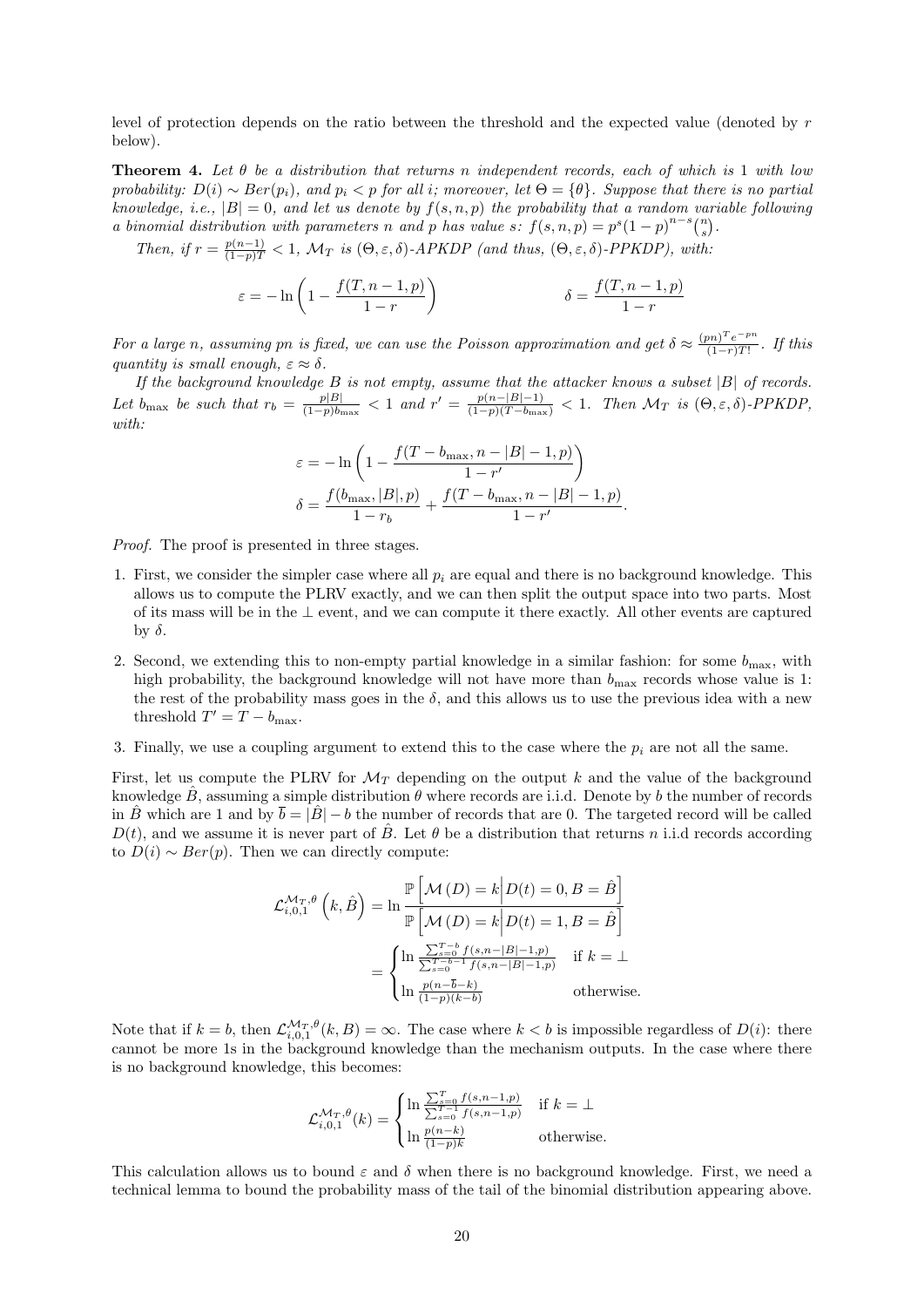<span id="page-20-0"></span>**Lemma 2.** For any n, p, and m such that  $m > \frac{pn}{1-p}$ .

$$
\sum_{s=m}^{n} f(s, n, p) < \frac{f(m, n, p)}{1 - \frac{pn}{(1 - p)m}}.
$$

*Proof.* Note that for all  $s \geq m$ :

$$
\frac{f(s+1,n,p)}{f(s,n,p)} = \frac{p}{1-p} \left(\frac{n-s}{s+1}\right) < \frac{pn}{(1-p)m}.
$$

Since  $m > \frac{pn}{1-p}$ , this is strictly lower than 1, so the sum converges at least as fast as a geometric series, which directly gives the desired result.  $\Box$ 

Now, let us prove the main theorem when there is no background knowledge and all  $p_i$  are equal. We need to consider both  $\mathcal{L}_{i,1,0}^{\mathcal{M}_T,\theta}$  and  $\mathcal{L}_{i,0,1}^{\mathcal{M}_T,\theta}$ . First, we have:

$$
\mathbb{P}_{\theta} \left[ \mathcal{M}_{T}(D) \neq \bot | D(i) = 0 \right] < \mathbb{P}_{\theta} \left[ \mathcal{M}_{T}(D) \neq \bot | D(i) = 1 \right] \\
= 1 - \sum_{s=0}^{T-1} f(s, n-1, p) \\
= \sum_{s=T}^{n-1} f(s, n-1, p) \\
\leq \frac{f(T, n-1, p)}{1 - \frac{p(n-1)}{(1-p)T}}
$$

since  $T > \frac{p(n-1)}{1-p}$ , so we can use Lemma [2.](#page-20-0) Let us denote this quantity as  $\delta$ . Now, we have

$$
\mathcal{L}_{i,1,0}^{\mathcal{M}_T,\theta}(\bot) = \ln \frac{\sum_{s=0}^{T-1} f(s, n-1, p)}{\sum_{s=0}^{T} f(s, n-1, p)} < 0.
$$

Furthermore:

$$
\mathcal{L}_{i,0,1}^{\mathcal{M}_T,\theta}(\bot) = \ln \frac{\sum_{s=0}^T f(s, n-1, p)}{\sum_{s=0}^{T-1} f(s, n-1, p)}
$$
  

$$
< \ln \left( \frac{1}{1 - \sum_{s=T}^{n-1} f(s, n-1, p)} \right)
$$
  

$$
< -\ln \left( 1 - \frac{f(T, n-1, p)}{1 - \frac{p(n-1)}{(1-p)T}} \right).
$$

Thus, when the output is thresholded, the PLRV is smaller than  $\varepsilon = -\ln\left(1 - \frac{f(T, n-1, p)}{1-r}\right)$  $\binom{(n-1,p)}{1-r}$ , and the event "the output is not thresholded" only happens with a probability smaller than  $\delta$ , which proves the initial statement in the simpler case.

Now, in the case where the background knowledge is non-empty, we must not only split the output space, but also  $\beta$  as well. Denoting b the number of "1" entries in B, there are three cases we must consider:

- 1.  $b \ge b_{\text{max}}$ : if  $b_{\text{max}}$  is large enough, this happens with small probability, which we put in the  $\delta$  term;
- 2.  $b < b_{\text{max}}$  and  $\mathcal{M}_T(D) \neq \perp$ : if  $T' = T b_{\text{max}}$  is large enough, this happens with small probability, which we put in the  $\delta$ ;
- 3.  $b < b_{\text{max}}$  and  $\mathcal{M}_T(D) = \perp$ : this is the event in which most of the probability mass is concentrated on, so we bound its privacy loss to obtain  $\varepsilon$ .

The probability of the first event can be bounded by:

$$
\mathbb{P}_{\theta}[b \ge b_{\max}] = \sum_{s=b_{\max}}^{|B|} f(s, |B|, p)
$$

$$
< \frac{f(b_{\max}, |B|, p)}{1 - \frac{p|B|}{(1 - p)b_{\max}}}
$$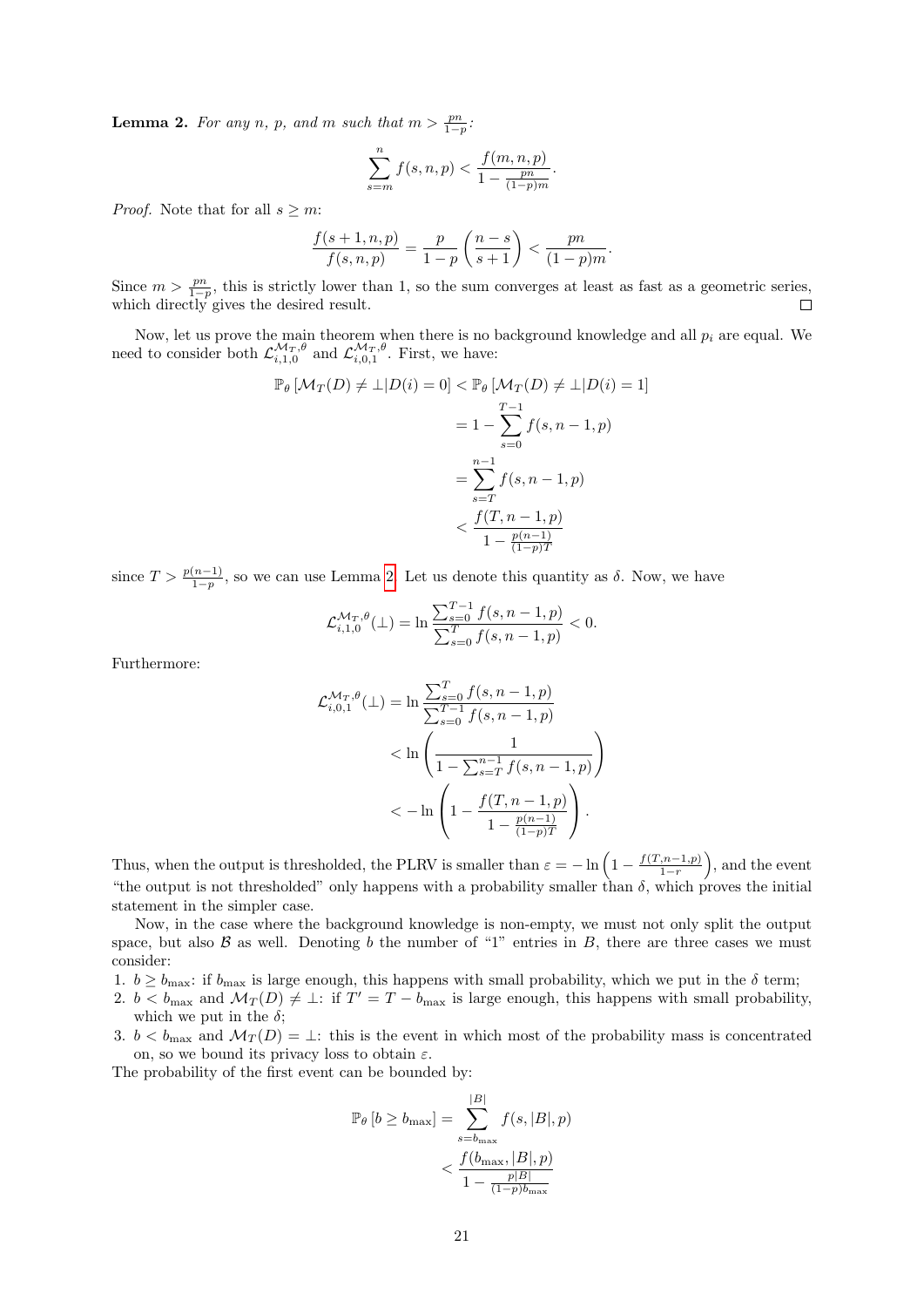by Lemma [2.](#page-20-0) Similarly, the probability of the second event can be bounded by:

$$
\mathbb{P}_{\theta} \left[ \mathcal{M}_T(D) \neq \bot | b < b_{\max}, D(i) = 1 \right] < \sum_{s = T'}^{n - |B| - 1} f(s, n - |B| - 1, p) \\
&< \frac{f(T', n - |B| - 1, p)}{1 - \frac{p(n - |B| - 1)}{(1 - p)T'}}
$$

so we can bound  $\delta$  by the sum of those two terms. Now, let us compute the privacy loss for the third case. Assuming  $b < b_{\text{max}}$ , we have:

$$
\mathcal{L}_{i,1,0}^{\mathcal{M}_T,\theta}(\bot,\hat{B}) = \ln \frac{\sum_{s=0}^{T-b-1} f(s, n-|B|-1, p)}{\sum_{s=0}^{T-b} f(s, n-|B|-1, p)} < 0
$$

and:

$$
\mathcal{L}_{i,0,1}^{\mathcal{M}_T,\theta}(\bot,\hat{B}) = \ln \frac{\sum_{s=0}^{T-b} f(s,n-|B|-1,p)}{\sum_{s=0}^{T-b-1} f(s,n-|B|-1,p)}
$$
  

$$
< \ln \left( \frac{1}{\sum_{s=0}^{T'-1} f(s,n-|B|-1,p)} \right)
$$
  

$$
< -\ln \left( 1 - \frac{f(T',n-|B|-1,p)}{1-r'} \right)
$$

.

Denoting this by  $\varepsilon$ , this proves the theorem in the special case where all  $p_i$  are equal to a constant p.

Now, we extend the first case (where the background knowledge is empty) to the case where all  $p_i$ are different, and  $p_i < p$  for all p. Let us denote  $\theta_p$  the distribution where all users vote with the same probability p. Let  $g(s, n, p) = \mathbb{P}_{\theta} [\mathcal{M}_T(D) = s]$ . By a simple coupling argument between  $\theta$  and  $\theta_p$ , we have for all  $t$ :

$$
\sum_{s=t+1}^{n} g(s, n, p) = \mathbb{P}_{\theta} \left[ \mathcal{M}_T(D) > t \right]
$$
  

$$
\leq \mathbb{P}_{\theta_p} \left[ \mathcal{M}_T(D) > t \right]
$$
  

$$
= \sum_{s=t+1}^{n} f(s, n, p).
$$

We can then use this fact throughout the previous proof. This is immediate for  $\delta$ , and for  $\varepsilon$ , we have:

$$
\mathcal{L}_{i,0,1}^{\mathcal{M}_T,\theta}(\bot,\hat{B}) = \ln \frac{\sum_{s=0}^T g(s,n-1,p)}{\sum_{s=0}^{T-1} g(s,n-1,p)}.
$$

Bound the numerator by 1 and expand the denominator:

$$
\sum_{s=0}^{T-1} g(s, n-1, p) = 1 - \sum_{s=T}^{n-1} g(s, n-1, p)
$$

$$
\geq 1 - \sum_{s=T}^{n-1} f(s, n-1, p)
$$

$$
= \sum_{s=0}^{T-1} f(s, n-1, p)
$$

so we can reuse the previous bound. The bounds translate to the case where the background knowledge is not empty by a similar argument. П

As shown in Figure [4,](#page-22-1) when the threshold is above the expected value, the values  $\varepsilon$  and  $\delta$  given by Theorem [4](#page-19-0) are very close. Moreover, for large n, these values are extremely small. This shows that thresholding counts constitutes a good practice, which can be used to meaningfully improve user privacy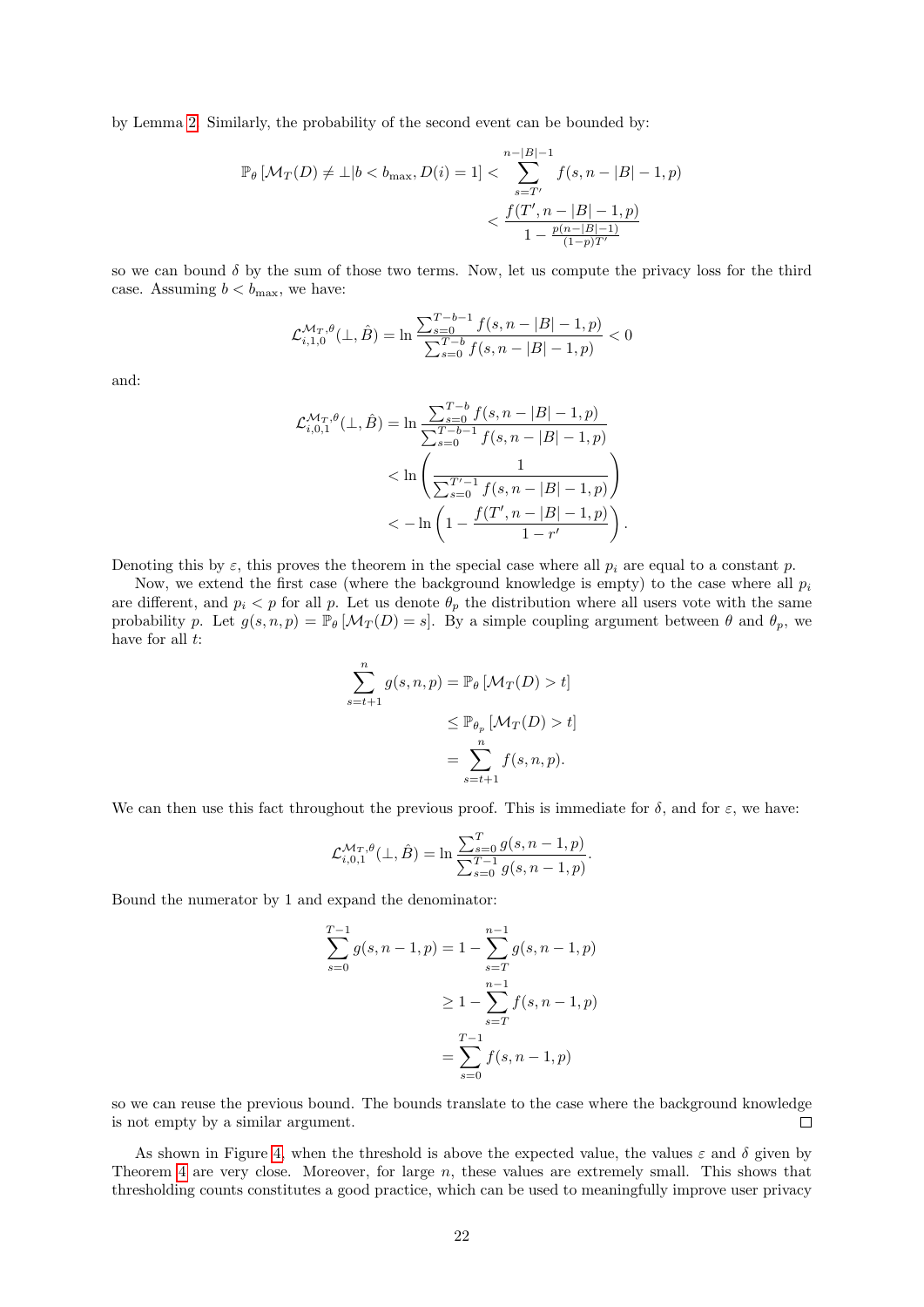<span id="page-22-1"></span>

Figure 4:  $\varepsilon$  and  $\delta$  from [Theorem 4](#page-19-0) as a function of the threshold T, where  $|B| = 0$ ,  $p = 0.5\%$ , and three different values of n:  $n = 1000$  (top),  $n = 10,000$  (middle), and  $n = 100,000$  (bottom).

without having to know about the data distribution in advance, like in the usage statistics example at the beginning of this section.

A practitioner can apply the following reasoning: for each possible sequence of actions captured by the system collecting app usage statistics, either many users are likely to have a value of 1, in which case Theorem [3](#page-15-2) applies and thresholding will likely not impact data utility; or the vast majority of users will have a value of 0, in which case Theorem [4](#page-19-0) applies and thresholding will protect the rare users whose value is 1.

What if the attacker has non-zero partial knowledge, but is able to interact with the system? We saw in Example [7](#page-9-3) that if this partial knowledge is larger than the threshold, the mechanism is not private. But if this partial knowledge is small enough, then privacy is still possible: it is equivalent to reducing the threshold for an attacker with no partial knowledge.

<span id="page-22-2"></span>**Proposition 8.** Let  $\theta$  be the same distribution as in Theorem [4,](#page-19-0) with background knowledge of size  $|B| \leq T$ . Let  $\theta'$  be the equivalent distribution but with  $n' = n - |B|$ , and no partial knowledge. Then for any  $\varepsilon$  and  $\delta$ ,  $\mathcal{M}_T$  is  $(\{\theta\}, \varepsilon, \delta)$ -APKDP iff  $\mathcal{M}_{T-|B|}$  is  $(\{\theta'\}, \varepsilon, \delta)$ -PPKDP.

*Proof.* In this case,  $APK_{i,a,b,B}$  only depends on  $T - b$  (b being the number of ones b in B). The same applies for n and |B|, which only appear as  $n - |B|$ . Thus,  $\mathcal{M}_T$  is  $({\theta}, {\varepsilon}, {\delta})$ -APKDP iff  $\mathcal{M}_{T-|B|}$  is  $({\theta}', \varepsilon, \delta)$ -APKDP. As APKDP and PPKDP are the same when there is no background knowledge, the statement follows.  $\Box$ 

## <span id="page-22-0"></span>4.3 Application to k-anonymity

Sections [4.1](#page-15-1) and [4.2](#page-18-0) formalize two intuitive phenomena under partial knowledge. First, if the attacker has a significant enough uncertain about enough people, counting queries do not leak too much information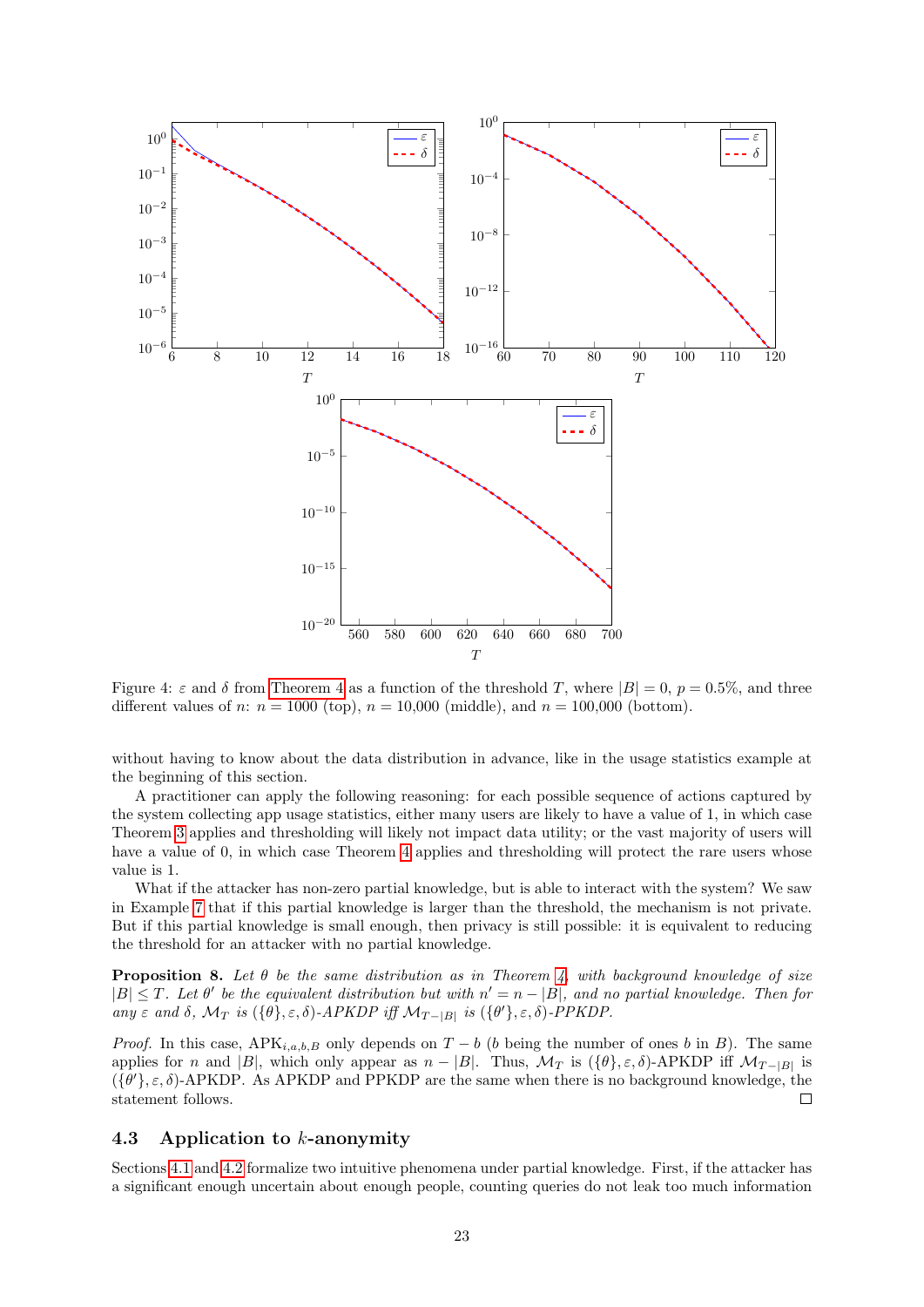about individuals. Second, for counting queries that apply to rare enough behavior, thresholding provides meaningful protection against a passive attacker. This suggests a link to an older anonymization notion: k-anonymity. In this section, we formalize that link, and combine these two intuitions to provide a relation between k-anonymity and differential privacy under partial knowledge.

k-anonymity, introduced in [\[Sam01,](#page-30-10) [Swe02\]](#page-30-11), requires each record in a database to be indistinguishable from at least  $k - 1$  other records. The intuition is that blending in a large enough crowd provides protection; this intuition is close to the results of Section [4.1.](#page-15-1) k-anonymity is generally obtained by generalizing the data to group similar records together, then dropping the groups with less than  $k$ records. The link with the results of Section [4.2](#page-18-0) is obvious.

To formalize it, we need to clarify the notion of a  $k$ -anonymity mechanism. For simplicity, we will simply assume that such a mechanism groups records by their value, and returns a truncated histogram, where all values with less than  $k$  records have been removed.

**Definition 16** (k-anonymity mechanism). The k-anonymity mechanism  $\mathcal{M}_k$  takes a dataset in  $\mathcal{D}$  as input, and returns a histogram in  $(\mathbb{N} \cup \bot)^\mathcal{T}$ . For each  $t \in \mathcal{T} \cup \{\bot\}$ ,  $\mathcal{M}_k(D)$  is defined as:

- for all  $t \in \mathcal{T}$ ,  $\mathcal{M}_k(D)(t) = |\{i \mid |D(i) = t\}|$  if this number is at least k (if there are less than k records with value  $t$  in  $D$ );
- $\mathcal{M}_k(D)(t) = \perp$  otherwise.

If an input record is not in  $\mathcal{T}$ , it is ignored by  $\mathcal{M}_k$ .

Note that we skipped the generalization step. The results below can be easily extended to any fixed generalization strategy, i.e. a fixed mapping between  $\mathcal T$  and an arbitrary space forming the support of the histogram. It is important that this strategy is fixed. If this function depends on the data, arbitrary correlations can be embedded in the output, which might leak additional information; minimality attacks [\[WFWP09\]](#page-31-2) provide an example of this phenomenon.

Now, under which condition is such a mechanism private? The distribution that captures the attacker's uncertainty must be such that for all possible values  $t \in \mathcal{T}$ , either this value is rare enough to be thresholded with high probability, either there is sufficient randomness in the input data that releasing the exact value does not leak too much information.

In addition, we assume that it is possible for a given record to have the value ⊥, representing their absence in the dataset. The count corresponding to  $\perp$  are never released. We discuss later the importance of such a special value, and its practical interpretation.

<span id="page-23-0"></span>**Theorem 5.** Let  $\theta$  be a distribution that generates n independent records in  $\mathcal{T} \cup \{\perp\}$ . Assume that there is a  $\lambda$  such that for all  $t \in \mathcal{T}$ :

- either for all indices i,  $\mathbb{P}[D(i) = t] \leq \lambda$ ,
- or for all indices i,  $\lambda \leq \mathbb{P}[D(i) = t] \leq 1 \lambda$ ;

furthermore, assume that for all indices i,  $\lambda \leq \mathbb{P}[D(i) = \bot] \leq 1 - \lambda$ , and that the attacker does not have any background knowledge.

Let T be a threshold such that  $r = \frac{\lambda(n-1)}{(1-\lambda)k} < 1$ . Then  $\mathcal{M}_T$  is  $(\{\theta\}, \varepsilon, \delta)$ -APKDP for all  $\delta \geq \delta_0$ , where:

$$
\delta_0 = \frac{2 \cdot f(T, n-1, \lambda)}{1-r}
$$

$$
\varepsilon = 2 \cdot \max \left( -\ln \left( 1 - \frac{f(T, n-1, \lambda)}{1-r} \right), \varepsilon_c \right)
$$

and  $\varepsilon_c$  is such that  $\delta \ge \mathbb{P}\left[\frac{X}{Y} \ge \varepsilon_c\right]$ , where X and Y are two independent random variables sampled from a binomial distribution with  $n-1$  trials and success probability  $2\lambda$ .

*Proof.* For a given index i and a possible record  $t \in \mathcal{T}$ , we compare the events  $D(i) = t$  and  $D(i) =$  $\perp$ . If we find ε and δ such that  $\mathcal{M}(D)_{|D(i)=t} \approx_{\varepsilon,\delta} \mathcal{M}(D)_{|D(i)=\perp}$ , then we have  $\mathcal{M}(D)_{|D(i)=t} \approx_{2\varepsilon,2\delta}$  $\mathcal{M}(D)_{|D(i)=t}$  for all  $t, t' \in \mathcal{T}$ , which would conclude the proof immediately.

We must consider two options: either for all indices  $i, \mathbb{P}[D(i) = t] \leq \lambda$ , or for all  $i, \lambda \leq \mathbb{P}[D(i) = t] \leq \lambda$  $1 - \lambda$ .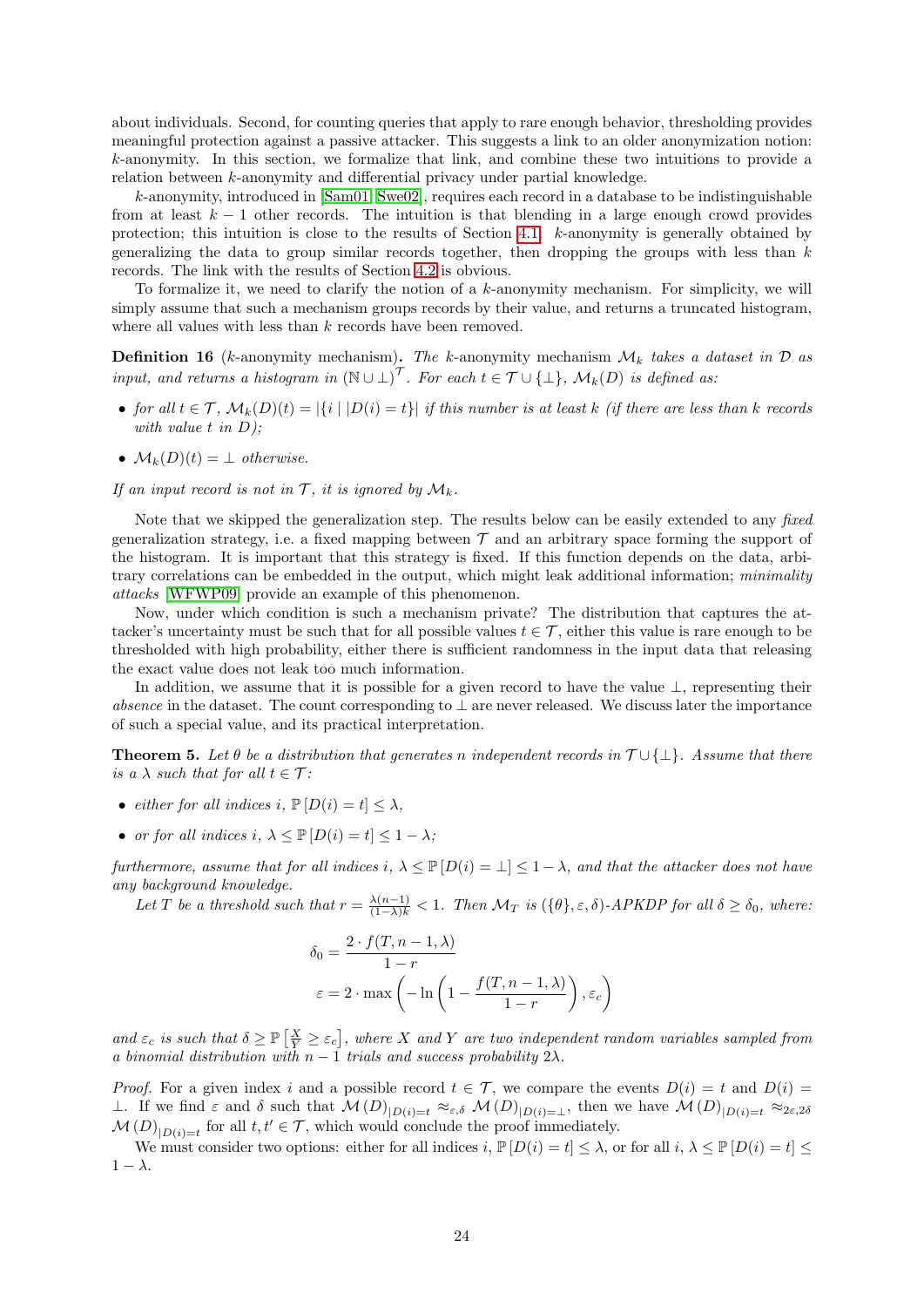In the first case, we can reuse the proof of Theorem [4:](#page-19-0) with probability  $1 - \delta_0 = 1 - \frac{f(T, n-1,\lambda)}{1-r}$  $\frac{(n-1,\lambda)}{1-r}$ , the result is thresholded, and the privacy loss is bounded by  $\varepsilon_0 = -\ln\left(1 - \frac{f(T, n-1,\lambda)}{1-r}\right)$  $\binom{(n-1,\lambda)}{1-r}$ . Importantly, comparing  $D(i) = t$  and  $D(i) = \perp$  allows us to restrict our analysis to the value of  $\mathcal{M}_T(D)(t)$ : for all  $t' \neq t$ ,  $\mathcal{M}_T(D)(t')$  is the same when  $\theta$  is conditioned on  $D(i) = t$  or  $D(i) = \bot$ .

In the second case, we reuse the proof of Theorem [3:](#page-15-2) the distribution of  $\mathcal{M}_T(D)(t)$  can be seen as the sum of records, each of whom has been randomized using a binary randomized response with parameter 2λ. As  $\mathcal{M}_T(D)(\perp)$  also follows this binary randomized response process, we can directly apply the proof with  $\delta_0$ .

Combining both cases leads to the desired result, using the indistinguishability between  $\mathcal{M}_T(D)(t)$ and  $\mathcal{M}_T(D)(\perp)$  to get the result between arbitrary t and t'.  $\Box$ 

Theorem [5](#page-23-0) is relatively complex, and depends on a number of conditions. Let us discuss its limitations. Some of them are necessary for the result to be true, others could be overcome with a more careful analysis, at the cost of simplicity.

First, we assume that the attacker has no partial knowledge over the data. The result can easily be extended to the case where the attacker has non-zero *passive* partial knowledge of m records over the data: for the counting case, we can simply remove these m records and obtain the results with  $n - m$ instead of m, and for the thresholding case, we can apply Theorem [4](#page-19-0) directly. The discussion in Section [4,](#page-19-0) shows that cannot be easily extended to the case where the attacker has the ability to influence the data, unless a very small number of records can be influenced (as in Proposition [8\)](#page-22-2). This captures the correct intuition that k-anonymity is vulnerable against active attackers.

Second, the choice distribution  $\theta$  might seem artificial, carefully chosen so the previous results can be applied. Why would there be a value  $\lambda$  such that all records have a probability lower than  $\lambda$  of being in a fixed category, or larger than  $\lambda$ ? The first option is reasonable: many real-life distributions are long-tailed; some types of actions, or characteristics, are simply very rare. The second option is less natural: maybe a characteristic that is common for many people is extremely rare in others, so requiring all records to have a high enough probability for this record seems too restrictive. However, note that this high probability captures the attacker's uncertainty: if the attacker knows that some records have a particularly low probability of having a certain record, it is possible to over-approximate this knowledge, and simply consider these records as known by the attacker. We can then use the previous point to still get an upper bound on the attacker's information gain.

Third, what is the meaning of the ⊥ special case, and is it necessary for the proof of Theorem [5](#page-23-0) to work? We use it to prove the desired indistinguishability property in the second case of the proof. Without it, it turns out that subtle problems can arise. Suppose, for example, that  $\mathcal{T} = \{a, b, c\}$ , and that for all i,  $\mathbb{P}[D(i) = a]$  is infinitesimally small, while  $\mathbb{P}[D(i) = b]$  and  $\mathbb{P}[D(i) = c]$  are both close to 0.5. If the total number of records is fixed (and implicitly assumed to be known by the attacker), note that thresholding the count for a is pointless: with high probability, we can retrieve it by computing the difference between n and the counts for b and c. This phenomenon is a real vulnerability of k-anonymity when the total number of participants is known: any result showing that  $k$ -anonymity protects privacy under partial knowledge must find a way of guaranteeing that this does not happen.

Creating an artificial category  $\perp$  whose count is never released solves this problem, assuming that this category has sufficient uncertainty. This hides the total number of participants and mitigate this vulnerability. Another way would be to impose that the distribution  $\theta$  has multiple  $t \in \mathcal{T}$  whose counts will likely be thresholded, and that these t together have enough uncertainty to hide the total count. This is also realistic in practice, given that most distributions are long-tailed, but would likely require a more complex analysis, as well as complicate the theorem statement.

Note that a link between  $k$ -anonymity and differential privacy was already introduced in [\[LQS11\]](#page-30-12). We use the same notion of a k-anonymity mechanism, however, we model the attacker's partial knowledge differently. In [\[LQS11\]](#page-30-12), the attacker is assumed to know the value of every single record from the original dataset, but not which records have been randomly sampled from it. Arguably, the only way to satisfy that assumption in practice is to have the mechanism *actually* sample the data before applying k-anonymity. In that case, the original differential privacy definition is satisfied. By contrast, our setting assumes an attacker that has some uncertainty about the value of the records themselves; we argue that this is a much more natural way of capturing the natural assumption that the attacker has partial knowledge over the data.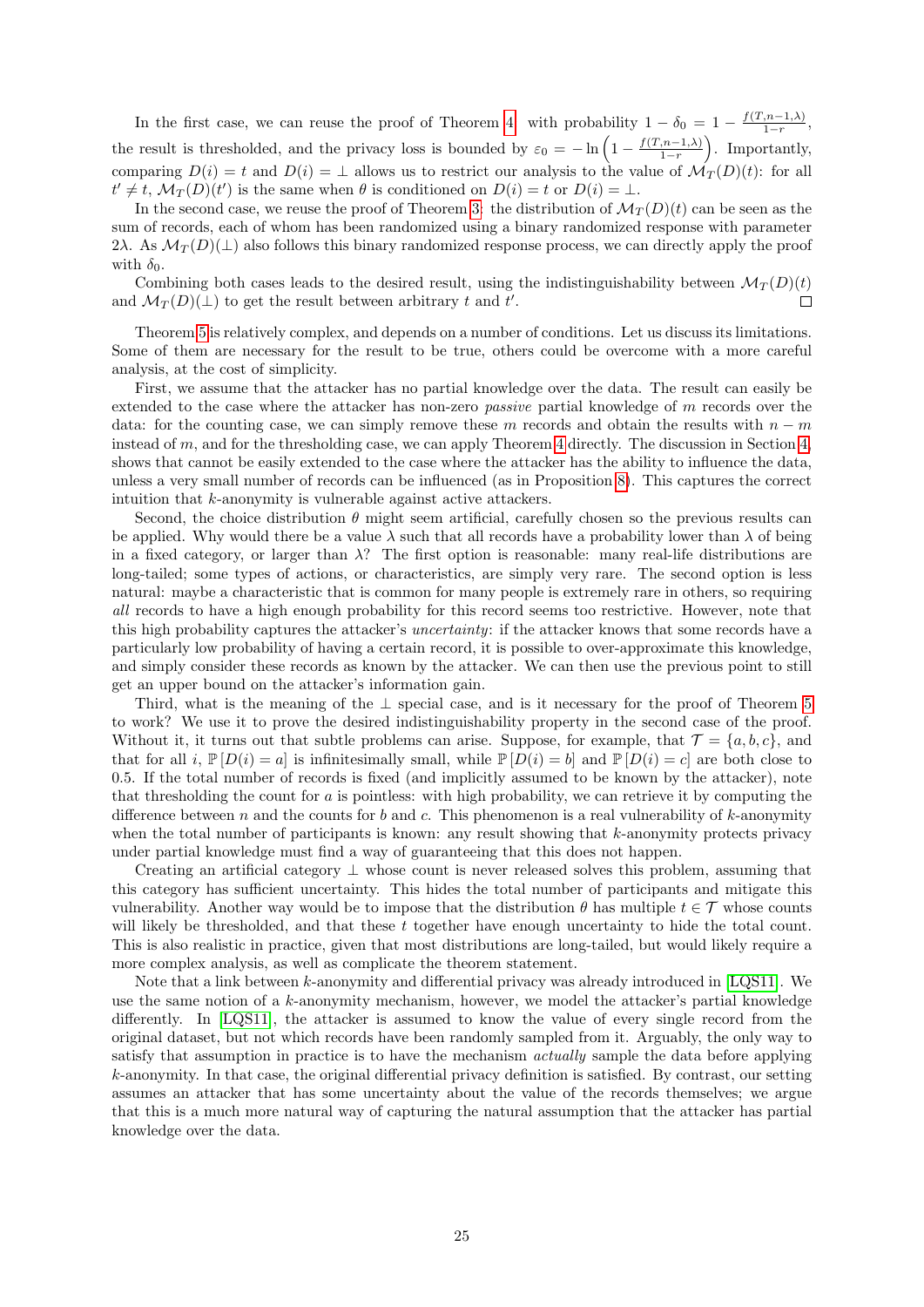## <span id="page-25-0"></span>5 Composition

Composition theorems enable the modular analysis of complex systems and the continued usage of mechanisms over time. In this section, we study two kinds of composition. Sequential composition, where multiple mechanisms are applied to the same data, and *nested* composition, where post-processing noise is added to the result of the aggregation.

## <span id="page-25-1"></span>5.1 Sequential composition

We saw in the previous section that noiseless mechanisms could be private under partial knowledge. For such mechanisms, composition does not hold in general. We explain why dependencies between mechanisms are the root cause of composition failing, and we explain how bounding this dependencies allow us to derive usable composition results. First, we show that noiseless composition fails in general.

<span id="page-25-2"></span>Example 8. Going back to the voting example, consider the gueries "How many people voted 1?" and "How many people who are not t voted  $1$ ?", for some individual t. As shown in Section  $4.1$ , each query can be private on its own. However, publishing both results reveals t's vote: the composition of both queries is not private.

Are there special cases where noiseless counting queries can be composed? In this section, we propose a criterion,  $(\mu, \nu)$ -boundedness, under which sequential composition does hold.

The core problem with Example [8](#page-25-2) is that the two queries are heavily *dependent* on each other. In fact, knowing the result to the first query only leaves two options for the result of the second query: it drastically reduces an attacker's uncertainty about the second query's result. We show that this dependency between queries is the main obstacle towards a composition result and prove that mechanisms where the dependency is *bounded* [\(Definition 18\)](#page-25-3) can actually be composed [\(Theorem 6\)](#page-26-0).

How can we formalize the bounded dependency between mechanisms? A natural approach is to quantify how much the additional knowledge of the first mechanism impacts the privacy loss of the second mechanism.

**Definition 17.** Given two mechanisms  $\mathcal{M}_1$  and  $\mathcal{M}_2$ , two  $a, b \in \mathcal{T}$ , two outputs  $O_1, O_2$ , a distribution θ, an index i, a possible value of the background knowledge B compatible with  $D(i) = a$  and  $D(i) = b$ , the dependency of  $\mathcal{M}_2$  on  $\mathcal{M}_1$  to distinguish  $D(i) = t$  and  $D(i) = t^i$  is the function  $\mathcal{O}^2 \to \mathbb{R} \cup \{-\infty, \infty\}$ defined by:

$$
Dep_{i,a,b}^{\mathcal{M}_1, \mathcal{M}_2, \theta} (O_1, O_2 | \hat{B})
$$
  
=  $\mathcal{L}_{i,a,b}^{\mathcal{M}_2, \theta} (O_2, (\hat{B}, \mathcal{M}_1(D) = O_1)) - \mathcal{L}_{i,a,b}^{\mathcal{M}_2, \theta} (O_2, \hat{B})$ 

using the convention  $\pm \infty - x = \pm \infty$  for all x.

Intuitively, this value quantifies the amount of additional information that  $\mathcal{M}_1$  gives the attacker when analyzing the privacy loss of  $\mathcal{M}_2$ . In Example [8,](#page-25-2) the first term is  $\pm\infty$ , as knowing both the results of  $\mathcal{M}_1$ and  $\mathcal{M}_2$  leaks the value of  $D(i)$ , while the second term is typically finite. So  $\text{Dep}_{i,a,b}^{\mathcal{M}_1,\mathcal{M}_2,\theta}(\mathcal{O}_1,\mathcal{O}_2|\hat{B})$ takes infinite values, which captures the fact that the two mechanisms together leak a lot of information.

Bounding this dependency can be done in the same way as using the PLRV to define differential privacy: we bound Dep by  $\mu$  almost everywhere, and use a small quantity  $\nu$  to capture rare events where Dep  $>\mu$ .

<span id="page-25-3"></span>**Definition 18** (( $\mu, \nu$ )-bounded dependency). Given a family of distributions  $\Theta$ , two mechanism  $\mathcal{M}_1$ and  $\mathcal{M}_2$  are  $(\mu, \nu)$ -bounded dependent for  $\Theta$  if for all  $\theta \in \Theta$ , all indices i and records  $a, b \in \mathcal{T}$ , and all  $\hat{B} \in \mathcal{B}$ :

$$
\mathbb{E}_{\substack{\theta_{|D(i)=a,\hat{B}},\\O_1 \sim \mathcal{M}_1(D),\\O_2 \sim \mathcal{M}_2(D)}} \left[ \max\left(0, 1 - e^{\mu - Dep_{i,a,b}^{\mathcal{M}_1, \mathcal{M}_2, \theta}(O_1, O_2 | \hat{B})}\right)\right]
$$

is smaller or equal to  $\nu$ .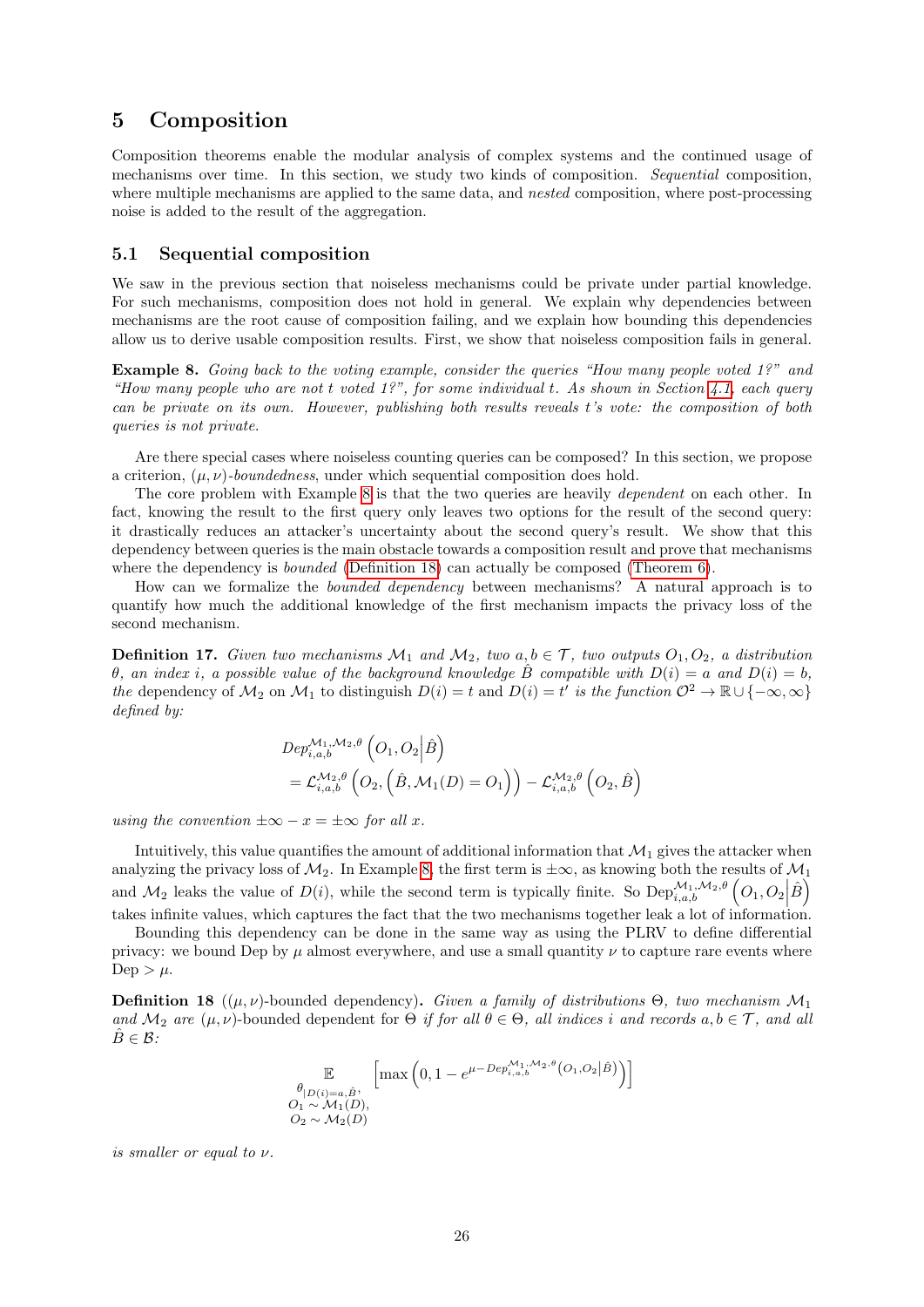This notion formalizes the intuition that the result of the first mechanism should not impact "too much" the result of the second mechanism. As we show in the following theorem, the dependency of  $\mathcal{M}_2$  on  $\mathcal{M}_1$  can be used to express the PLRV of the composed mechanism as a function of the PLRV of the two original mechanisms. As a direct consequence, we show that two  $(\mu, \nu)$ -bounded dependent mechanisms can be sequentially composed.

<span id="page-26-0"></span>**Theorem 6.** Given a distribution  $\theta$ , two mechanisms  $\mathcal{M}_1, \mathcal{M}_2$ , an indice i, records  $a, b \in \mathcal{T}$ , and  $\hat{B} \in \mathcal{B}$ , the PLRV of the composed mechanism  $\mathcal{M}(D) := (\mathcal{M}_1(D), \mathcal{M}_2(D))$  satisfies:

$$
\mathcal{L}_{i,a,b}^{\mathcal{M},\theta}\left(O,\hat{B}\right) \n=2\cdot Dep_{i,a,b}^{\mathcal{M}_1,\mathcal{M}_2,\theta}\left(O_1,O_2|\hat{B}\right) \n+ \mathcal{L}_{i,a,b}^{\mathcal{M}_1,\theta}\left(O_1,\hat{B}\right) + \mathcal{L}_{i,a,b}^{\mathcal{M}_2,\theta}\left(O_2,\hat{B}\right).
$$

As a corollary, if  $\mathcal{M}_1,\mathcal{M}_2$  are  $(\mu,\nu)$ -bounded dependent, if  $\mathcal{M}_1$  is  $(\Theta,\varepsilon_1,\delta_1)$ -APK, and if  $\mathcal{M}_2$  is  $(\Theta,\varepsilon_2,\delta_2)$ -APK for  $\Theta$ , then M is  $(\Theta, 2\mu + \varepsilon_1 + \varepsilon_2, \delta_1 + \delta_2 + \nu)$ -APK.

Proof. To prove the main statement, we decompose:

$$
\mathcal{L}_{i,a,b}^{\mathcal{M},\theta}(O, \hat{B})
$$
\n
$$
= \ln \frac{\mathbb{P}_{\theta}\left[\mathcal{M}(D) = (O_1, O_2) \middle| D(i) = a, \hat{B} \right]}{\mathbb{P}_{\theta}\left[\mathcal{M}(D) = (O_1, O_2) \middle| D(i) = b, \hat{B} \right]}
$$
\n
$$
= \ln \frac{\mathbb{P}_{\theta}\left[\mathcal{M}_2(D) = O_2 \middle| \mathcal{M}_1(D) = O_1, D(i) = a, \hat{B} \right]}{\mathbb{P}_{\theta}\left[\mathcal{M}_2(D) = O_2 \middle| \mathcal{M}_1(D) = O_1, D(i) = b, \hat{B} \right]}
$$
\n
$$
+ \ln \frac{\mathbb{P}_{\theta}\left[\mathcal{M}_1(D) = O_1 \middle| D(i) = a, \hat{B} \right]}{\mathbb{P}_{\theta}\left[\mathcal{M}_1(D) = O_1 \middle| D(i) = b, \hat{B} \right]}
$$

and use the definition of  $\text{Dep}_{i,a,b}^{\mathcal{M}_1,\mathcal{M}_2,\theta}\left(O_1,O_2\Big|\hat{B}\right).$ 

To prove the composition theorem, we have to show that, if we denote  $\varepsilon = \varepsilon_1 + \varepsilon_2 + \mu$  and  $\delta = \delta_1 + \delta_2 + \nu$ :

$$
\mathbb{E}_{\theta_{|D(i)=a,\hat{B}},O\sim\mathcal{M}(D)}\left[\max\left(0,1-e^{\varepsilon-\mathcal{L}_{i,a,b}^{\mathcal{M},\theta}(O,\hat{B})}\right)\right]\leq\delta.
$$

The function  $f(x) = \max(0, 1 - e^x)$  satisfies "for all x and y,  $f(x + y) \le f(x) + f(y)$ ": if  $x > 0$ , then  $f(x) = 0$ , and  $1 - e^{x+y} \le 1 - e^y$ . The same holds when  $y > 0$ . If  $x \le 0$  and  $y \le 0$ , then we must show that  $1 - e^{x+y} \leq 2 - e^x - e^y$ , which is equivalent to  $(e^x - 1)(e^y - 1) \geq 0$ .

We then define  $a = \varepsilon_1 - \mathcal{L}_{i,a,b}^{\mathcal{M}_1,\theta} \left( O_1, \hat{B} \right)$ ,  $b = \varepsilon_2 - \mathcal{L}_{i,a,b}^{\mathcal{M}_2,\theta} \left( O_2, \hat{B} \right)$ , and  $c = \mu - \text{Dep}_{i,a,b}^{\mathcal{M}_1,\mathcal{M}_2,\theta} \left( O_1, O_2 \Big| \hat{B} \right)$ , and we use subadditivity:  $f(a+b+c) \leq f(a) + f(b) + f(c)$ . As  $a+b+c = \varepsilon - \mathcal{L}^{\mathcal{M},\theta}_{i,a,b}(O,\hat{B})$ , we can directly plug this into the expression above and use the theorem assumption to prove the  $\delta_1 + \delta_2 + \nu = \delta$ bound.  $\Box$ 

Note that the characterization of  $\mathcal{L}_{i,a,b}^{\mathcal{M},\theta}(O,\hat{B})$  enables the use of more sophisticated composition bounds for differential privacy, such as the advanced composition theorem  $[DR+14]$  $[DR+14]$ , Rényi Differential Privacy [\[Mir17\]](#page-30-14), or privacy buckets [\[MM18\]](#page-30-6). For simplicity, the proof uses the standard (non-tight) composition bound for DP.

A common special case directly leads to  $(0, 0)$ -bounded dependent mechanisms: two mechanisms that work on distinct parts of a database are  $(0, 0)$ -bounded dependent if these two parts are independent.

**Proposition 9.** Let  $\Theta$  be a family of distributions, and let  $\mathcal{M}_1$  and  $\mathcal{M}_2$  be mechanisms. Assume that for any  $\theta \in \Theta$ , there are functions  $\pi_1$  and  $\pi_2$  such that  $\pi_1(D)_{|D \sim \theta}$  and  $\pi_2(D)_{|D \sim \theta}$  are independent, and functions  $\mathcal{M}'_1$  and  $\mathcal{M}'_2$  such that  $\mathcal{M}_1(D) = \mathcal{M}'_1(\pi_1(D))$  and  $\mathcal{M}_2(D) = \mathcal{M}'_2(\pi_2(D))$ . Then  $\mathcal{M}_1$  and  $\mathcal{M}_2$ are (0, 0)-bounded dependent.

We now present an natural example of a practical scenario where we can use these composition results.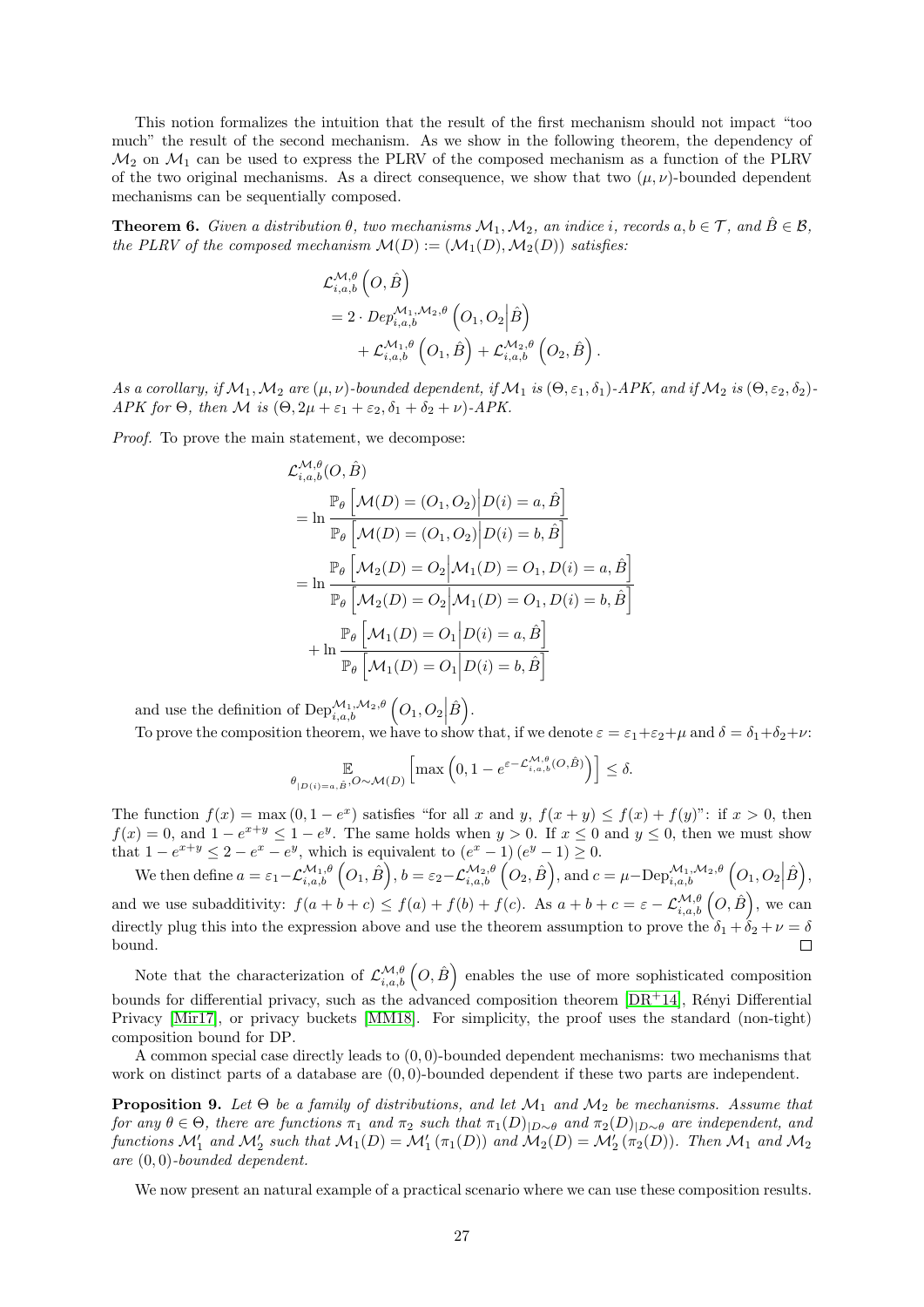Example 9. Consider a regularly updated database, like usage information about an online service. Statistics q are computed from this database: for example, among registered users, how many of them used a specific feature on any given day. This count is released daily, and we want to understand how the privacy of a particular user is impacted over time.

This can be represented by a database D where each record i is a series of binary values  $(D(i))_j$ , where  $j=0,1,2,\cdots,$  and we release a series of mechanisms  $\mathcal{M}_j(D)=\sum_i q(D(i)_j).$  The results of Section [4](#page-15-0) can be used to determine the privacy of each  $\mathcal{M}_i$  depending on the data-generating distribution  $\theta$ . The goal is to determine the privacy of multiple queries, assuming independence between  $D(i_1)$  and  $D(i_2)$ for all  $i_1 \neq i_2$ .

The analysis of the privacy guarantees offered by this setting over time depends on  $\theta$ , and on the correlations between the different values of a record. If  $D(i)_{j_1}$  is independent from  $D(i)_{j_2}$  for all  $j_1 \neq j_2$ , then the result is direct. Otherwise, we must quantify the maximum amount of correlation between  $D(i)_{j}$ and  $D(i)_{j+1}$ . Quantifying this can be done using indistinguishability: we can assume, for example, that there is a  $c \geq 0$  such that for all  $a \in \mathcal{T}$  and all indices i and j:

$$
\left(D(i)_{j+1}\right)_{|D(i)_{j}=a} \approx_c D(i)_j.
$$

Under this assumption, it is easy to verify that mechanisms  $\mathcal{M}_j$  and  $\mathcal{M}_{j+1}$  are  $(2c, 0)$ -bounded dependent, so we can use the composition result of Theorem [6](#page-26-0) and derive bounds on the privacy leakage over time.

This approach can be extended to other scenarios, for example if only a subset of users participate to each update, or if a referendum contains multiple questions, whose answers are correlated. Another possible scenario is if only a subset of users participate to each update. We can represent this by having  $D(i)_j$  be either a categorical value (which encodes e.g. the type of interaction) or a special value  $\perp$  that encodes "user i did not participate to this update". The probabilities and correlation relationships of different values associated with the same user can be set to capture different scenarios (e.g. the probability that  $D(i)_{j} = \perp$  can be large, to capture a scenario where few users participate every round).

### <span id="page-27-0"></span>5.2 Composing partial knowledge with post-processing noise

The results of Sections [4.1](#page-15-1) to [4.3](#page-22-0) show that noiseless mechanisms can be considered private, assuming some additional assumptions on the attacker's background knowledge. With enough records, even pessimistic assumptions (considering an attacker who knows a large fraction of records) can lead to very small values of  $\varepsilon$  and  $\delta$ . However, one could still consider these assumptions as too brittle, and decide to add a small amount of additional noise to the mechanism to have it satisfy differential privacy in its original form.

Such mechanisms have a double privacy guarantee: under realistic assumptions, their privacy level is very high thanks to the attacker's uncertainty, and the additional noise provides a "worst-case" privacy level that the mechanism satisfies independently of the attacker capabilities. Without noise, we can use results like Theorem [3](#page-15-2) to show that a given aggregation over n records is  $(\Theta(|B|), \varepsilon(|B|), \delta(|B|))$ -APKDP (or PPKDP), where  $|B|$  is the number of records that the attacker knows. In situations like ones we have seen so far,  $\varepsilon(|B|)$  and  $\delta(|B|)$  can be very small when  $|B|$  is close to 0, but might become unacceptably high when |B| gets close to n. Adding noise can be a way to guarantee that  $\varepsilon(|B|)$  and  $\delta(|B|)$  never get above a certain point: when there is not enough randomness coming from the data anymore, the guarantee from post-processing noise take over. Figure [5](#page-28-0) illustrates this phenomenon.

It is also natural to wonder whether the two sources of uncertainty could be combined. The privacy guarantees from Theorem [3](#page-15-2) come from the shape of the binomial distribution, just like the shape of Laplace noise is the reason why adding it to the result of an aggregation can provide  $\varepsilon$ -DP. It seems intuitive that combining two sources of noise would have a larger effect.

In some cases, this effect can be numerically estimated. Given a noise distribution X added to a mechanism of sensitivity s, the PLRV can be obtained by comparing the distributions of X and  $X + s$ . To estimate the PLRV coming from two noise sources summed together (for example, binomial and geometric noise), we can simply compute the convolution of the corresponding two distributions, and use the result to compute the PLRV, and thus, the  $(\varepsilon, \delta)$  graph. We demonstrate this approach in [Figure 6,](#page-28-1) where we add two-sided geometric noise to a noiseless counting query.

<span id="page-27-1"></span>Definition 19 (Two-sided geometric distribution). The two-sided geometric distribution of mean 0 and of parameter  $p \in (0,1)$  is the probability distribution such that a random variable X sampled from the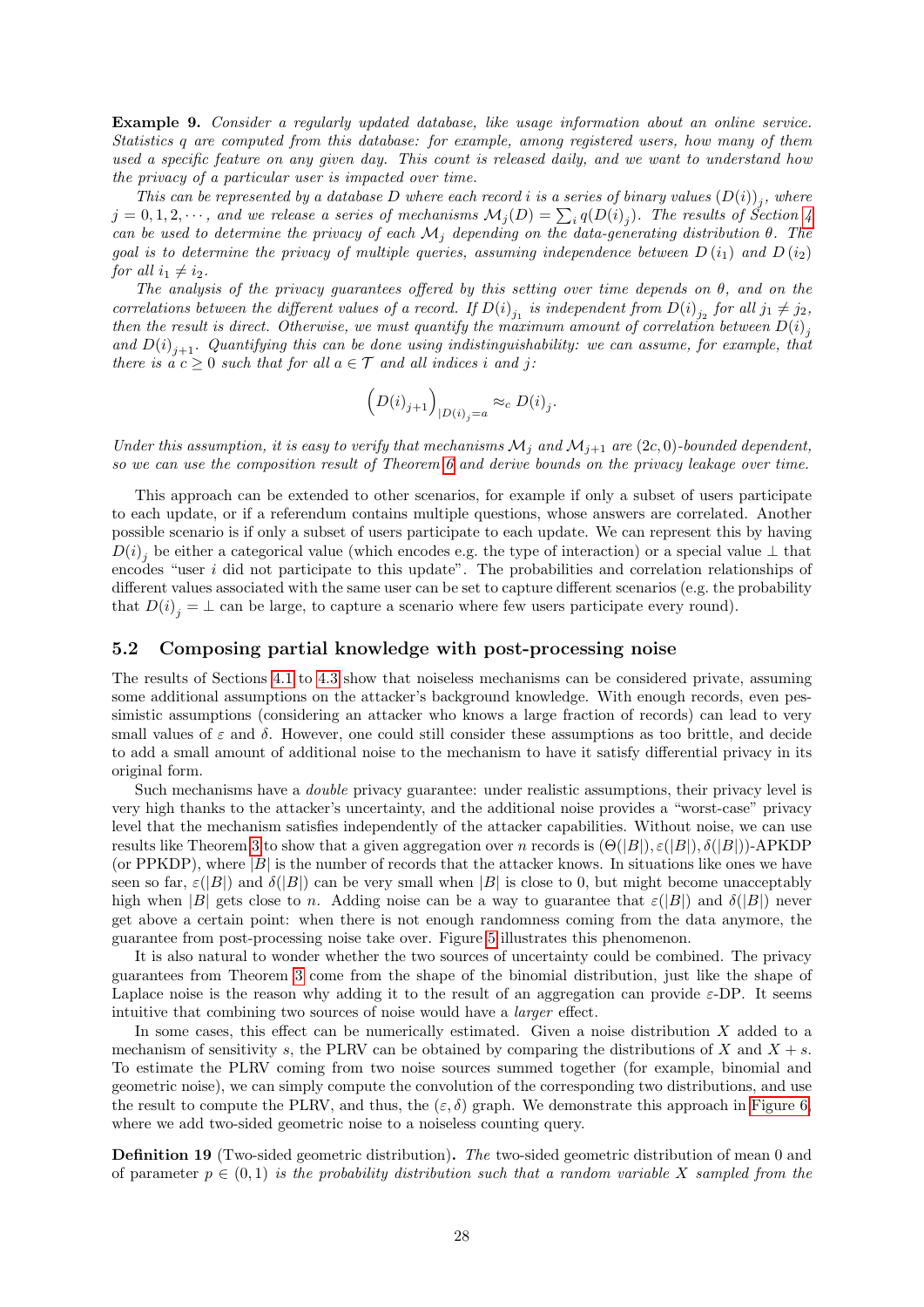<span id="page-28-0"></span>

<span id="page-28-1"></span>Figure 5:  $\varepsilon$  from the closed-form formula of [Theorem 3](#page-15-2) for  $\delta = 10^{-10}$ ,  $\lambda = 0.05$ , and  $n = 100,000$ , as a function of the number of records known by the attacker  $|B|$ . We compare two scenarios: either we do not add any post-processing noise, or we add Laplace noise of scale 2 to the output.



Figure 6: Numerical computation of the  $(\varepsilon, \delta)$  bounds given by [Theorem 3](#page-15-2) with  $n = 10,000$  and  $\lambda = 0.05$ (in dashed blue), compared to the bounds obtained by adding two-sided geometric noise of parameter  $p = 0.5$  or  $p = 0.75$  (see [Definition 19\)](#page-27-1) and combining both distributions.

distribution follows, for all integers k:

$$
\mathbb{P}\left[X = k\right] = \frac{1-p}{1+p}p^{|k|}.
$$

It is natural to ask whether we could obtain generic results that quantify the combined effect of noise coming from the input data and noise added after the aggregation mechanism, without numerical evaluation. In [\[GK17\]](#page-30-8), the authors propose such a result, based on the fact that Gaussian distributions are closed under convolution. The noise from the input data is approximated by a Gaussian using the central limit theorem, and their Theorem 6 shows that adding Gaussian noise leads to a smaller  $\varepsilon$ . However, since the  $\delta$  term comes from the central limit theorem approximation, it cannot be improved beyond  $\delta = O(1/\sqrt{n})$  in general.

We could solve this by simply making the assumption that the input data unknown from the attacker actually follows a Gaussian distribution. Sadly, the corresponding result would be very brittle: if an attacker does not conform exactly to this approximation, then the result no longer holds. This is a major criticism of privacy definitions which assume the input data has inherent randomness [\[SU20\]](#page-30-15). The results of this paper are not so brittle, as the privacy guarantees degrade gracefully with the assumptions we make on the attacker's partial knowledge (e.g. the number of records known, or the value of  $p$  in Theorems [3](#page-15-2) or [4\)](#page-19-0).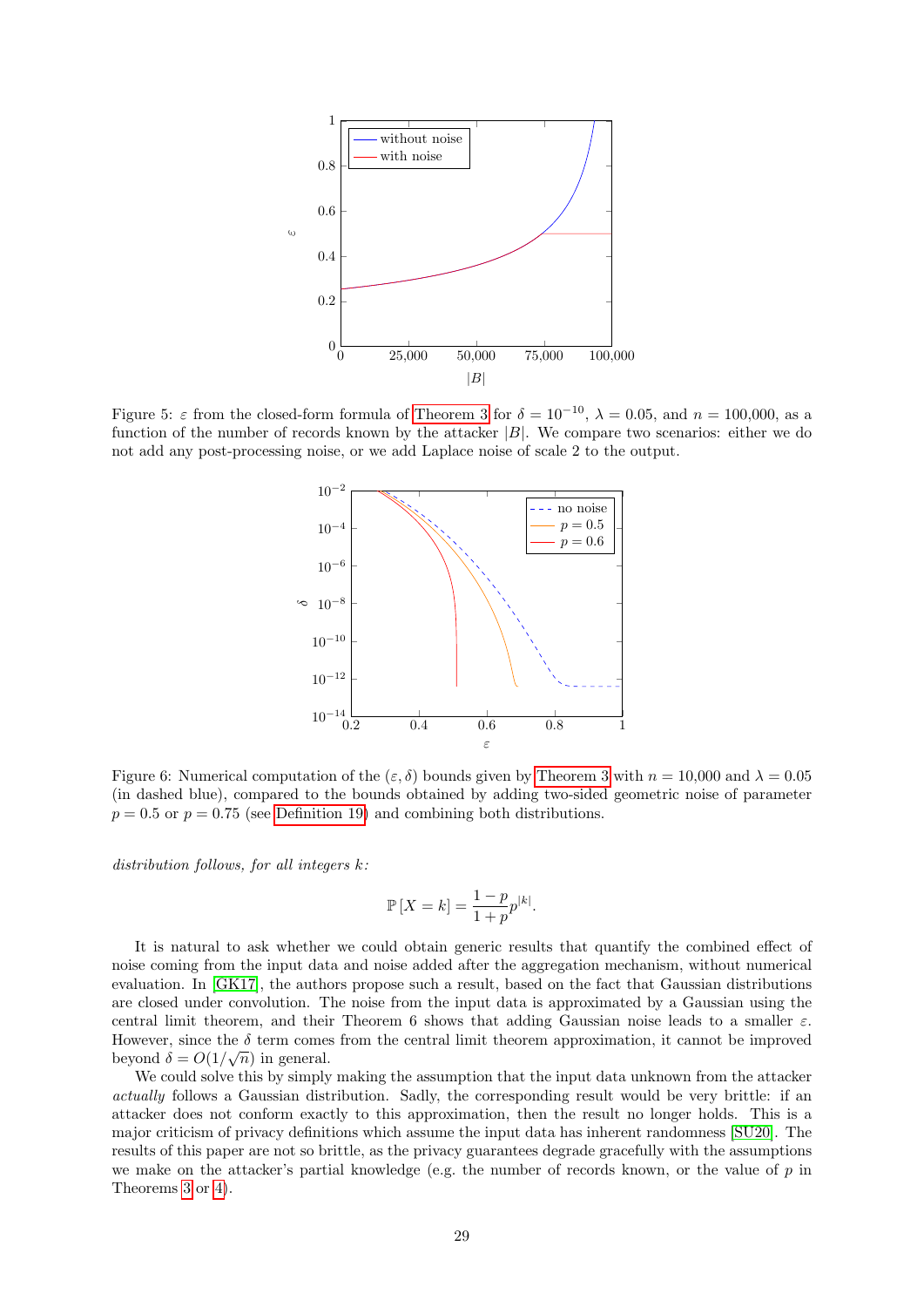Another approach would be to choose the noise added as post-processing based on the natural noise distributions emerging from the partial knowledge assumption. For example, since the proof of Theorem [3](#page-15-2) uses the fact that the attacker uncertainty corresponds to binomial noise, we could also add binomial noise as post-processing, since  $B(n, p) + B(m, p) = B(n + m, p)$ . Yet, this property depends on the exact value of  $p$ , which creates a brittleness we were trying to avoid.

The question of computing the privacy loss in situations where multiple sources of randomness are combined appears in other scenarios. Amplification by sampling or amplification by shuffling are examples of such results. These two classes of results are generic: they do not depend on the exact mechanism used to obtain the initial  $(\varepsilon, \delta)$ -DP guarantee. It is unlikely that such generic results exist when combining two arbitrary sources of noise, each of which satisfies  $(\varepsilon, \delta)$ -DP.

Other results depend on additional assumptions on the noise distribution, like amplification by iteration [\[FMTT18\]](#page-30-16) or amplification by mixing and diffusion mechanisms [\[BBGG19\]](#page-29-6). These do not seem to bring significant improvements in scenarios like [Theorem 3](#page-15-2) with post-processing noise: amplification by iteration characterizes adding noise many times (not only once), while amplification by mixing and diffusion requires stronger assumptions on the original noise distribution.

An generic result on the privacy guarantee of chained  $\varepsilon$ -DP mechanisms appears in [\[EFM](#page-30-17)+20] (Appendix B). This tight result is only valid for pure  $\varepsilon$ -DP, but the main building block holds for  $(\varepsilon, \delta)$ -DP mechanisms: proving a fully generic chained composition result is equivalent to solving the special case where the input and output of both mechanisms have values in  $\{0, 1\}$ . This result can likely be extended to the  $(\varepsilon, \delta)$ -DP, although the analysis is surprisingly non-trivial, and fully generic optimality results do not necessarily mean optimality for the special case of additive noise mechanisms.

## <span id="page-29-0"></span>6 Conclusion

We identified issues that arise with existing definitions in the presence of correlations in the data. We proposed a criterion that resolves these issues and unifies different approaches, and we showed that an attacker with partial knowledge can be either passive or active. We delineated these cases in two definitions, and we proved fundamental results about these definitions. We then quantified the privacy guarantees of natural, practical mechanisms, under realistic assumptions. We improved known results on the noiseless privacy of counting queries, and showed that thresholding can protect the privacy of individuals even in cases where is little randomness in the original data. Finally, we showed a natural relationship linking how correlated two mechanisms are to how well their privacy guarantees compose, and proposed initial results on nested composition. We hope that this work will encourage the privacy analysis of different natural mechanisms under partial knowledge, extending this kind of analysis to systems more complex than individual queries.

## References

- <span id="page-29-1"></span>[BBG+11] Raghav Bhaskar, Abhishek Bhowmick, Vipul Goyal, Srivatsan Laxman, and Abhradeep Thakurta. Noiseless database privacy. In International Conference on the Theory and Application of Cryptology and Information Security, pages 215–232. Springer, 2011.
- <span id="page-29-6"></span>[BBGG19] Borja Balle, Gilles Barthe, Marco Gaboardi, and Joseph Geumlek. Privacy amplification by mixing and diffusion mechanisms. In Advances in Neural Information Processing Systems, pages 13298–13308, 2019.
- <span id="page-29-5"></span>[BBGN19] Borja Balle, James Bell, Adria Gascon, and Kobbi Nissim. The privacy blanket of the shuffle model. arXiv preprint arXiv:1903.02837, 2019.
- <span id="page-29-2"></span>[BGKS13] Raef Bassily, Adam Groce, Jonathan Katz, and Adam Smith. Coupled-worlds privacy: Exploiting adversarial uncertainty in statistical data privacy. In Foundations of Computer Science (FOCS), 2013 IEEE 54th Annual Symposium on, pages 439–448. IEEE, 2013.
- <span id="page-29-4"></span>[CFYD14] Rui Chen, Benjamin C Fung, Philip S Yu, and Bipin C Desai. Correlated network data publication via differential privacy. The VLDB Journal—The International Journal on Very Large Data Bases, 2014.
- <span id="page-29-3"></span>[DMNS06] Cynthia Dwork, Frank McSherry, Kobbi Nissim, and Adam Smith. Calibrating noise to sensitivity in private data analysis. In Theory of Cryptography Conference, pages 265–284. Springer, 2006.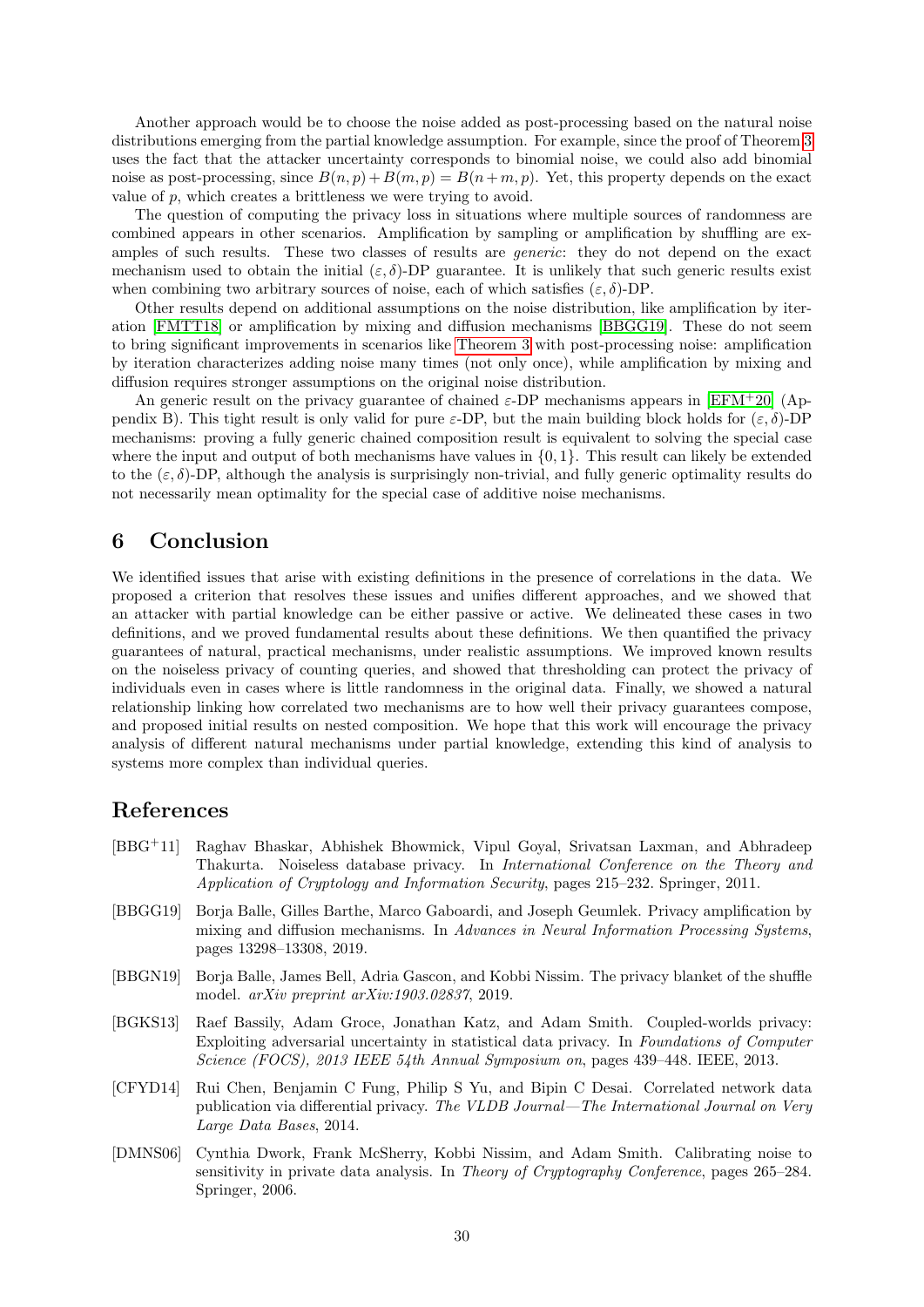- <span id="page-30-5"></span>[DN03] Irit Dinur and Kobbi Nissim. Revealing information while preserving privacy. In Proceedings of the twenty-second ACM SIGMOD-SIGACT-SIGART symposium on Principles of database systems, pages 202–210. ACM, 2003.
- <span id="page-30-4"></span>[DP20] Damien Desfontaines and Balázs Pejó. Sok: Differential privacies. Proceedings on Privacy Enhancing Technologies, 2020(2), 2020.
- <span id="page-30-13"></span>[DR+14] Cynthia Dwork, Aaron Roth, et al. The algorithmic foundations of differential privacy. Foundations and Trends $\widehat{\mathfrak{m}}$  in Theoretical Computer Science, 9(3-4):211-407, 2014.
- <span id="page-30-0"></span>[Dua09] Yitao Duan. Privacy without noise. In Proceedings of the 18th ACM conference on Information and knowledge management, pages 1517–1520. ACM, 2009.
- <span id="page-30-9"></span>[EFM+19] Ulfar Erlingsson, Vitaly Feldman, Ilya Mironov, Ananth Raghunathan, Kunal Talwar, and ´ Abhradeep Thakurta. Amplification by shuffling: From local to central differential privacy via anonymity. In Proceedings of the Thirtieth Annual ACM-SIAM Symposium on Discrete Algorithms, pages 2468–2479. SIAM, 2019.
- <span id="page-30-17"></span>[EFM+20] Ulfar Erlingsson, Vitaly Feldman, Ilya Mironov, Ananth Raghunathan, Shuang Song, Kunal ´ Talwar, and Abhradeep Thakurta. Encode, shuffle, analyze privacy revisited: formalizations and empirical evaluation. arXiv preprint arXiv:2001.03618, 2020.
- <span id="page-30-16"></span>[FMTT18] V. Feldman, I. Mironov, K. Talwar, and A. Thakurta. Privacy amplification by iteration. In 2018 IEEE 59th Annual Symposium on Foundations of Computer Science (FOCS), pages 521–532, 2018.
- <span id="page-30-8"></span>[GK17] Krzysztof Grining and Marek Klonowski. Towards extending noiseless privacy: Dependent data and more practical approach. In Proceedings of the 2017 ACM on Asia Conference on Computer and Communications Security, pages 546–560. ACM, 2017.
- <span id="page-30-7"></span>[KL10] Daniel Kifer and Bing-Rong Lin. Towards an axiomatization of statistical privacy and utility. In Proceedings of the twenty-ninth ACM SIGMOD-SIGACT-SIGART symposium on Principles of database systems, pages 147–158. ACM, 2010.
- <span id="page-30-2"></span>[KM12] Daniel Kifer and Ashwin Machanavajjhala. A rigorous and customizable framework for privacy. In Proceedings of the 31st ACM SIGMOD-SIGACT-SIGAI symposium on Principles of Database Systems, pages 77–88. ACM, 2012.
- <span id="page-30-12"></span>[LQS11] Ninghui Li, Wahbeh H Qardaji, and Dong Su. Provably private data anonymization: Or, k-anonymity meets differential privacy. Arxiv preprint, 2011.
- <span id="page-30-3"></span>[LQS+13] Ninghui Li, Wahbeh Qardaji, Dong Su, Yi Wu, and Weining Yang. Membership privacy: a unifying framework for privacy definitions. In Proceedings of the 2013 ACM SIGSAC conference on Computer & communications security, pages 889–900. ACM, 2013.
- <span id="page-30-14"></span>[Mir17] Ilya Mironov. Renyi differential privacy. In Computer Security Foundations Symposium (CSF), 2017 IEEE 30th, pages 263–275. IEEE, 2017.
- <span id="page-30-6"></span>[MM18] Sebastian Meiser and Esfandiar Mohammadi. Tight on Budget? Tight Bounds for r-Fold Approximate Differential Privacy. In Proceedings of the 25th ACM Conference on Computer and Communications Security (CCS). ACM, 2018.
- <span id="page-30-1"></span>[RHMS09] Vibhor Rastogi, Michael Hay, Gerome Miklau, and Dan Suciu. Relationship privacy: output perturbation for queries with joins. In Proceedings of the 28th ACM SIGMOD-SIGACT-SIGART Symposium on Principles of Database Systems, pages 107–116. ACM, 2009.
- <span id="page-30-10"></span>[Sam01] Pierangela Samarati. Protecting respondents identities in microdata release. IEEE transactions on Knowledge and Data Engineering, 2001.
- <span id="page-30-15"></span>[SU20] Thomas Steinke and Jonathan Ullman. The pitfalls of average-case differential privacy. <https://differentialprivacy.org/average-case-dp/>, 2020.
- <span id="page-30-11"></span>[Swe02] Latanya Sweeney. k-anonymity: A model for protecting privacy. International Journal of Uncertainty, Fuzziness and Knowledge-Based Systems, 10(05):557–570, 2002.